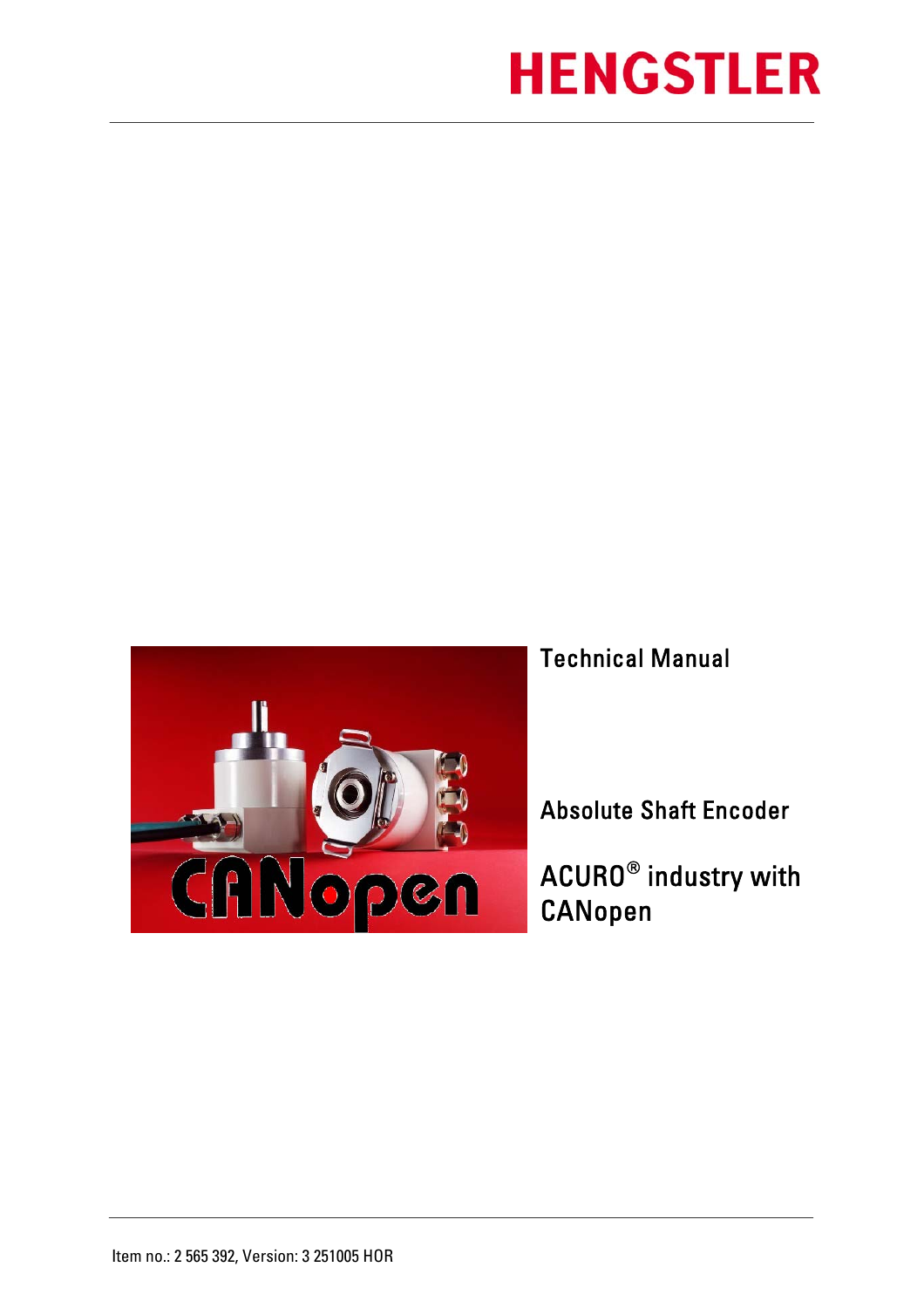#### © by HENGSTLER

HENGSTLER claims copyright protection for this documentation.

This documentation must not be modified, amended, copied or given to third parties without prior written approval by HENGSTLER.

ACURO $^\circ$  is a registered trademark of <code>HENGSTLER</code>

We reserve the right to make technical modifications and improvements that serve the advancement of our products.

HENGSTLER GmbH Uhlandstr. 49 78554 Aldingen / Germany Tel. +49 (0) 7424-89 0 Fax +49 (0) 7424-89 500 E-Mail: info@hengstler.com www.hengstler.com

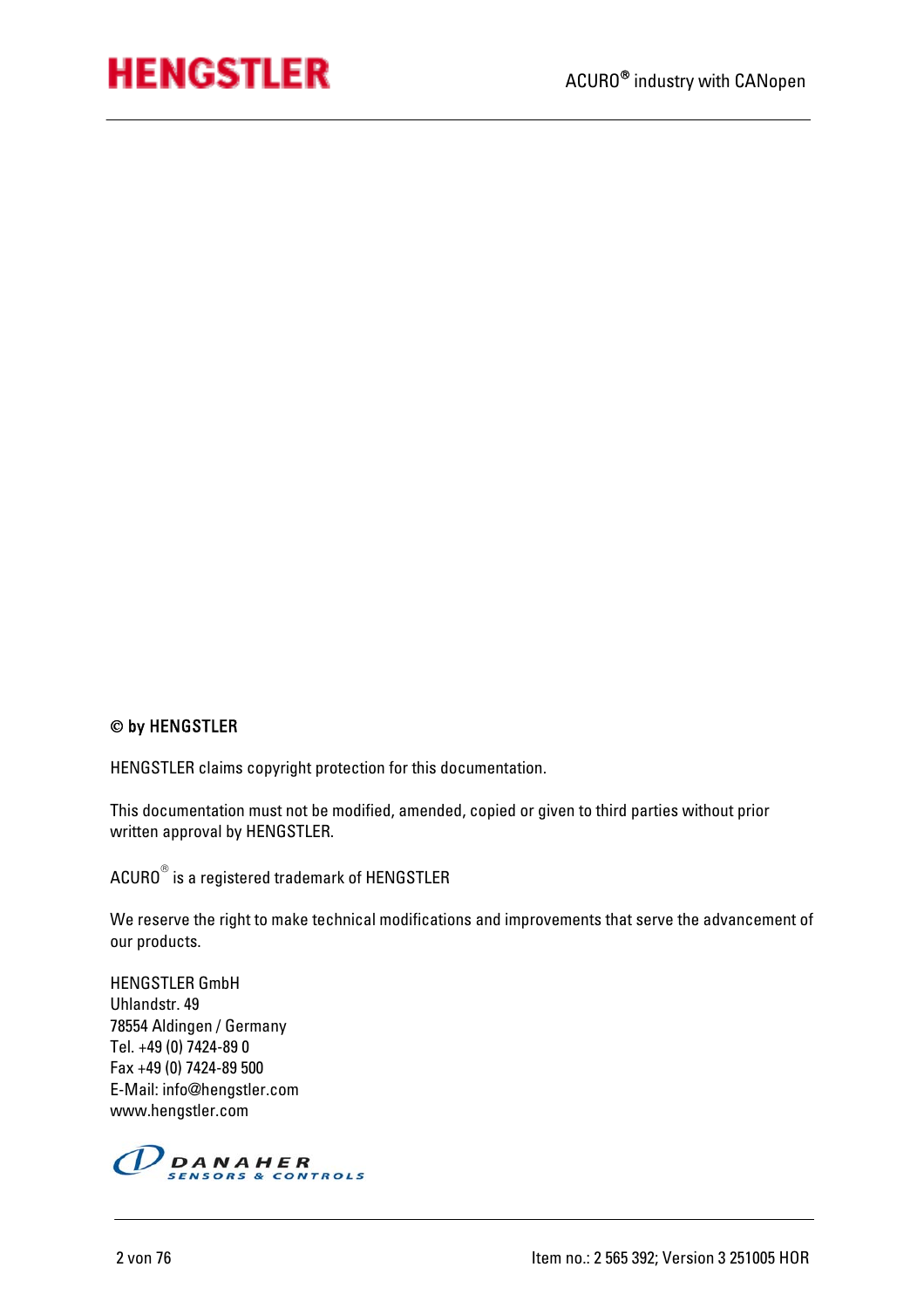# Content

| 1              |                      |                                                                                          | 6  |
|----------------|----------------------|------------------------------------------------------------------------------------------|----|
| $\overline{2}$ |                      |                                                                                          |    |
| 3              |                      |                                                                                          |    |
|                | 3.1<br>Introduction  |                                                                                          |    |
|                | 3.2                  |                                                                                          |    |
|                | 3.3                  |                                                                                          |    |
|                | 3.4                  |                                                                                          |    |
|                | 3.5                  |                                                                                          |    |
| 4              |                      |                                                                                          |    |
|                | 4.1                  |                                                                                          |    |
|                | 4.1.1                |                                                                                          |    |
|                | 4.1.2                |                                                                                          |    |
|                | 4.2                  |                                                                                          |    |
|                | 4.3<br>4.3.1         |                                                                                          |    |
|                | 4.3.2                |                                                                                          |    |
|                | 4.3.3                |                                                                                          |    |
|                |                      |                                                                                          |    |
| 5              | 5.1                  |                                                                                          | 20 |
|                | 5.1.1                |                                                                                          |    |
|                | 5.1.2                |                                                                                          |    |
|                | 5.1.2.1              |                                                                                          | 21 |
|                | 5.1.2.2              |                                                                                          |    |
|                | 5.1.2.3              |                                                                                          |    |
|                | 5.1.2.4              |                                                                                          |    |
|                | 5.1.2.5              |                                                                                          |    |
|                | 5.1.2.6              |                                                                                          |    |
|                | 5.1.2.7              |                                                                                          |    |
|                | 5.1.2.8              |                                                                                          | 23 |
|                | 5.1.2.9              |                                                                                          | 24 |
|                | 5.1.2.10<br>5.1.2.11 | Object 100Ch und 100Dh: Monitoring time and life time factor____________________         | 24 |
|                | 5.1.2.12             |                                                                                          |    |
|                | 5.1.2.13             |                                                                                          |    |
|                | 5.1.2.14             |                                                                                          |    |
|                | 5.1.2.15             |                                                                                          |    |
|                | 5.1.2.16             |                                                                                          |    |
|                | 5.1.2.17             |                                                                                          |    |
|                | 5.1.2.18             | Object 1802h: PDO2 parameter (synchronous, cyclical)_____________________________29      |    |
|                | 5.1.3                | Detailed Description of the Manufacturer Specific Encoder Parameters ____________        | 30 |
|                | 5.1.3.1              |                                                                                          | 30 |
|                | 5.1.3.2              |                                                                                          |    |
|                | 5.1.3.3              |                                                                                          |    |
|                | 5.1.3.4<br>5.1.3.5   | Object 2004h: Signal flags of the warning positions __________________________________31 |    |
|                |                      |                                                                                          |    |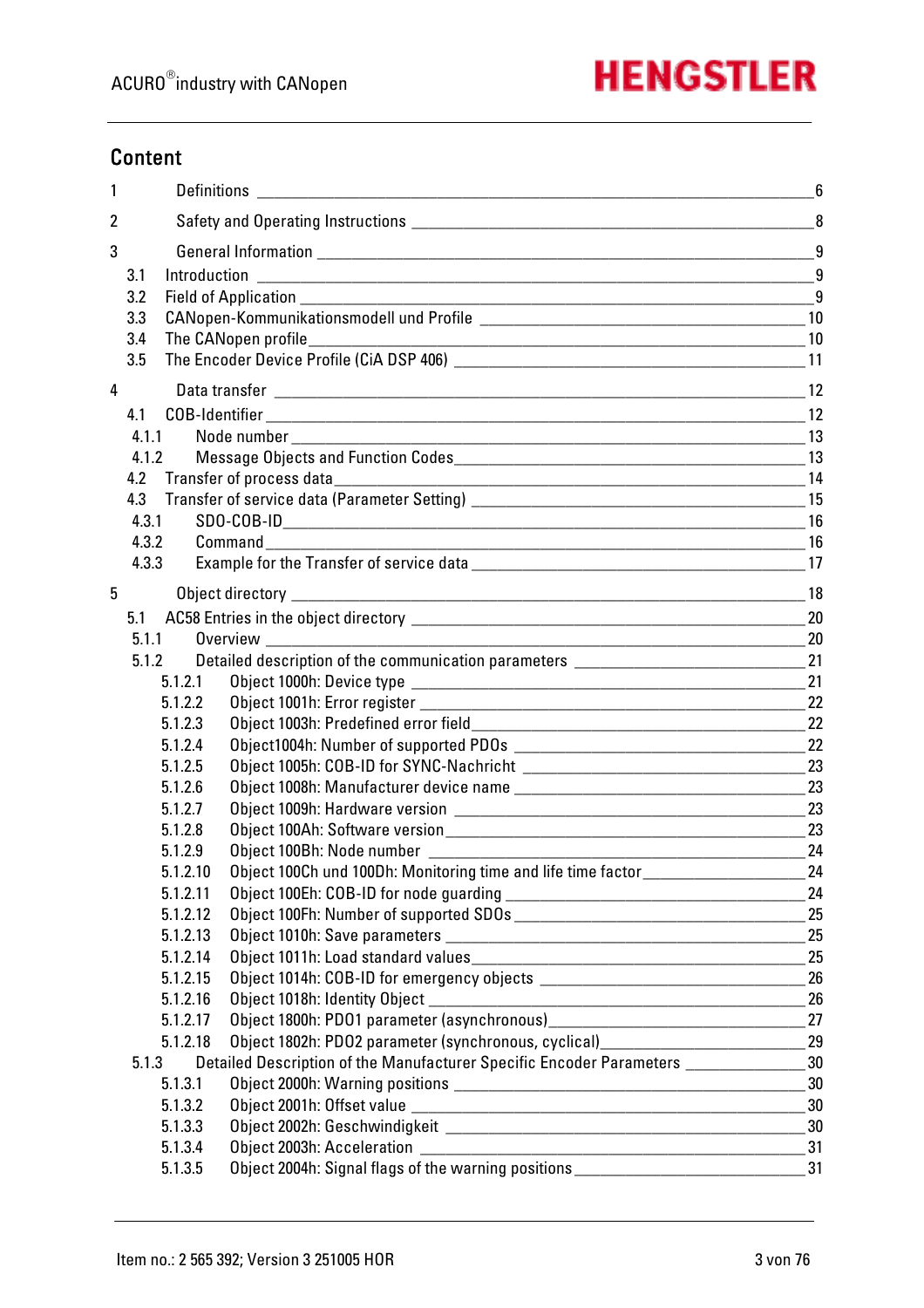|   | 5.1.3.6  |                                                                                               |    |  |  |
|---|----------|-----------------------------------------------------------------------------------------------|----|--|--|
|   | 5.1.4    | Detailed Description of the General Encoder Parameters __________________________________33   |    |  |  |
|   | 5.1.4.1  |                                                                                               |    |  |  |
|   | 5.1.4.2  | Object 6001h: Measuring steps per revolution (resolution) ________________________33          |    |  |  |
|   | 5.1.4.3  |                                                                                               |    |  |  |
|   | 5.1.4.4  |                                                                                               |    |  |  |
|   | 5.1.4.5  |                                                                                               |    |  |  |
|   | 5.1.4.6  |                                                                                               |    |  |  |
|   | 5.1.4.7  |                                                                                               |    |  |  |
|   | 5.1.4.8  |                                                                                               |    |  |  |
|   | 5.1.4.9  |                                                                                               |    |  |  |
|   | 5.1.4.10 |                                                                                               |    |  |  |
|   | 5.1.4.11 |                                                                                               |    |  |  |
|   | 5.1.4.12 |                                                                                               |    |  |  |
|   | 5.1.4.13 |                                                                                               |    |  |  |
|   | 5.1.4.14 |                                                                                               |    |  |  |
|   | 5.1.4.15 |                                                                                               |    |  |  |
|   | 5.1.4.16 |                                                                                               |    |  |  |
|   | 5.1.4.17 |                                                                                               |    |  |  |
|   | 5.1.4.18 |                                                                                               | 39 |  |  |
| 6 |          |                                                                                               | 40 |  |  |
|   | 6.1      |                                                                                               |    |  |  |
|   | 6.2      |                                                                                               | 42 |  |  |
|   | 6.2.1    |                                                                                               |    |  |  |
|   | 6.2.2    | Example: Node guarding with the node numbers 1, 2, and 3 __________________________________43 |    |  |  |
|   | 6.2.3    | Malfunction detection of the node guarding protocol: ___________________________              | 44 |  |  |
|   | 6.3      |                                                                                               | 44 |  |  |
| 7 |          |                                                                                               |    |  |  |
|   | 7.1      |                                                                                               |    |  |  |
|   | 7.2      |                                                                                               |    |  |  |
|   | 7.2.1    |                                                                                               | 46 |  |  |
|   | 7.2.2    |                                                                                               |    |  |  |
|   | 7.2.3    |                                                                                               |    |  |  |
|   | 7.2.4    |                                                                                               |    |  |  |
|   | 7.3      |                                                                                               |    |  |  |
|   | 7.4      |                                                                                               | 53 |  |  |
|   |          |                                                                                               |    |  |  |
| 8 |          |                                                                                               | 54 |  |  |
|   | 8.1      |                                                                                               |    |  |  |
|   | 8.1.1    |                                                                                               | 55 |  |  |
|   | 8.1.2    |                                                                                               |    |  |  |
|   | 8.1.3    |                                                                                               | 57 |  |  |
|   | 8.2      |                                                                                               | 57 |  |  |
|   | 8.3      |                                                                                               | 58 |  |  |
| 9 |          |                                                                                               | 59 |  |  |
|   | 9.1      |                                                                                               | 59 |  |  |
|   | 9.2      |                                                                                               |    |  |  |
|   | 9.2.1    |                                                                                               | 60 |  |  |
|   |          |                                                                                               |    |  |  |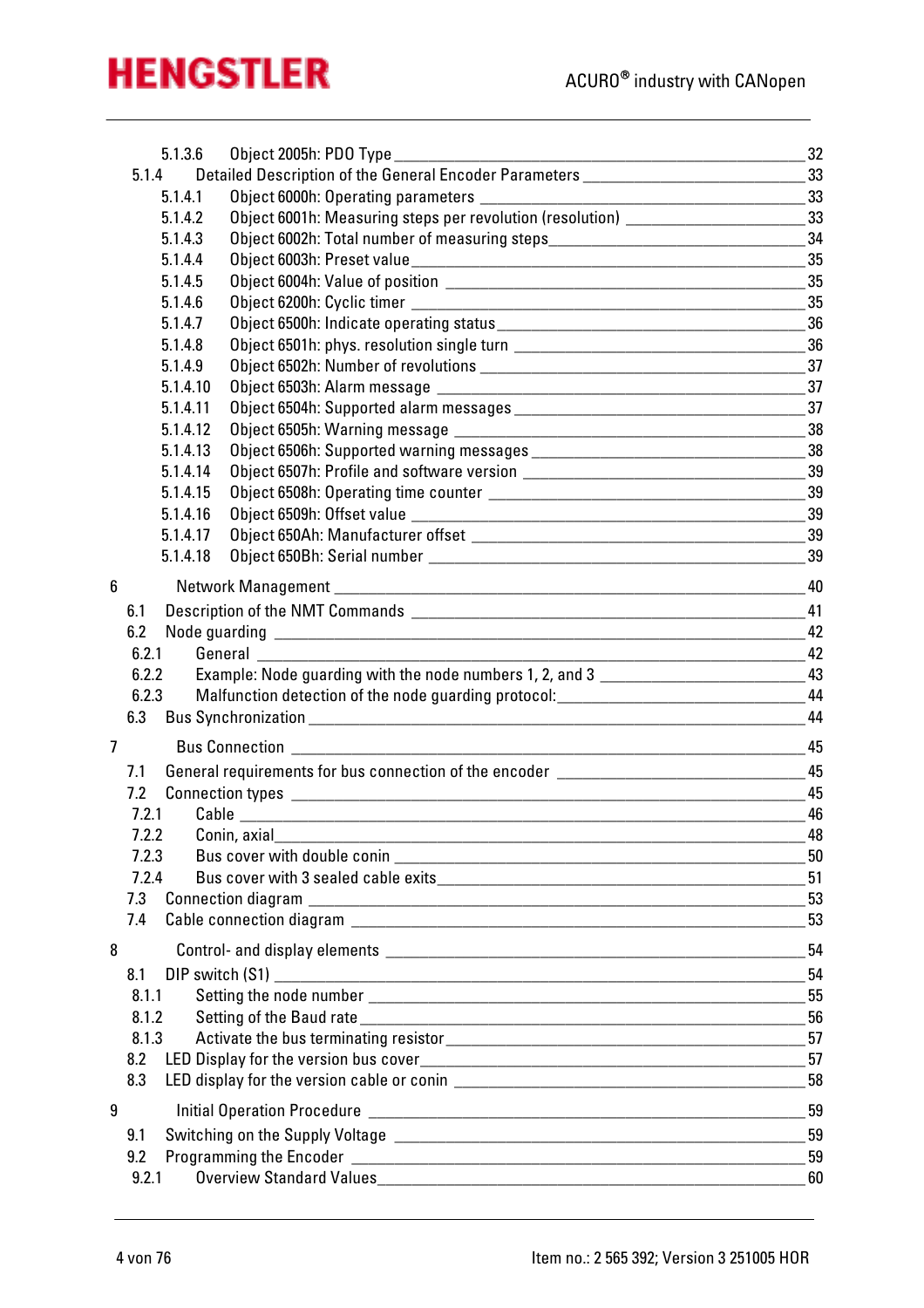# **HENGSTLER**

| 9.2.2           | 62 |
|-----------------|----|
| 9.3             | 63 |
| 10              | 64 |
|                 | 64 |
|                 | 65 |
| 11              | 66 |
|                 | 66 |
|                 |    |
|                 |    |
|                 |    |
|                 |    |
|                 |    |
|                 |    |
|                 | 70 |
|                 |    |
|                 |    |
|                 |    |
|                 | 73 |
| 12 <sup>2</sup> | 76 |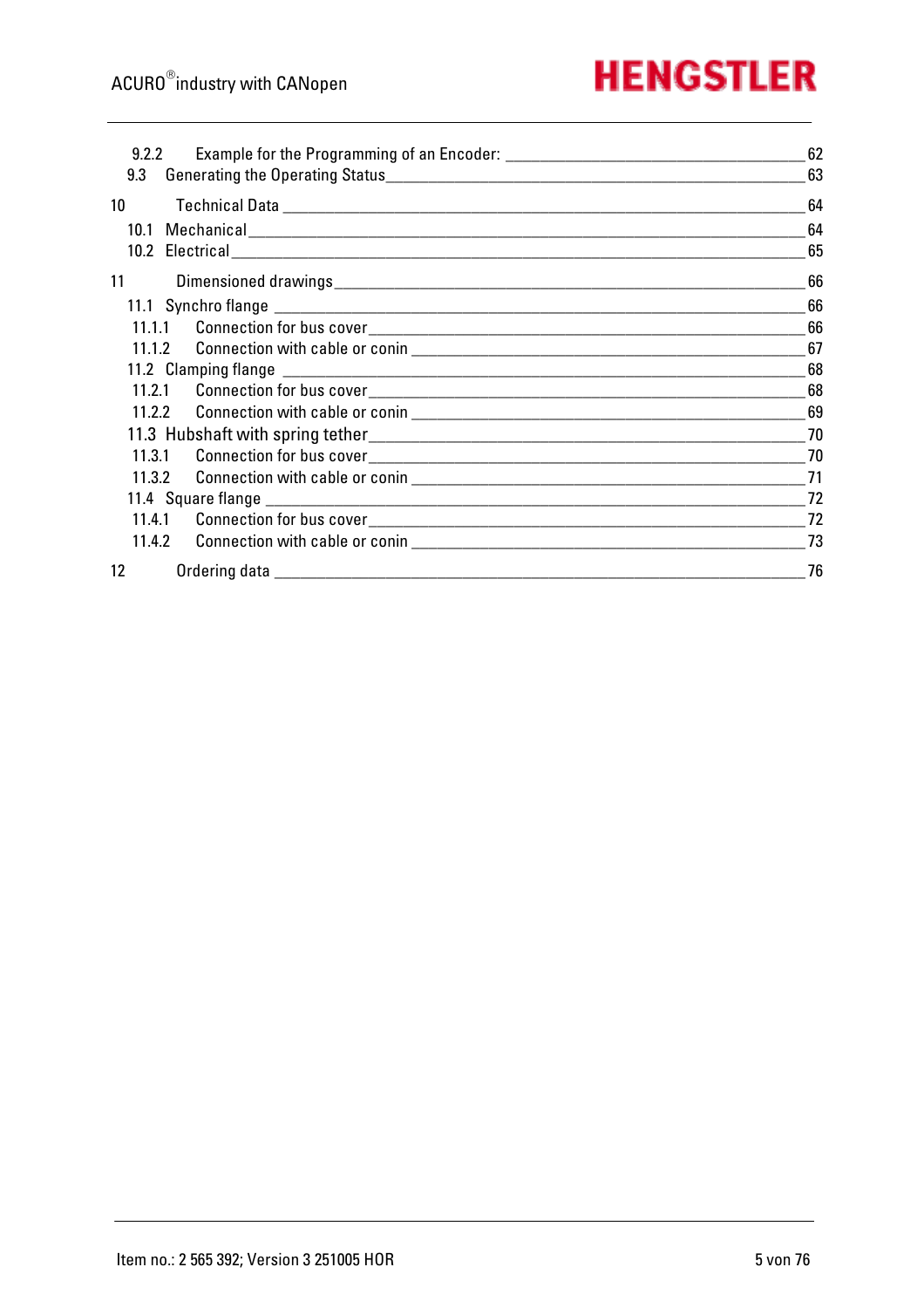# 1 Definitions

This technical manual describes the software, parameter setting and initial operation of the shaft encoder.

#### Explanation of symbols:



Passages to which special attention should be paid in order to ensure the correct use and to avoid dangers are marked by this symbol.



This Symbol indicates important directions for the proper use of the shaft encoder. The non-observance of these instructions may lead to malfunctions in the shaft encoder or its surrounding parts.

#### Abbreviations used

| <b>CAL</b>      | CAN Application Layer. Application layer (layer 7) within the CAN communication model.                                                                |
|-----------------|-------------------------------------------------------------------------------------------------------------------------------------------------------|
| <b>CAN</b>      | <b>Controller Area Network</b>                                                                                                                        |
| CiA             | CAN in Automation. International users and manufacturers group of CAN products.                                                                       |
| <b>CMS</b>      | <b>CAN Message Specification. CAL service element</b>                                                                                                 |
| COB             | Communication Object. Transport unit within the CAN network (CAN message). Data is sent<br>via the network within a COB.                              |
| COB-ID          | COB identifier. Clear identification of a CAN message. The identifier determines the COB's<br>priority in the network.                                |
| <b>DBT</b>      | Distributor. CAL service element, responsible for the dynamic allocation of identifiers.                                                              |
| <b>DS</b>       | <b>Draft Standard</b>                                                                                                                                 |
| <b>DSP</b>      | <b>Draft Standard Proposal</b>                                                                                                                        |
| ID              | Identifier, see COB-ID                                                                                                                                |
| <b>LMT</b>      | Layer Management. CAL service element, responsible for the configuration of the<br>parameter within the individual layers of the communication model. |
| <b>LSB</b>      | <b>Least Significant Bit/Byte</b>                                                                                                                     |
| <b>MSB</b>      | <b>Most Significant Bit/Byte</b>                                                                                                                      |
| <b>NMT</b>      | Network Management. CAL service element, responsible for the initialization, configuration,<br>and error recovery within the network.                 |
| <b>OSI</b>      | Open Systems Interconnection. Layer model for the description of the different functional<br>regions of the data communication system.                |
| PD <sub>0</sub> | Process Data Object. Object for the exchange of process data.                                                                                         |
| <b>RTR</b>      | Remote Transmission Request; data request message                                                                                                     |
| <b>SDO</b>      | Service Data Object; Communication object that enables the master to gain access to the<br>object directory of a node.                                |
| <b>SYNC</b>     | Synchronization message. Stations in the bus respond with their process value to the SYNC<br>command.                                                 |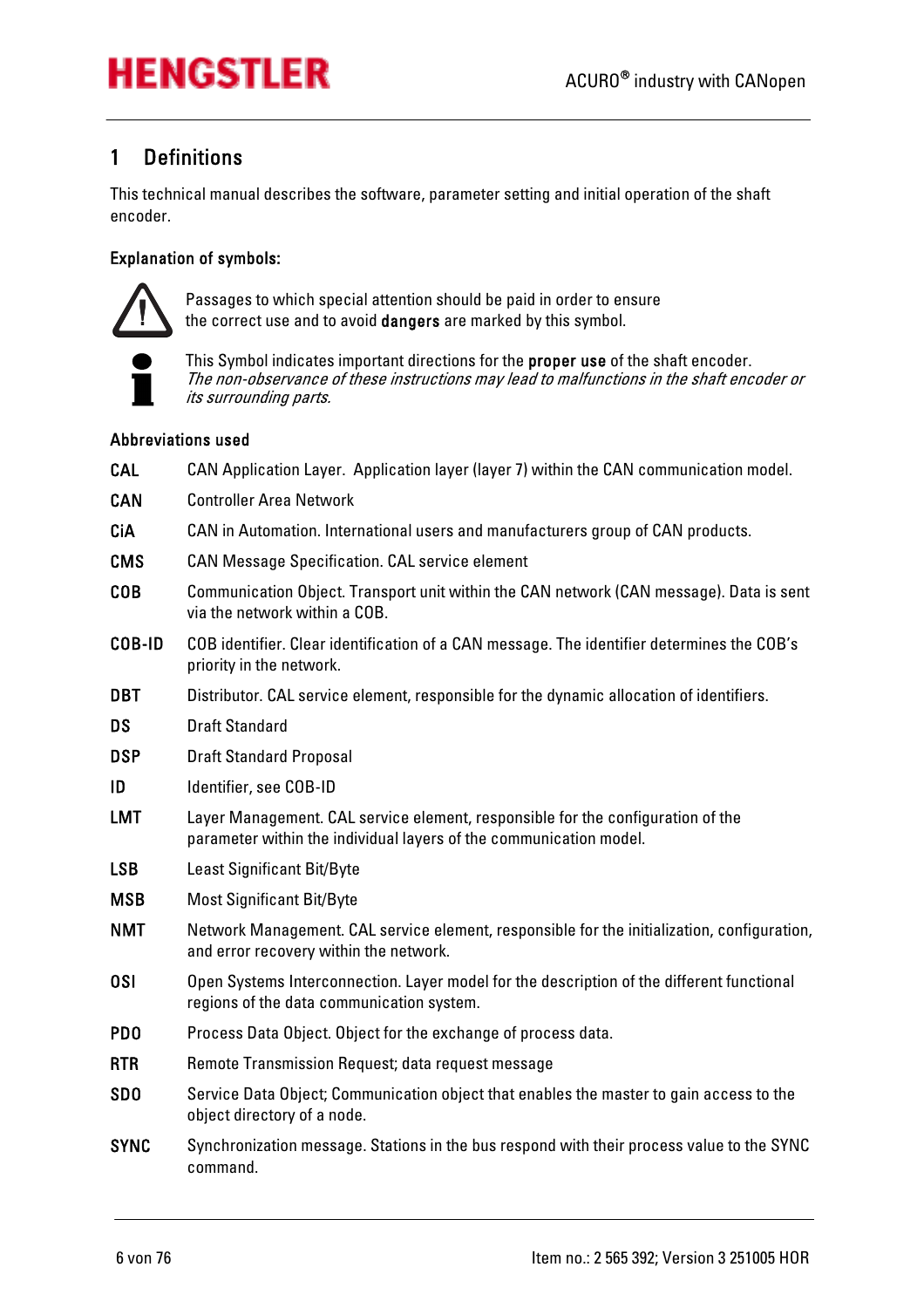

Numerical data Unless indicated explicitly, decimal values are represented as figures without additional features (e.g. 1408), binary values are marked b (e.g. 1101b), hexadecimal values h (e.g. 680h) at the end of the figures.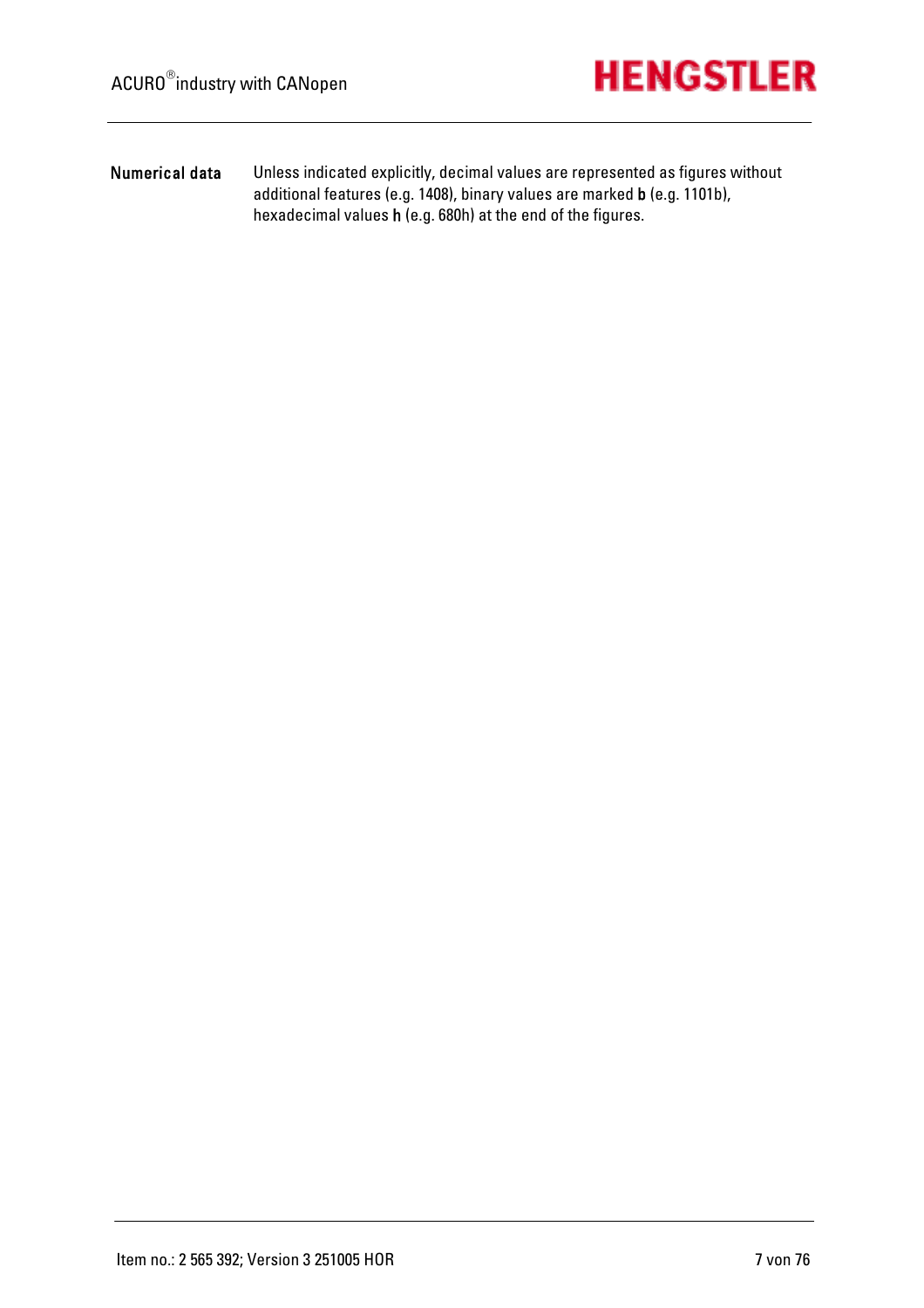# 2 Safety and Operating Instructions

The ACURO $^\circ$  model series' absolute shaft encoders are quality products that have been manufactured according to recognized electrical engineering regulations. The devices have left the manufacturing company's premises meeting all relevant safety requirements.

#### Therefore:

- In order to preserve this condition and to ensure an interference-free Operation of the encoders, the technical specifications presented in this documentation must be observed.
- Electrical appliances may only be installed by skilled electricians!
- The devices may only be operated within the limits defined in the technical data.
- The maximum operating voltages must not be exceeded!! The devices have been constructed according to DIN EN 61010 Part 1, protection class III. In order to avoid dangerous electric shocks, the devices have to be operated with safety extra-low voltage (SELV) and be situated in a field with equipotential bonding.
- For better protection use an external fuse Field of application: industrial processes and control systems.

Over voltages at the connection terminals have to be restricted to over voltage category II values.

- Shock effects on the housing, especially on the encoder shaft, as well as axial and radial overloading of the encoder shaft should be avoided.
- Only in case an appropriate coupling is used can the maximum precision and life time be guaranteed.
- The proper electromagnetic compatibility values (EMC) are only valid for standard cables and plugs. In the case of screened cables, the screen has to be connected on both sides as well as on large surface to ground. The lines for power supply should also be entirely screened. If this is not possible, appropriate filter methods should be applied.
- The neighbouring parts as well as the installation of the cable system have got a significant influence on the electromagnetic compatibility of the shaft encoder. As a consequence, the electrician has to ensure the EMC of the entire system (device).
- In regions endangered by electrostatic discharges, a good ESD protection for the plugs and the cable to be connected should be provided when installing the shaft encoder.
- For bus resp. connecting cables, only use signal cables with twisted wire pairs (CAN+ with CAN-, +UB with O V) with screen.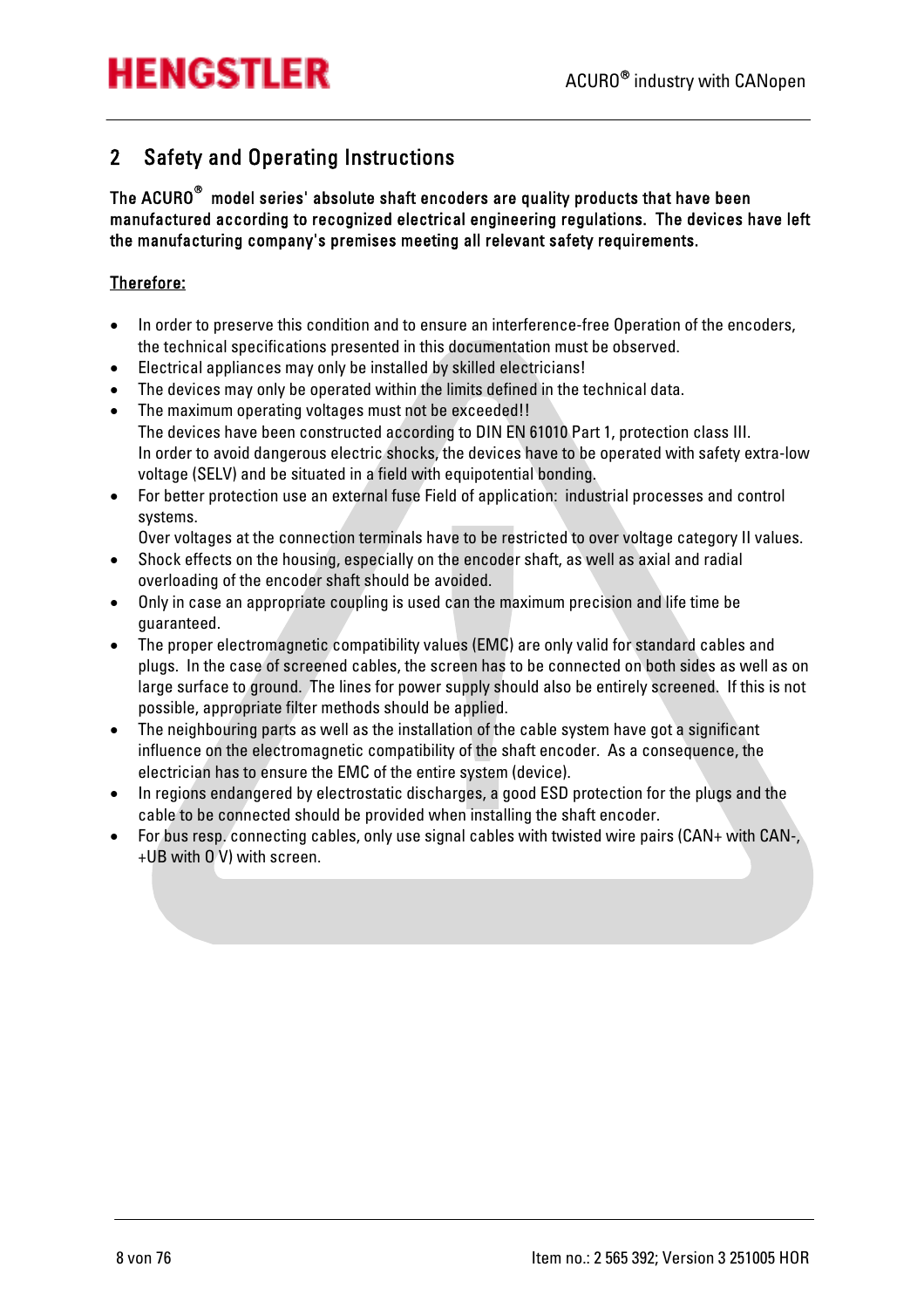# 3 General Information

# 3.1 Introduction

The ACURO industry is an absolute shaft encoder (encoder, angle encoder). The version described in this technical manual sends its current position to another station via the "CAN -bus" "transmission medium (physically: screened and twisted two-wire line).

The serial bus system CAN (Controller Area Network), which had been originally developed by Bosch/ Intel for automotive uses, is gaining ground in industrial automation technology. The system is multimaster-compatible, i.e. several CAN- stations are able to request the bus at the same time. The message with the highest priority (determined by the identifier) will be received immediately.

The data transfer is regulated by the message's priority. Within the CAN system, there are no transport addresses, but message identifiers. The message which is being sent can be received by all stations at the same time (broadcast). By means of a special filter methods, the station only accepts the relevant messages. The identifier transmitted with the message is the basis for the decision as to whether the message will be accepted or not.

The bus coupler is standardized according to the international standard ISO-DIS 11898 (CAN High Speed) standard and allows data to be transferred at a maximum rate of 1 Mbit/ s. The most significant feature of the CAN-protocol is its high level of transmission reliability (Hamming distance  $= 6$ ).

The CAN-Controller Intel 82527 used in the encoder is basic as well as full-CAN compatible and supports the CAN-specification 2.0 part B (standard protocol with 11-bit- identifier as well as extended protocol with 29-bit identifier). Up to now, only 11-bit identifiers have been used for CANopen.

# 3.2 Field of Application

In systems, where the position of a drive or of any other part of a machine has to be recorded and signaled to the control system, the ACURO industry can assume this function. The ACURO industry can resolve, for instance, positioning tasks by sending the check-back signal concerning the present drive position via the CANopen to the positioning unit.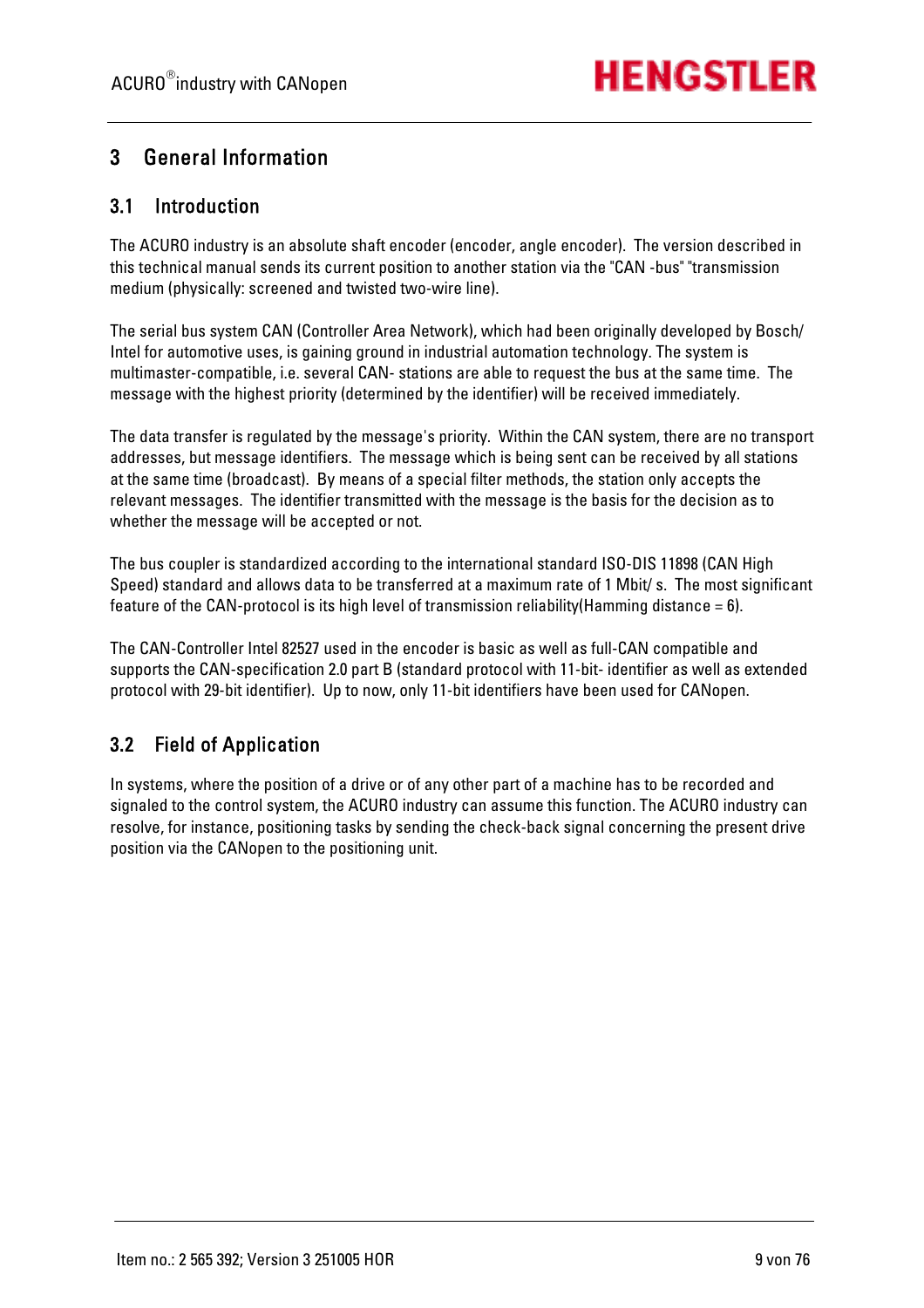# 3.3 CANopen-Kommunikationsmodell und Profile



Layer 1 (Physical Layer): ISO-DIS 11898 (CAN High Speed) Layer 2 (Data Link Layer): ISO-DIS 11898 (CAN High Speed) Layer 7 (Application Layer): CiA DS 301 (CANopen CAL-based Communication Profile) + Device profile CiA DS 4xx (CANopen Device Profile for xx)

For the following devices, profiles already exist:

- CiA Draft Standard Proposal 401 for Input/Output Modules
- CiA Draft Standard Proposal 402 for Drives and Motion Control
- CiA Work Item 403 for Human Machine Interfaces
- CiA Work Draft 404 for Closed-Loop Controllers and Transformers
- CiA Work Item 405 for IEC-1131 Interfaces
- CiA Draft Standard Proposal 406 for Encoders
- CiA Work Item 407 for Public Transport
- CiA Work Item 408 for Fork-Lifts

# 3.4 The CANopen profile

About two and a half years after the CiA, the association of the user and manufacturer of CAN products, had adopted the CAN-Application Layer (CAL), CANopen and the respective device profiles paved the way for the development of open systems.

CANopen has been developed under the technical direction of the Steinbeis Transfer Centre for Automation (STA Reutlingen; Germany) on the basis of the layer 7 CAL specification.

Compared with CAL, CANopen only provides the functions needed for this special purpose.CANopen is thus a part of CAL which has been optimised for application purposes and allowsfor a simpler system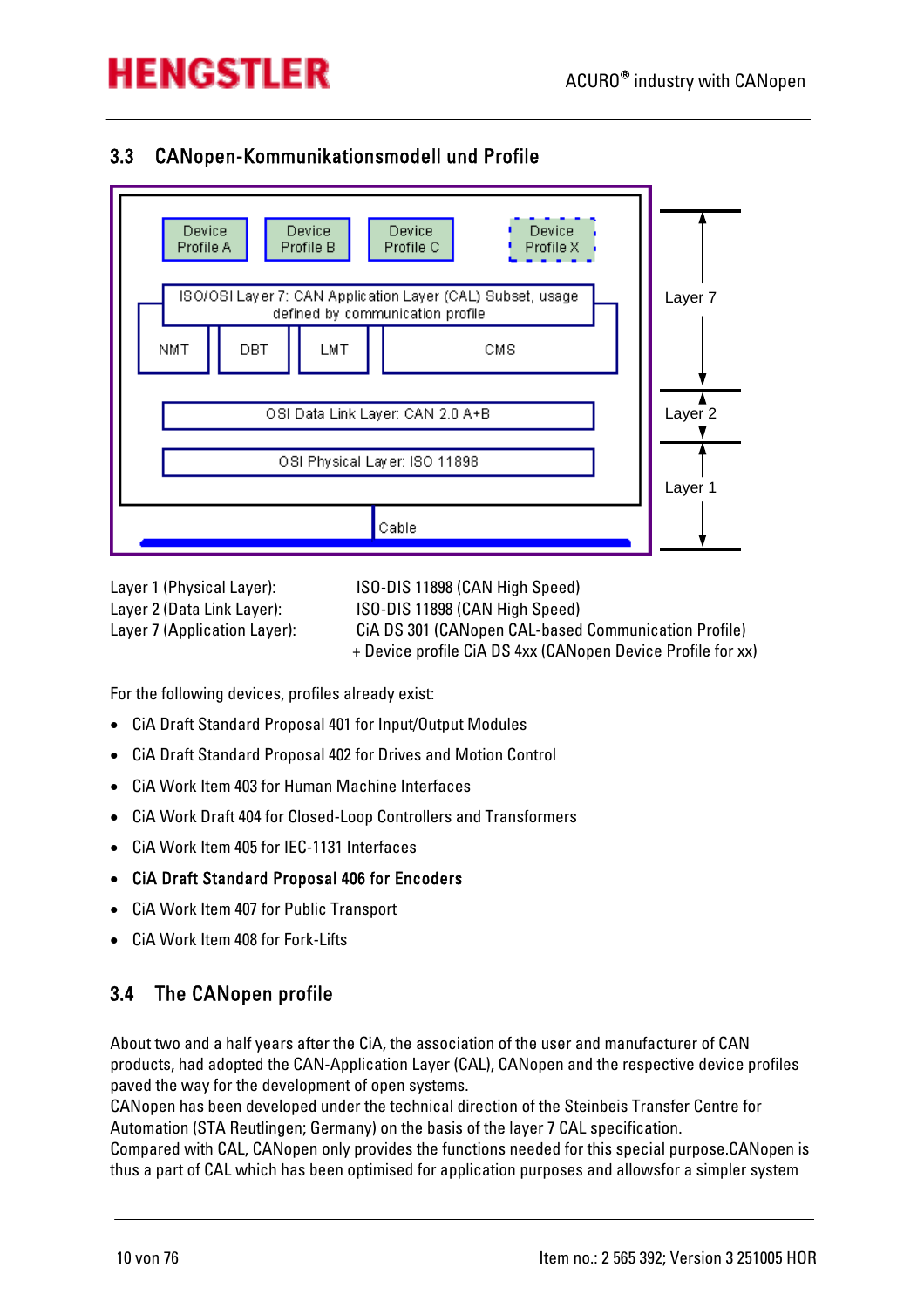

structure as well as for simpler devices. CANopen has been optimized for a quick transfer of data in real-time systems and has been standardized for different device profiles. The CAN in Automation (CiA) association of users and manufacturers is responsible for the establishing and the standardization of the respective profiles. The AC58 with CANopen meets the requirements laid down in the communication profile (CiA DS 301) and in the device profile for encoders.

CANopen allows for

- Auto configuration of the network,
- Comfortable access to all device parameters.
- Synchronization of the devices..
- Cyclical and event-controlled process data processing,
- Simultaneous data input and output.

CANopen uses four communication objects(COB)with different features:

- Process Data Objects (PDO) for real-time data
- Service Data Objects (SDO) for the transfer of parameters and programs
- Network Management (NMT, Life-Guarding)
- predefined objects (for synchronization, time stamp, emergency message)

All device parameters are stored in an object directory. The object directory contains the description, data type and structure of the parameters as well as their addresses (index).The directory consists of three parts: communication profile parameters, device profile parameters and manufacturer specific parameters (see Chapter 5 "Object Directory").

# 3.5 The Encoder Device Profile (CiA DSP 406)

This profile describes a binding, but manufacturer-independent definition of the interface for encoders. The profile not only defines which CANopen functions are to be used, but also how they are to be used. This standard permits an open and manufacturer-independent bus system.

The device profile consists of two object categories:

- the standard category C1 describes all the basic functions the shaft encoder must contain
- the extended category C2 contains a variety of additional functions which either have to be supported by category C2 shaft encoders (mandatory) or which are optional. Category C2devices thus contain all C1 and C2 mandatory functions as well as, depending on the manufacturer, further optional functions.

Furthermore, an addressable area is defined in the profile, to which, depending on the manufacturer, different functions can be assigned.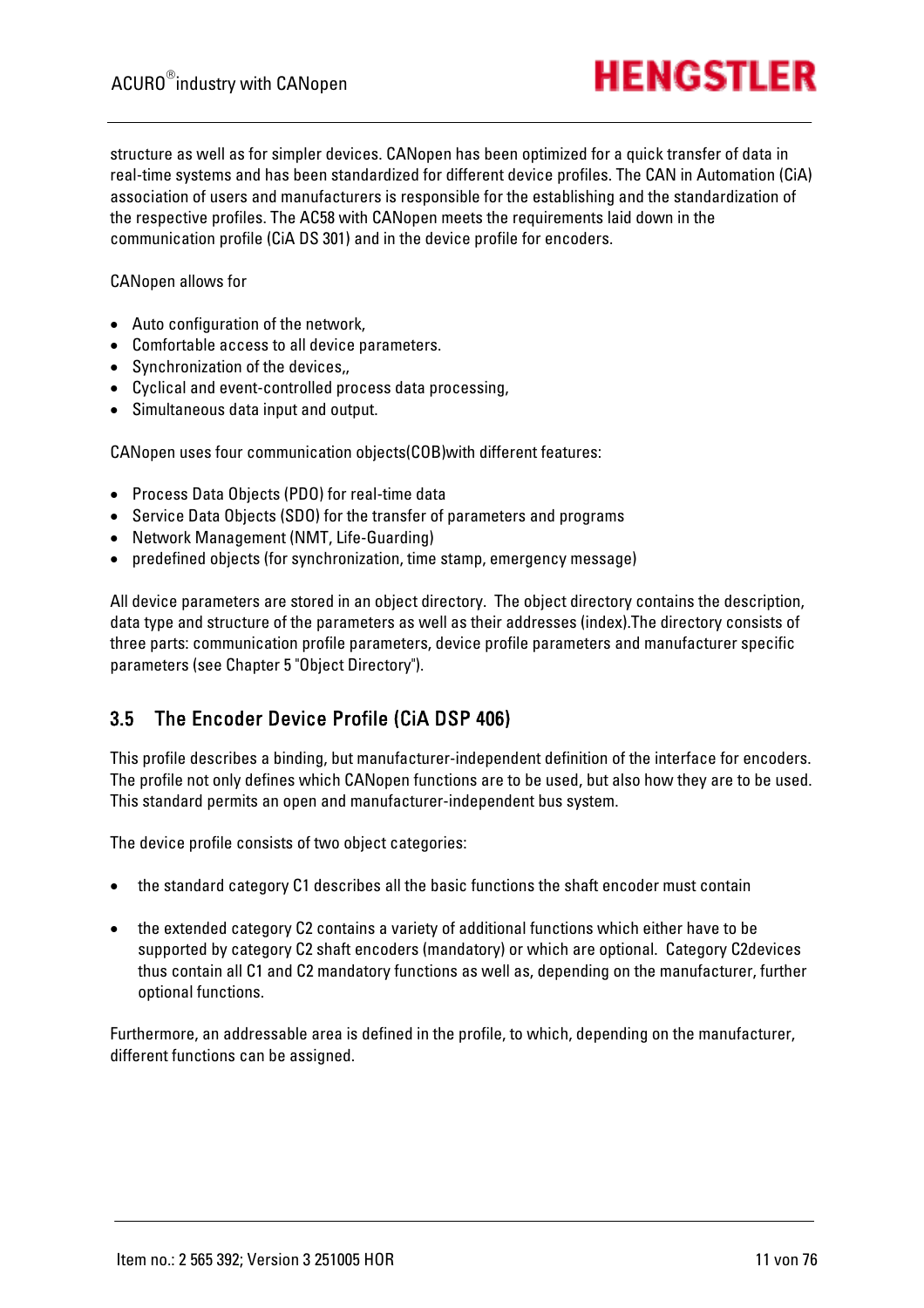# **HENGSTLER**

# 4 Data transfer

In CANopen, the data is transferred by means of two different communication types(COB=Communication Object) with different features:

- Process Data Objects (PDO)
- Service Data Objects (SDO)

The process data objects (PDO) serve the highly dynamic exchange of real-time data (e.g. position of the shaft encoder) with a maximum length of 8 Byte. This data is transferred with high priority (low COB identifier). PDOs are broadcast messages and put their information simultaneously at the disposal of all desired receivers.

The service data objects (SDO) form the communication channel for the transfer of device parameters (e.g. programming of the shaft encoders' resolution). Since these parameters are transferred acyclically (e.g. only once when running up the network), the SDO objects have a low priority (high COB identifier).

The priority of the message objects is determined by the COB identifier.

# 4.1 COB-Identifier

For an easier administration of the identifiers, CANopen uses the "Predefined master/Slave **EXECONDECTS CONNECTS CONNECTS AND SET OF ALL INCORPORATION** Connection Set"). In this case, all identifiers with standard values are defined in the object directory. However, these identifiers can be modified according to the customers' needs via SDO access..

The 11-bit identifier consists of a 4 bit function code and a 7 bit node number.

| Bit-Nr.    |                      |   | 8 |             | 6 | 5 |  | 3 | ົ |  |
|------------|----------------------|---|---|-------------|---|---|--|---|---|--|
| <b>Art</b> | <b>Function code</b> |   |   | Node number |   |   |  |   |   |  |
| Belegung   | x                    | X | x | Χ           |   |   |  | х |   |  |

 $1$  x = binary value can be selected freely (0 or 1); 0 = value 0 is fixed

### The higher the value of the COB identifier, the lower the identifier's priority!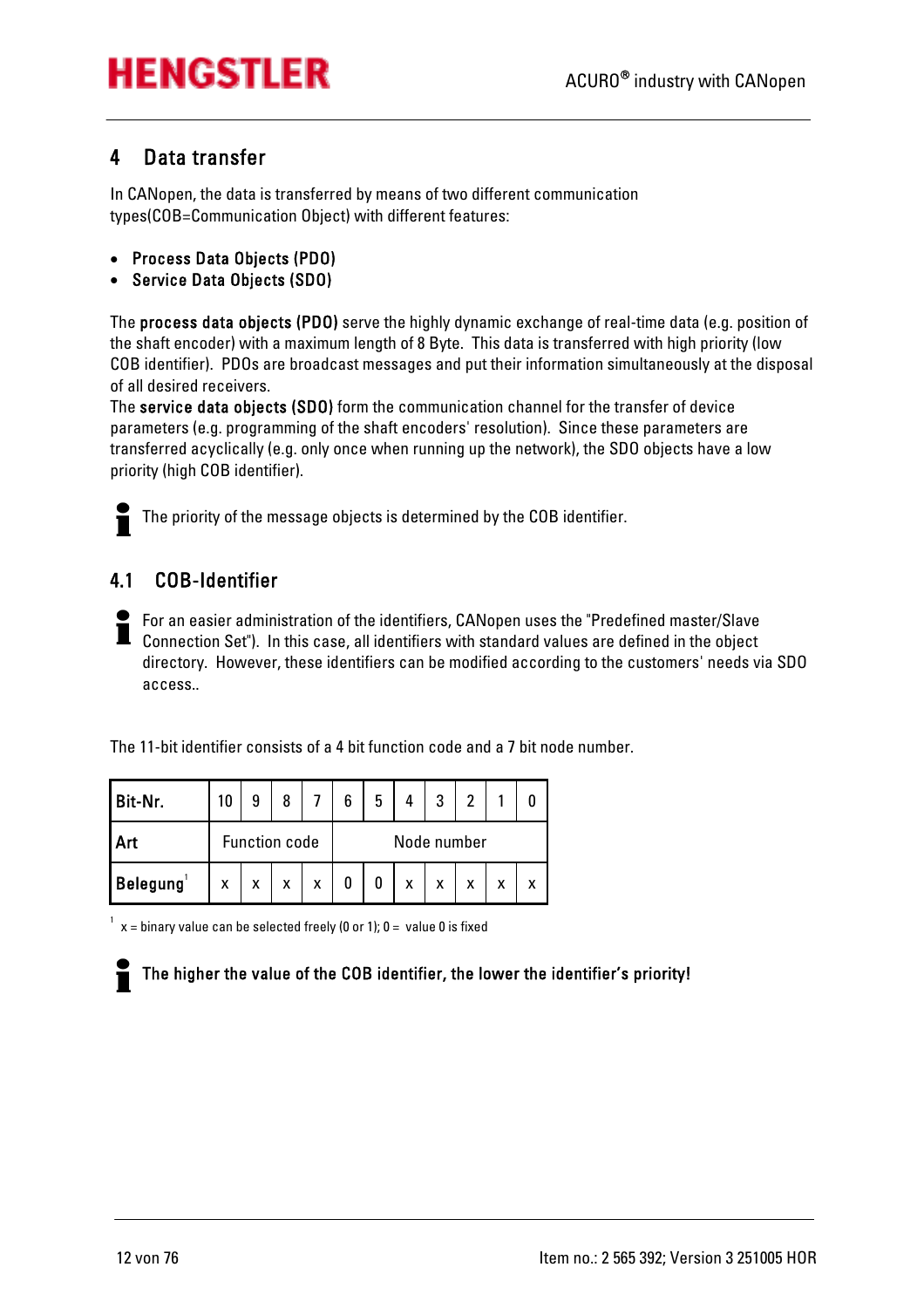#### 4.1.1 Node number

The 7-bit node number is set, as far as the hardware is concerned, by means of the 5 DIP switch on the rear of the shaft encoder (see Chapter 8.1.1 "Setting of the node number").The 5 DIP switches determine the bits 0 through 4, the remaining bits 5 and 6 are irrevocably set to 0.

Node number 0 is reserved and may not be used by any node. The resulting node numbers range from 1 through 31. A new node number is not accepted unless the encoder is run up again (Reset/ Power-on).All identifiers will be reset to their standard values.

#### 4.1.2 Message Objects and Function Codes

| Object <sup>'</sup>           | <b>Function code</b> |             | Resulting COB ID <sup>2</sup> |       |  |
|-------------------------------|----------------------|-------------|-------------------------------|-------|--|
|                               | binary               | hexadecimal |                               | group |  |
| <b>NMT</b>                    | 0000                 | 0           | 0                             | 0     |  |
| SYNC <sup>3</sup>             | 0001                 | 80          | 128                           | 0     |  |
| <b>TIME STAMP</b>             | 0010                 | 100         | 256                           |       |  |
| <b>EMERGENCY</b> <sup>3</sup> | 0001                 | $81 - FF$   | $129 - 255$                   | 0, 1  |  |
| PD0 1 $(tx)^3$                | 0011                 | 181 - 1FF   | $385 - 511$                   | 1, 2  |  |
| PD0 2 $(tx)^3$                | 0101                 | 281 - 2FF   | $641 - 767$                   | 2, 3  |  |
| $SDO$ (tx)                    | 1011                 | $581 - 5FF$ | 1409 - 1535                   | 6     |  |
| SDO (rx)                      | 1100                 | $601 - 67F$ | 1537 - 1663                   | 6, 7  |  |
| Nodeguard                     | 1110                 | 701 - 77F   | 1793 - 1919                   |       |  |

The following function codes are defined in the Predefined master/Slave Connection Set:

 $^{\rm ^{1}}$  NMT, SYNC, TIME STAMP are broadcast objects that are directed to all nodes; all the others are peer-to-peer objects which are only accepted by addressed nodes.

 $^2$  COB ID = Function code • 128 + node number (DIP switch + 1). However, the standard identifiers can be modified via SDO access to the respective object directory entries.

 $^{\rm 3}$  After being modified, the parameters can be stored via the bus by means of the object 1010h in the electrically erasable programmable read only memory (EEPROM) of the shaft encoder.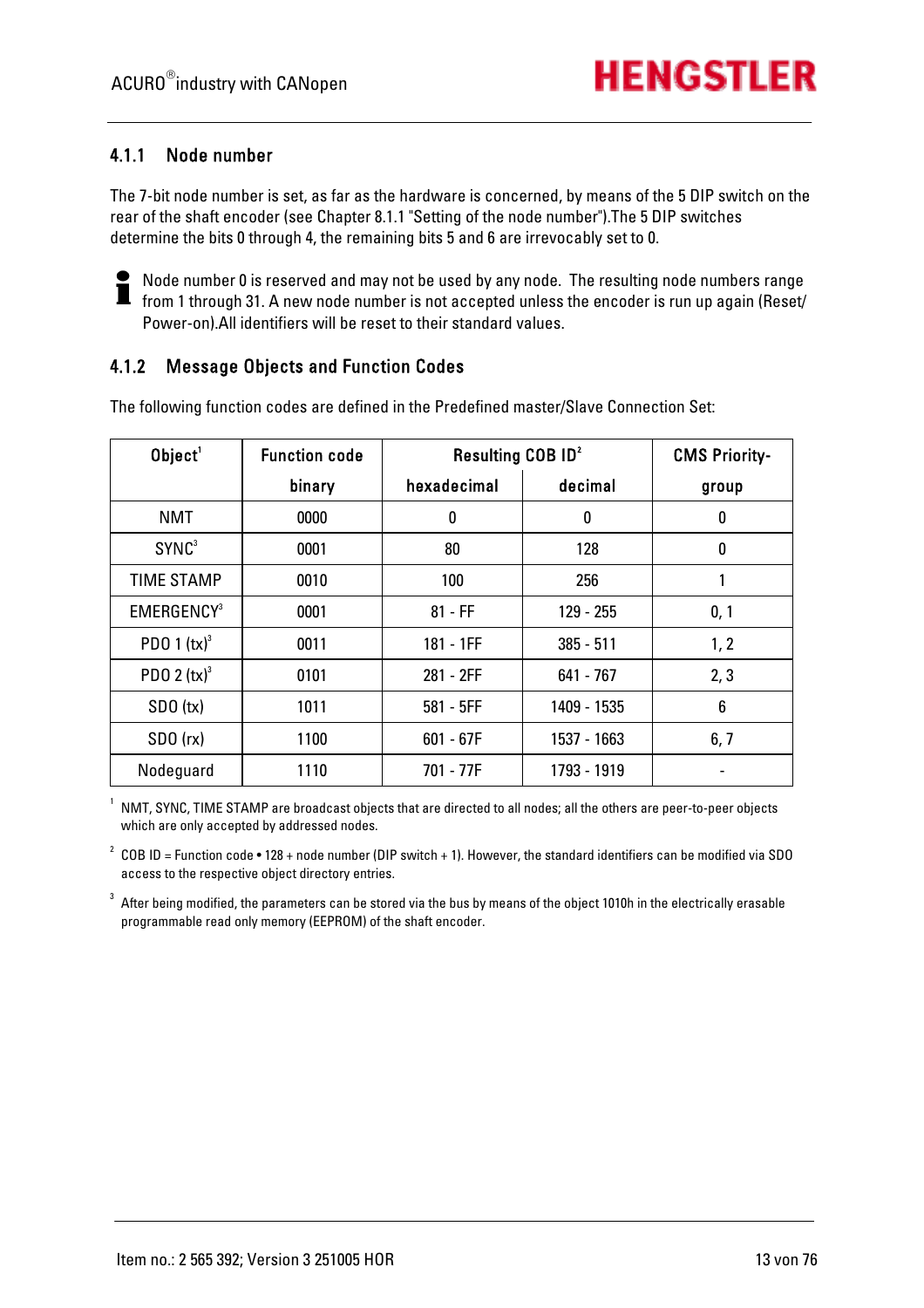# 4.2 Transfer of process data

There are two PDO services PDO1 (tx) and PDO2 (tx) available. A PDO transfer can be initialized by various events (see Object directory index 1800h on page 27):

- asynchronously (event-controlled) by means of the internal device timer or by means of a modification of the process values
- synchronously as response to a SYNC message; (The SYNC command makes the CANopen nodes store their data synchronously in order to put them one after the other and according to their priority on the bus)
- as response to an RTR message; (by means of the remote frame = recessive RTR bit, precisely the message with the transferred identifier will be requested)

| COB-ID   |                           | <b>Process Data in Binary Code</b> |                             |                             |                    |                    |                            |        |
|----------|---------------------------|------------------------------------|-----------------------------|-----------------------------|--------------------|--------------------|----------------------------|--------|
| 11 Bit   | Byte 0<br>$2^7 \cdot 2^0$ | Byte 1<br>$2^{15}$ $2^8$           | Byte 2<br>$2^{23}$ $2^{16}$ | Byte 3<br>$2^{31}$ $2^{24}$ | Byte 4             | Byte 5             | Byte 6                     | Byte 7 |
| Default: |                           |                                    | Value of position           |                             |                    |                    |                            |        |
| Typ1:    |                           |                                    | Value of position           |                             | Flags <sup>1</sup> |                    |                            |        |
| Typ2:    |                           |                                    | Value of position           |                             |                    | Speed <sup>2</sup> | Acceleration <sup>3)</sup> |        |

PDO message have the following structure:

 $\frac{1}{2}$  signal flags of the warning position, see also object directory 2004h index  $\frac{2}{3}$  see object directory 2002h index

3) see object directory 2003h index

The PDO-type (Default, type 1, type 2) is set in the object directory in the 2005h index.

The COB ID as well as the transfer mode for PDO1 is determined in the object directory index 1800h (see page 27). The setting can be modified by means of the SDO access

| <b>Standard settings:</b> |  |
|---------------------------|--|
|---------------------------|--|

| Release:       | PDO active (enabled)                                                                                                                                                                                                                                                                                                          |
|----------------|-------------------------------------------------------------------------------------------------------------------------------------------------------------------------------------------------------------------------------------------------------------------------------------------------------------------------------|
| $COB-ID:$      | 180h+node number                                                                                                                                                                                                                                                                                                              |
| Transfer mode: | $254$ = asynchronous, i.e. the output of the process value is initiated by<br>the shaft encoder (event-controlled by an internal device timer or by a<br>modification of the process value). The timer takes priority, if a cycle<br>time > 0 has been defined in index 6200. In addition, the request via RTR<br>is possible |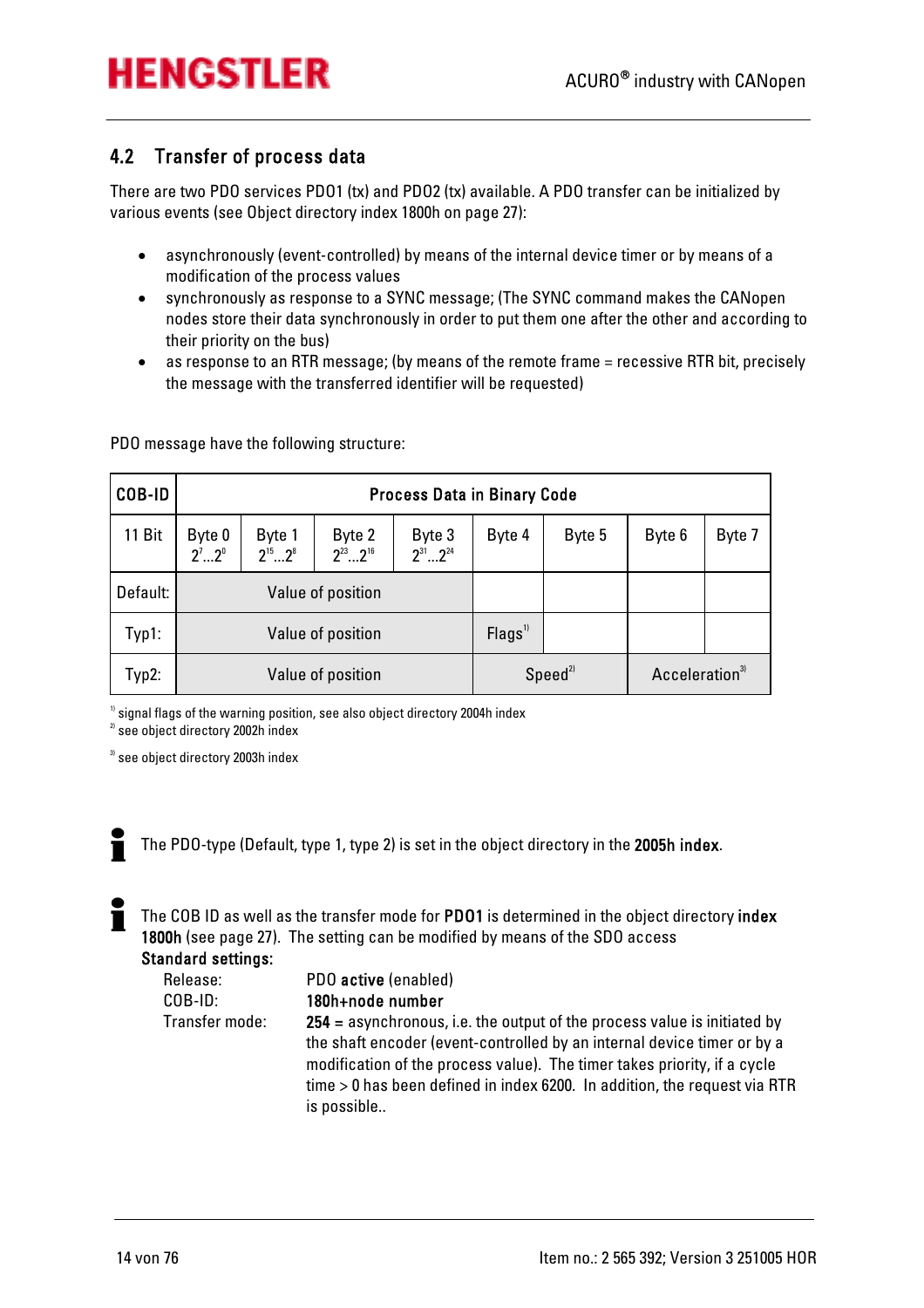The COB ID as well as the transfer mode for PDO2 is determined in the object directory1802h  $\blacksquare$ index (see page 29). The setting can be modified by means of the SDO access.

#### Standard settings:

| Release:       | PDO inactive (disabled)                                                 |
|----------------|-------------------------------------------------------------------------|
| $COB-ID:$      | 280h+node number                                                        |
| Transfer mode: | $1$ = synchronous, i.e. the output of the process value is initiated by |
|                | SYNC messages. In addition, the request via RTR is possible.            |

# 4.3 Transfer of service data (Parameter Setting)

All the device parameters are filed in this object directory (see Chapter 5) under standardized addresses (index) and can be described and read via SDOs. SDOs are exchanged between two stations (configuration master and shaft encoder) by means of the handshake procedure (request or release).

There are two SDO services available:

- one transfer SDO (tx) for messages (parameter or release) from the shaft encoder to the master
- one receiver SDO (rx) for messages (request or parameter)from the master to the shaft encoder. SDO messages have the following structure (here: expedited protocol for data volumes up to4 bytes):

| COB-ID   | Command | Index           |                 | <b>Subindex</b> |                 |        | <b>Service Data (Parameters)</b> |                 |
|----------|---------|-----------------|-----------------|-----------------|-----------------|--------|----------------------------------|-----------------|
| $11$ Bit | Byte 0  | Byte 1<br>(LSB) | Byte 2<br>(MSB) | Byte 3          | Byte 4<br>(LSB) | Byte 5 | Byte 6                           | Byte 7<br>(MSB) |

Service data longer than 4 bytes (Objects 1008h, 1009h, 100Ah) are transferred by the segmented protocol.

The meaning of index, subindex and data will be explained in Chapter 5 "Object Directory".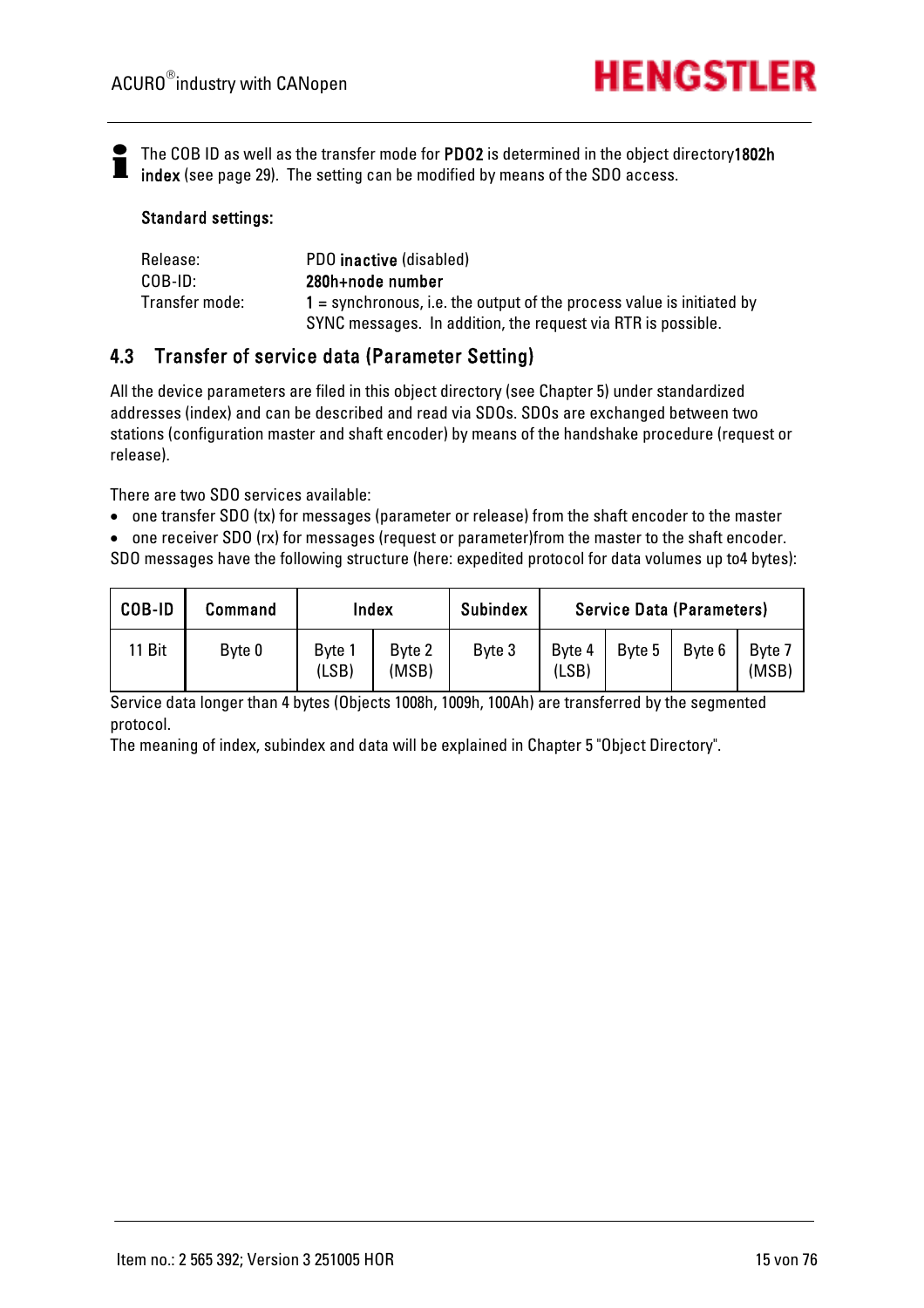### 4.3.1 SDO-COB-ID

 $\sum_{n=0}^{\infty}$  SDO (tx) (Encoder  $\rightarrow$  Master): 580h (1408) + Node number SDO (rx) (Master  $\rightarrow$  Encoder): 600h (1536) + Node number SDO identifiers cannot be modified!

The following identifiers are standard for the SDO services:

#### 4.3.2 Command

The command byte describes the type of SDO message:

| <b>Command</b><br>(Expedited Protocol) | <b>Type</b>                                   | <b>Function</b>                                                |
|----------------------------------------|-----------------------------------------------|----------------------------------------------------------------|
| 22h                                    | SDO(rx), Initiate<br><b>Download Request</b>  | Send parameters to shaft encoder<br>(Data length max. 4 Byte)  |
| 23h                                    | SDO(rx), Initiate<br><b>Download Request</b>  | Send parameters to shaft encoder<br>(Data length max. 4 Byte)  |
| 2Bh                                    | SDO(rx), Initiate<br><b>Download Request</b>  | Send parameters to shaft encoder<br>(Data length max. 2 Byte)  |
| 2Fh                                    | SDO(rx), Initiate<br><b>Download Request</b>  | Send parameters to shaft encoder<br>Data length max. 1 Byte)   |
| 60h                                    | SDO(tx), Initiate<br><b>Download Response</b> | Confirmation of acceptance to master                           |
| 40 <sub>h</sub>                        | SDO(rx), Initiate<br><b>Upload Request</b>    | Request parameter from encoder                                 |
| 43h                                    | SDO(tx), Initiate<br><b>Upload Response</b>   | Parameter to master with<br>Data length =4 Byte (Unsigned 32)  |
| 4Bh                                    | SDO(tx), Initiate<br><b>Upload Response</b>   | Parameter to master with<br>Data length = 2 Byte (Unsigned 16) |
| 4Fh                                    | SDO(tx), Initiate<br><b>Upload Response</b>   | Parameter to master with<br>Data length =1 Byte (Unsigned 8)   |
| 80h                                    | SDO(tx), Abort<br><b>Domain Transfer</b>      | Encoder signals<br>error code to master                        |

i • An error message (Command 80h) replaces the normal confirmation in case of an error (Response).

• The error message does not only include communication protocol errors (e.g. the wrong command byte) but also errors concerning the access to the object directory-(e.g. wrong index, write attempt on read only object, wrong data length etc.).The error codes are described in the CANopen profile (DS 301) and the device profile (DSP 406) respectively.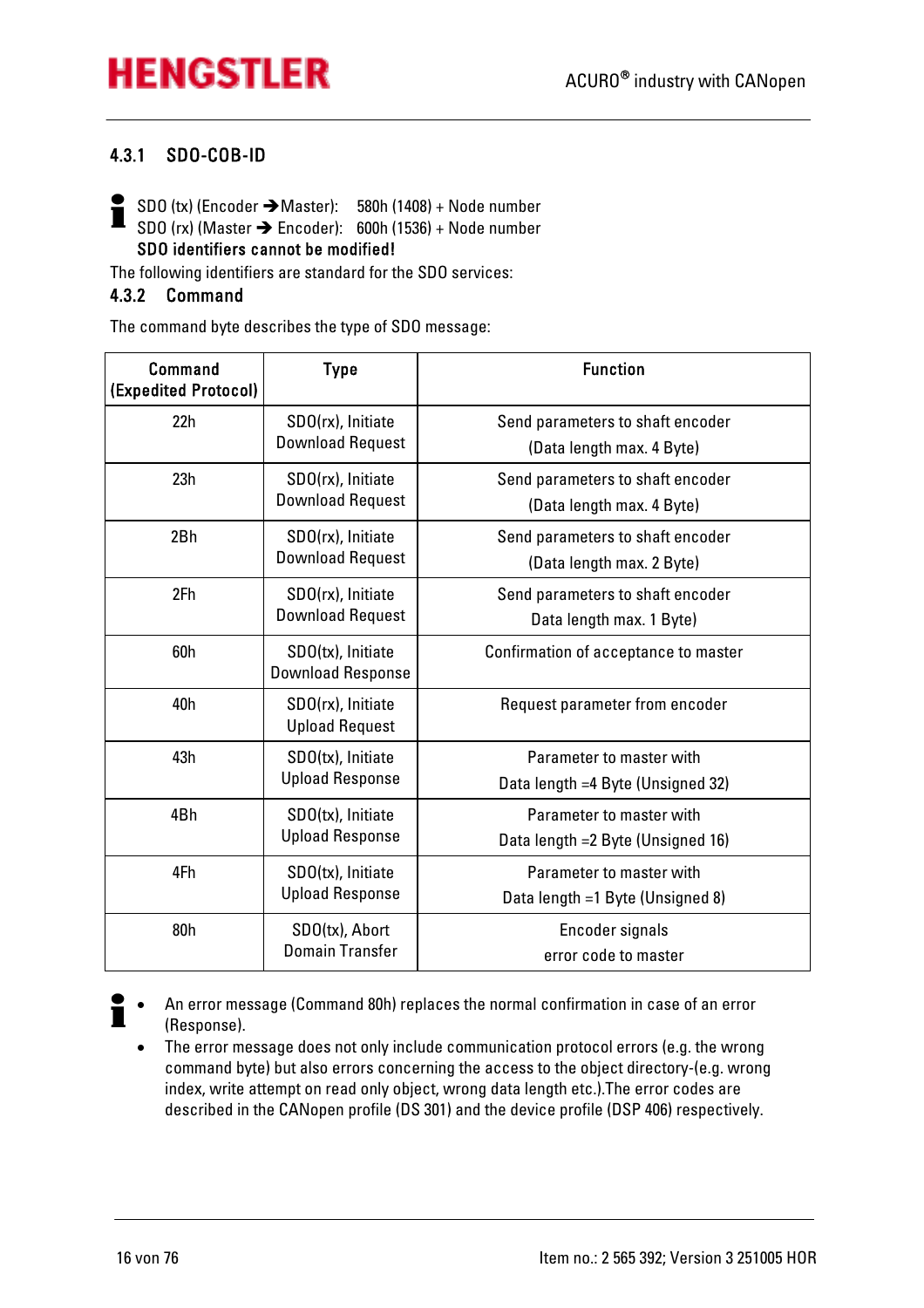# 4.3.3 Example for the Transfer of service data





Master requests parameters from the shaft encoder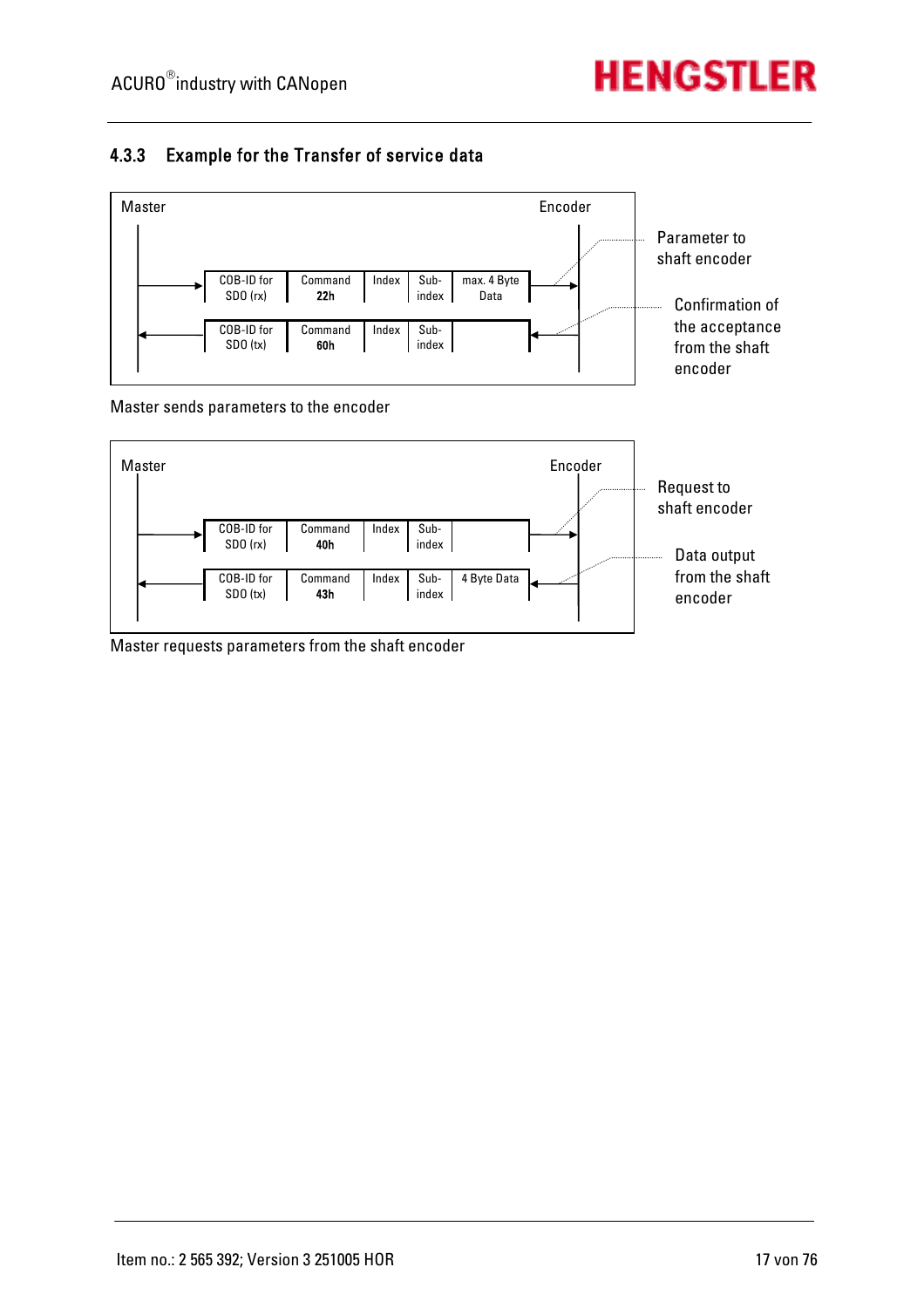# 5 Object directory

i

All features and parameters of an CANopen device are stored in its object directory.

The entire data of the object directory are stored in the EEPROM of the shaft encoder to be protected against power failures and will be copied into the main memory (RAM) incase the Power-on or Reset. If data in the object directory are changed, the modification will only become effective in the main memory. If the data is to be saved permanently, the data must by all means be imported in the EEPROM via the object 1010h (Save parameters).



Access to the object directory (read or write parameters) is gained via the SDO services which are described in Chapter 4.3 "Transfer of Service Data (Parameter Setting)".

The object directory consists of different parts:

- features that are valid for all CANopen devices (DS 301)
- features that are valid for shaft encoders (device profile DSP 406)
- features depending on the manufacturer

The address (index), which points at any entry in the object directory, is, except for the features depending on the manufacturer, standardized within the profiles. It is thus ensured that all devices always execute the functions described in the profile (standard and optional functions) within the same index. This is one of the requirements for an open system and the exchangeability of the devices.

The entries in the object directory are addressed by means of a 16 bit index. Each index entry can further be subdivided by a subindex.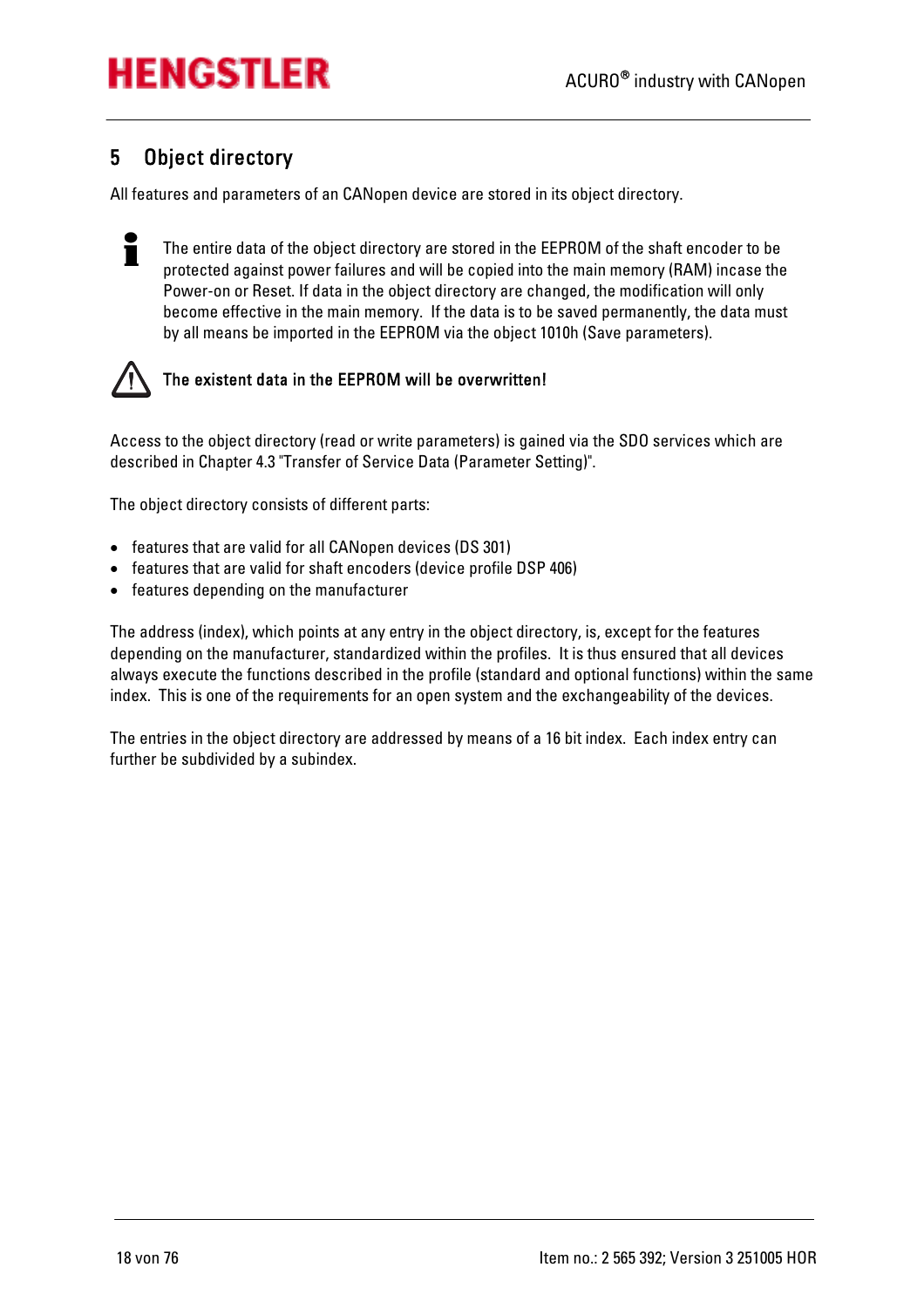

### The description of the object directory entries is structured as follows:

| Index (hex)          | Sub-Index (hex)                                                                                            | <b>Object</b>                             | Name                                                                                                                                                                                                                                                                                                                                          | Type | Attr. | M/0 |
|----------------------|------------------------------------------------------------------------------------------------------------|-------------------------------------------|-----------------------------------------------------------------------------------------------------------------------------------------------------------------------------------------------------------------------------------------------------------------------------------------------------------------------------------------------|------|-------|-----|
| Index:<br>Sub-Index: | 16 bit address of the entry<br>8 bit pointer on the subentry;<br>SubIndex=0                                |                                           | is only used with complex data structures (e.g. Record, Array) ; if there is no subentry:                                                                                                                                                                                                                                                     |      |       |     |
| Object:              | <b>NULL</b><br><b>DOMAIN</b><br><b>DEFTYPE</b><br><b>DEFSTRUCT</b><br><b>VAR</b><br>ARRAY<br><b>RECORD</b> | Entry without data                        | larger variable data set, e.g. program code<br>Definition of the data types, e.g. Boolean, float, unsigned 16 etc.<br>Definition of e record-entry, e.g. PDO Mapping Structure<br>single data value, e.g. Boolean, float, unsigned16, string etc.<br>Field with similar data, e.g. unsigned16 data<br>Field with an arbitrary mixture of data |      |       |     |
| Name:                | short description of the function                                                                          |                                           |                                                                                                                                                                                                                                                                                                                                               |      |       |     |
| Type:<br>Attr.:      | attribute grants access rights to the object:<br>rw<br>ro<br>const                                         | read and write access<br>read only access | data type, e.g. Boolean, float, unsigned 16, integer etc.<br>read only access, value is a constant parameter                                                                                                                                                                                                                                  |      |       |     |
| M/O                  | м<br>0<br>according to the device profile DSP 406)                                                         |                                           | Mandatory: Object has to be implemented in the device<br>Optional: Object does not have to be implemented in the device<br>(The M/O-Indications in the following chapters refer to a category 2 shaft encoder                                                                                                                                 |      |       |     |

| Index (hex)    | <b>Object</b>                    |
|----------------|----------------------------------|
| 0000           | not used                         |
| $0001 - 001F$  | static data types                |
| $0020 - 003F$  | complex data types               |
| $0040 - 005F$  | manufacturer specific data types |
| $0060 - 0$ FFF | reserved                         |
| 1000 - 1FFF    | communication profile            |
| 2000 - 5FFF    | manufacturer specific profile    |
| 6000 - 9FFF    | standardised device profile      |
| A000 - FFFF    | reserved                         |

#### Organisation of the entire object directory: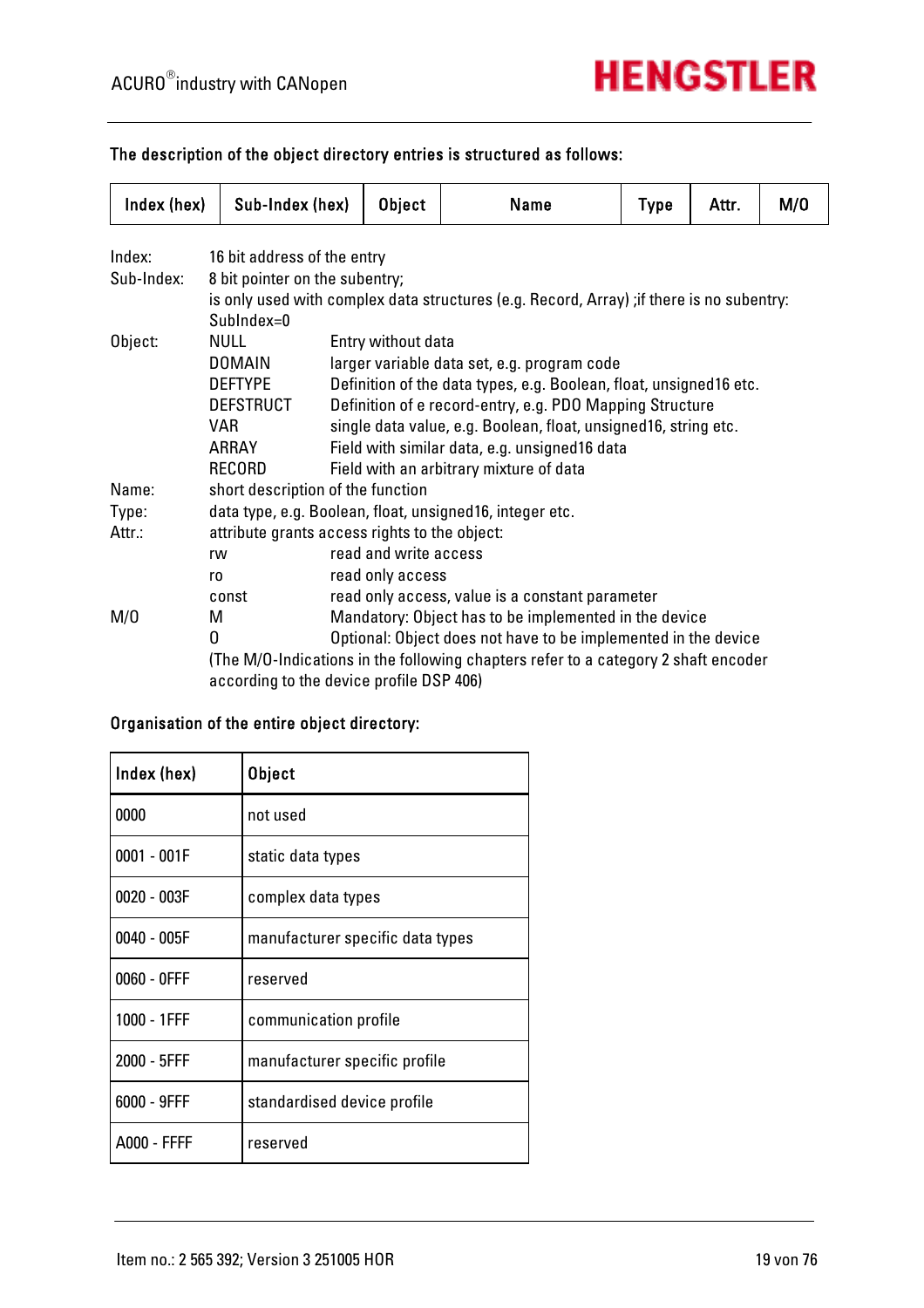# 5.1 AC58 Entries in the object directory

### 5.1.1 Overview

The following entries are realized in the object directory of the AC58 according to the CANopen profile DS 301 and the device profile DSP 406:

| Index<br>(hex)    | <b>Object</b>                    | <b>Name</b>                                 | <b>Type</b> | Attr. | M/O            | See<br>page |
|-------------------|----------------------------------|---------------------------------------------|-------------|-------|----------------|-------------|
|                   | <b>Communication parameters:</b> |                                             |             |       |                |             |
| 1000              | <b>VAR</b>                       | Device type                                 | Unsigned32  | ro    | M              | 21          |
| 1001              | <b>VAR</b>                       | Error register                              | Unsigned8   | ro    | M              | 22          |
| 1003              | <b>ARRAY</b>                     | Predefined error field                      | Unsigned32  | ro    | 0              | 22          |
| 1004              | <b>ARRAY</b>                     | Number of the supported PDOs                | Unsigned32  | ro    | 0              | 22          |
| $1005^1$          | <b>VAR</b>                       | <b>COB ID for SYNC message</b>              | Unsigned32  | rw    | $\overline{0}$ | 23          |
| 1008              | <b>VAR</b>                       | Manufacturer device name                    | Vis-String  | ro    | $\mathbf 0$    | 23          |
| 1009              | <b>VAR</b>                       | Hardware version                            | Vis-String  | ro    | 0              | 23          |
| 100A              | <b>VAR</b>                       | Software version                            | Vis-String  | ro    | 0              | 23          |
| 100B              | <b>VAR</b>                       | Node number                                 | Unsigned32  | ro    | 0              | 24          |
| <b>100C</b>       | <b>VAR</b>                       | Monitoring time                             | Unsigned16  | rw    | $\overline{0}$ | 24          |
| 100D              | <b>VAR</b>                       | Life time factor                            | Unsigned8   | rw    | $\overline{0}$ | 24          |
| 100E              | <b>VAR</b>                       | COB-ID for node guarding                    | Unsigned32  | rw    | $\overline{0}$ | 24          |
| 100F              | <b>VAR</b>                       | Number of the supported SDOs                | Unsigned32  | ro    | 0              | 25          |
| 1010              | <b>ARRAY</b>                     | Save parameters                             | Unsigned32  | rw    | $\overline{0}$ | 25          |
| 1011              | <b>ARRAY</b>                     | Load standard values                        | Unsigned32  | rw    | $\overline{0}$ | 25          |
| 1014 <sup>1</sup> | <b>VAR</b>                       | COB-ID for emergency objects                | Unsigned32  | rw    | $\mathbf 0$    | 26          |
| 1018              | <b>RECORD</b>                    | Identity object                             |             | ro    | M              | 26          |
| $1800^2$          | <b>RECORD</b>                    | PD01 parameter                              |             | rw    | M              | 27          |
| $1802^2$          | <b>RECORD</b>                    | PD02 parameter                              |             | rw    | M              | 29          |
|                   |                                  | Encoder parameters (manufacturer specific): |             |       |                |             |
| $2000^1$          | <b>ARRAY</b>                     | <b>Warning positions</b>                    | Unsigned32  | rw    | $\mathbf 0$    | 30          |
| 2001 <sup>1</sup> | <b>VAR</b>                       | Offset value                                | Signed32    | rw    | $\overline{0}$ | 30          |

2002 VAR Speed Signed16 rw O 30 2003 VAR Acceleration Signed16 rw | 0 |  $31$ 2004 | VAR | Signal flags of the warning position | Unsigned8 | ro | 0 | 31

VAR  $\vert$  PDO type  $\vert$  Unsigned8 rw  $\vert$  O  $\vert$  32

 $2005<sup>1</sup>$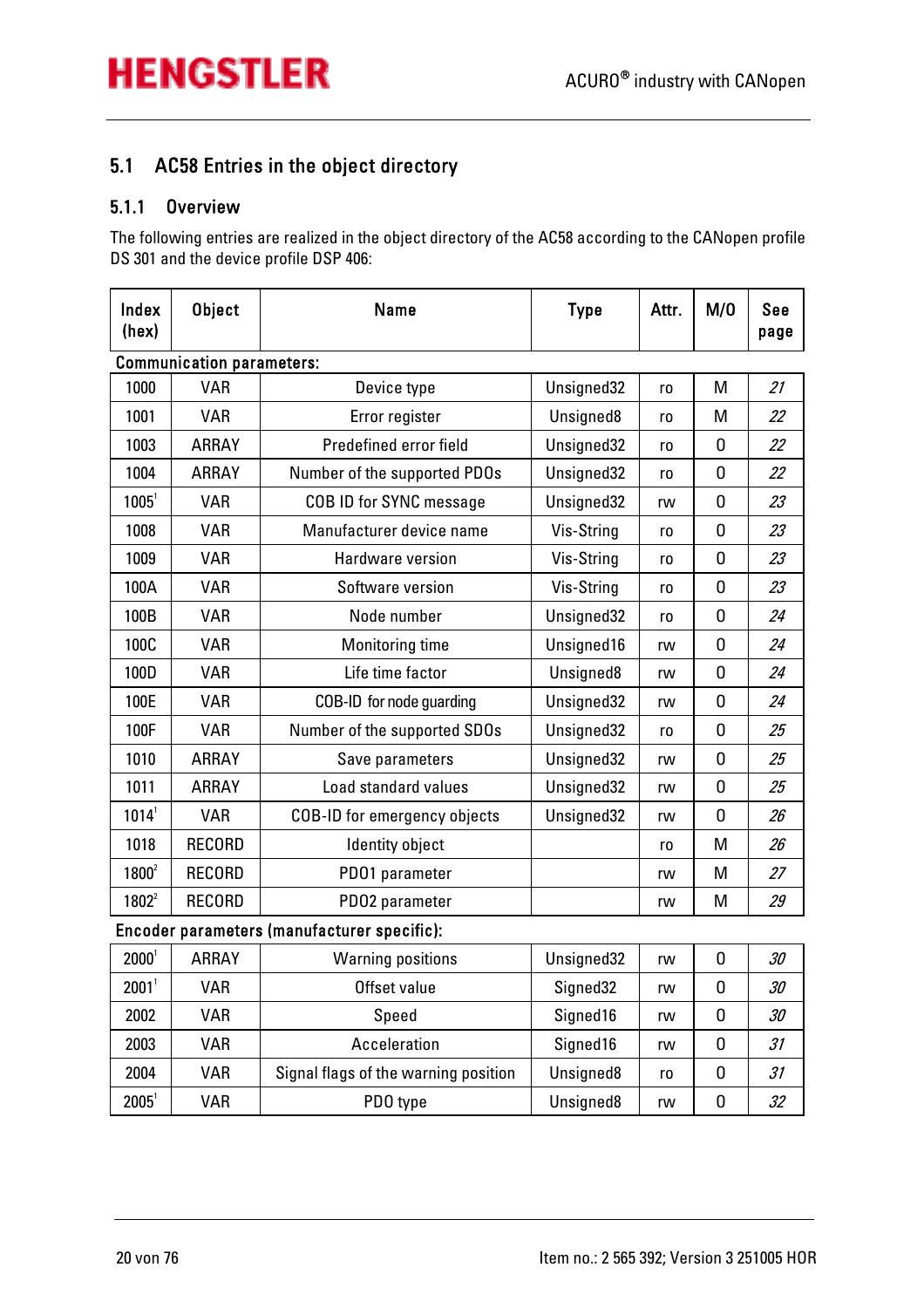| 6000 <sup>1</sup> | <b>VAR</b>                           | Service parameters              | Unsigned16 | rw | M/O | 33 |
|-------------------|--------------------------------------|---------------------------------|------------|----|-----|----|
| $6001^1$          | <b>VAR</b>                           | Measuring steps per revolution  | Unsigned32 | rw | M   | 33 |
| $6002^1$          | <b>VAR</b>                           | Total number of measuring steps | Unsigned32 | rw | M   | 34 |
| 6003 <sup>1</sup> | <b>VAR</b>                           | Preset value                    | Unsigned32 | rw | M   | 35 |
| 6004              | <b>VAR</b>                           | Value of position               | Unsigned32 | ro | M   | 35 |
| $6200^1$          | <b>VAR</b>                           | Cycle timer                     | Unsigned16 | rw | M   | 35 |
|                   | <b>Encoder diagnosis parameters:</b> |                                 |            |    |     |    |
| 6500              | <b>VAR</b>                           | <b>Operating status</b>         | Unsigned16 | ro | M   | 36 |
| 6501              | <b>VAR</b>                           | phys. Resolution single turn    | Unsigned32 | ro | M   | 36 |
| 6502              | <b>VAR</b>                           | phys. Number of revolution      | Unsigned16 | ro | M   | 37 |
| 6503              | <b>VAR</b>                           | Alarm message                   | Unsigned16 | ro | M   | 37 |
| 6504              | <b>VAR</b>                           | Supported alarm message         | Unsigned16 | ro | M   | 37 |
| 6505              | <b>VAR</b>                           | Warning message                 | Unsigned16 | ro | M   | 37 |
| 6506              | <b>VAR</b>                           | Supported warning message       | Unsigned16 | ro | M   | 38 |
| 6507              | <b>VAR</b>                           | Profile- and Software version   | Unsigned32 | ro | M   | 38 |
| 6508              | <b>VAR</b>                           | Operating time counter          | Unsigned32 | ro | M   | 39 |
| 6509              | <b>VAR</b>                           | Offset value                    | Signed32   | ro | M   | 39 |
| 650A              | <b>VAR</b>                           | Manufacturer offset             | Signed32   | ro | M   | 39 |
| 650B              | <b>VAR</b>                           | Serial number                   | Unsigned32 | ro | M   | 39 |

### Encoder parameters (gen.):

 $^{\rm ^{1}}$  After being modified, the parameters can be stored via the bus by means of the object 1010h in the electrically erasable programmable read only memory (EEPROM) of the shaft encoder.

 $^{\rm 2}$  The SubIndex parameters COB-ID and Inhibit time can be stored to the nonvolatile encoder storage (EEPROM) via Object 1010h.

#### 5.1.2 Detailed description of the communication parameters

#### 5.1.2.1 Object 1000h: Device type

Provides information on the device profile and the device type used.

| 000 | /AR | Device type | Unsigned32 | ro | M |
|-----|-----|-------------|------------|----|---|
|     |     |             |            |    |   |

| Data contents |
|---------------|
|---------------|

| Device type number |        | Encoder type                                                                        |              |
|--------------------|--------|-------------------------------------------------------------------------------------|--------------|
| Byte 0 (LSB)       | Byte 1 | Byte 2                                                                              | Byte 3 (MSB) |
| $96h*$             | $01h*$ | 01h (absolute shaft encoder single turn)<br>02h (absolute shaft encoder multi turn) | 00h          |

 $*$  196h = 406 decimal (encoder profile)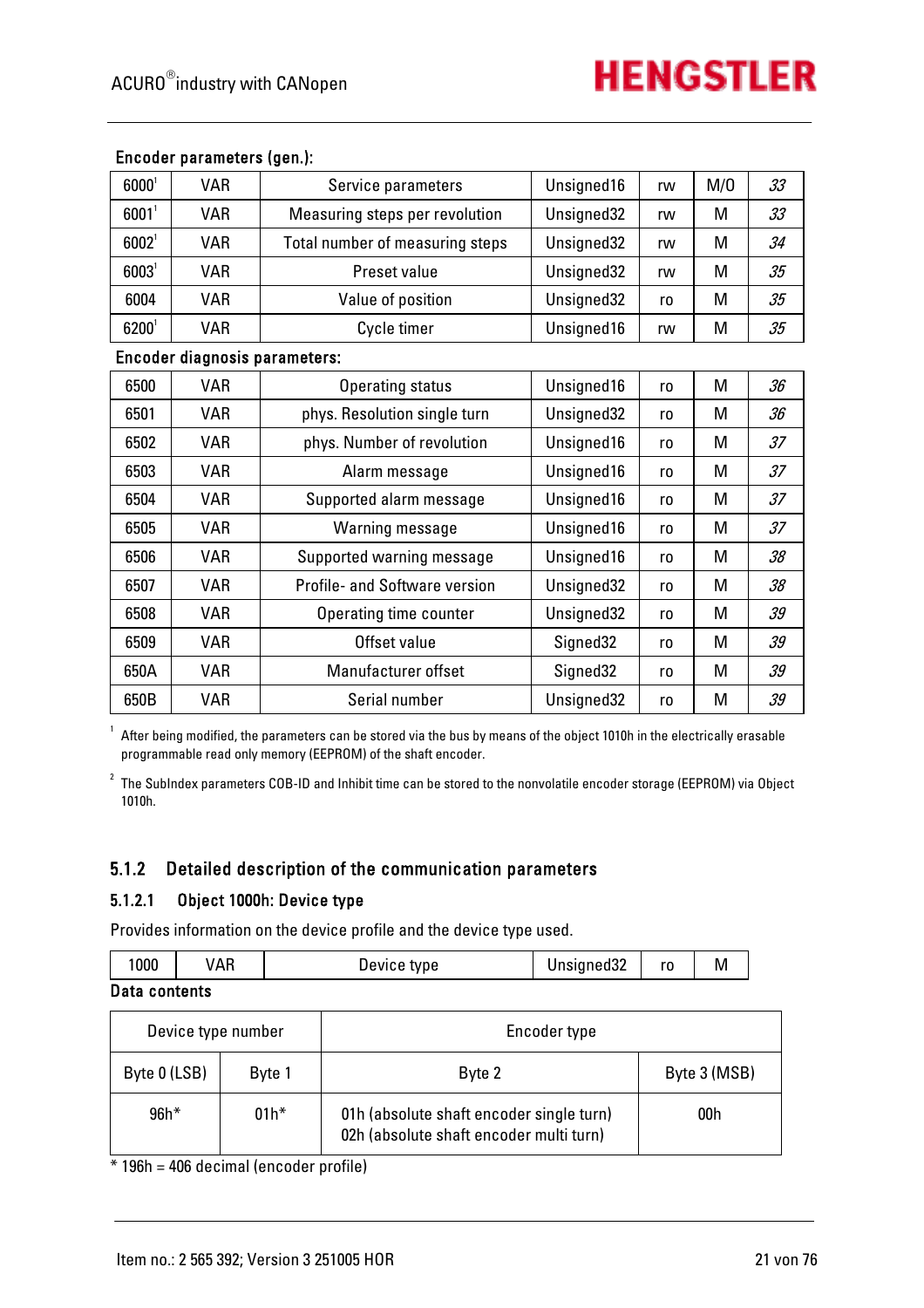#### 5.1.2.2 Object 1001h: Error register

Occurring device errors will be indicated here

| 001 | −. | rror register_ | sianeax | ro<br>v | ΙVΙ |
|-----|----|----------------|---------|---------|-----|
|     |    |                |         |         |     |

#### Data content:

 $Bit 0 = 1:$  general error (Shaft encoder-alarm signal)

Bit 1...7: unsigned

#### 5.1.2.3 Object 1003h: Predefined error field

The occurring errors will be indicated here. The last 8 errors will be stored in the error field.

- 1. The entry in subindex 0 contains the number of the errors stored.
- 2. Every new error will be stored in subindex 1, the existing entries will be displaced by one position.
- 3. The entire error list will be deleted if the 0 value is written in the subindex 0.

| 1003 | <b>ARRAY</b> | Predefined error field | Unsigned32 | rc |  |  |
|------|--------------|------------------------|------------|----|--|--|
|------|--------------|------------------------|------------|----|--|--|

#### 5.1.2.4 Object1004h: Number of supported PDOs

The object contains information on the maximum rate of PDOs supported by the device. Subindex 0h contains the total number of transmit (byte 0 and 1) and receive (byte 2 and 3)PDOs. Subindex 1h contains the number of synchronous transmit (byte 0 and 1) and receive (byte 2and 3) PDOs. Subindex 2h contains the number of asynchronous transmit (byte 0 and 1) and receive (byte 2and 3) PDOs.

| <b>ARRAY</b><br>Jnsigned32<br>'004<br>Number of supported PDOs |
|----------------------------------------------------------------|
|----------------------------------------------------------------|

#### Data content:

| Sub-Index Oh: | 2h (2 Transmit-PDO's)            |
|---------------|----------------------------------|
| Sub-Index 1h: | 1h (1 synchronous Transmit-PDO)  |
| Sub-Index 2h: | 1h (1 asynchronous Transmit-PDO) |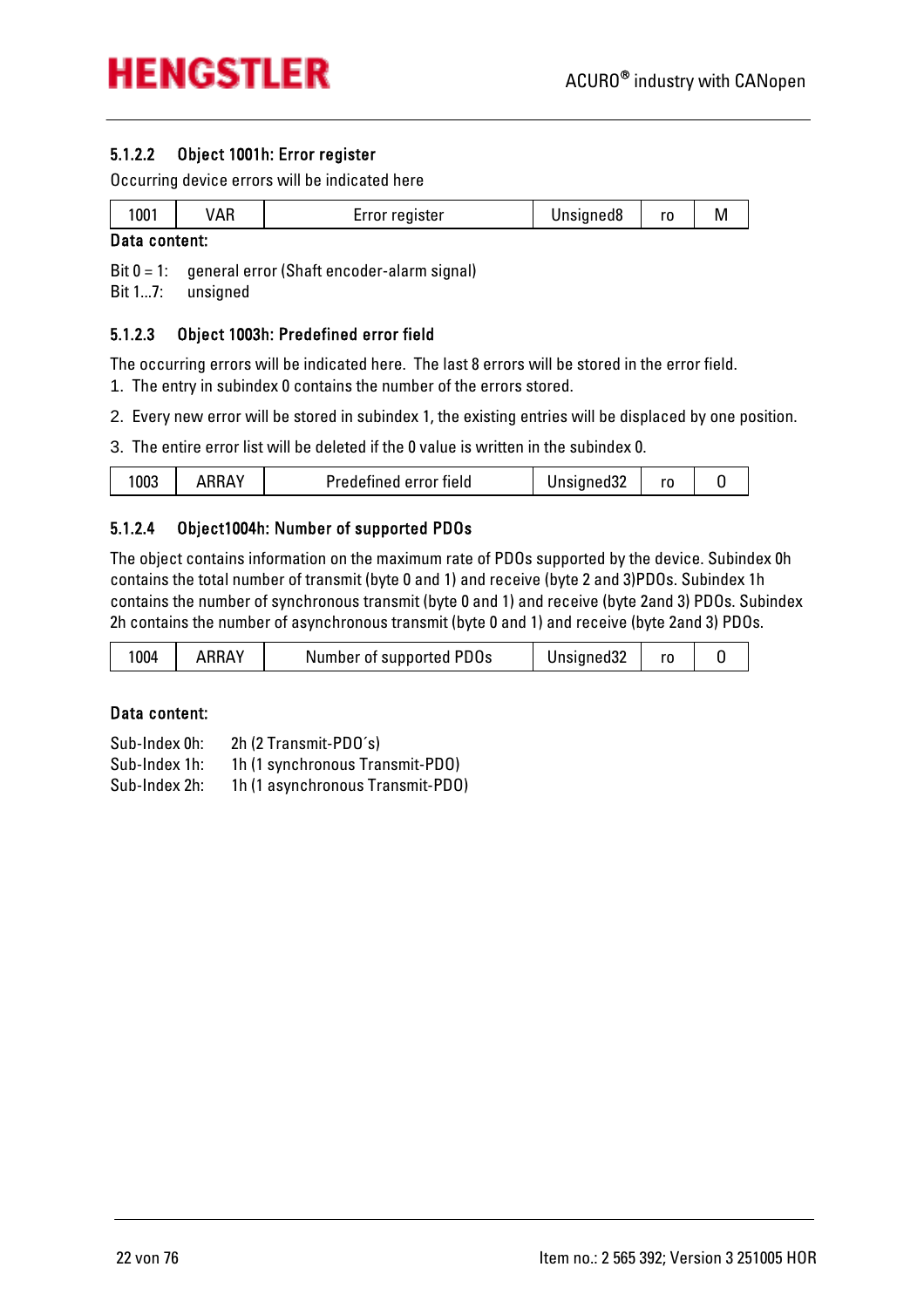### 5.1.2.5 Object 1005h: COB-ID for SYNC-Nachricht

The object defines the COB ID for the SYNC message. Additionally, it is defined, whether the device generates or receives SYNC objects.

| for SYNC-Nachricht<br>005<br>COB-ID<br>7 A F<br>ΔL | 'Jnsianed32 | rw |  |
|----------------------------------------------------|-------------|----|--|
|----------------------------------------------------|-------------|----|--|

#### Data contents:

| Bit 010:       | 11 Bit Identifier; Standard-ID = 80h       |
|----------------|--------------------------------------------|
| Bit 1129:      | 0 (reserved for 29 Bit Identifier devices) |
| <b>Bit 30:</b> | 0 (device does not generate SYNC message)  |
| <b>Bit 31:</b> | 1 (device receives SYNC message)           |

#### 5.1.2.6 Object 1008h: Manufacturer device name

Contains the manufacturer device name.

| 008<br>Manufacturer device name<br>.<br>Ηı |
|--------------------------------------------|
|--------------------------------------------|

#### Data contents:

"AC58CAN" in the ASCII-Code

#### 5.1.2.7 Object 1009h: Hardware version

Contains the hardware version number.

|  | 009 | . ור | $r$ $n n$<br><b>VEISION</b><br>uware | ------ | . . |  |
|--|-----|------|--------------------------------------|--------|-----|--|
|--|-----|------|--------------------------------------|--------|-----|--|

#### Data contents:

e.g. "HW-V2" in the ASCII code

#### 5.1.2.8 Object 100Ah: Software version

Contains the software version number.

| 00A | л г<br>$\mathbf{m}$ | version<br>poliware | .<br>шч<br>ாப | --- |  |
|-----|---------------------|---------------------|---------------|-----|--|
|-----|---------------------|---------------------|---------------|-----|--|

#### Data contents:

e.g. "SV03.00" in the ASCII code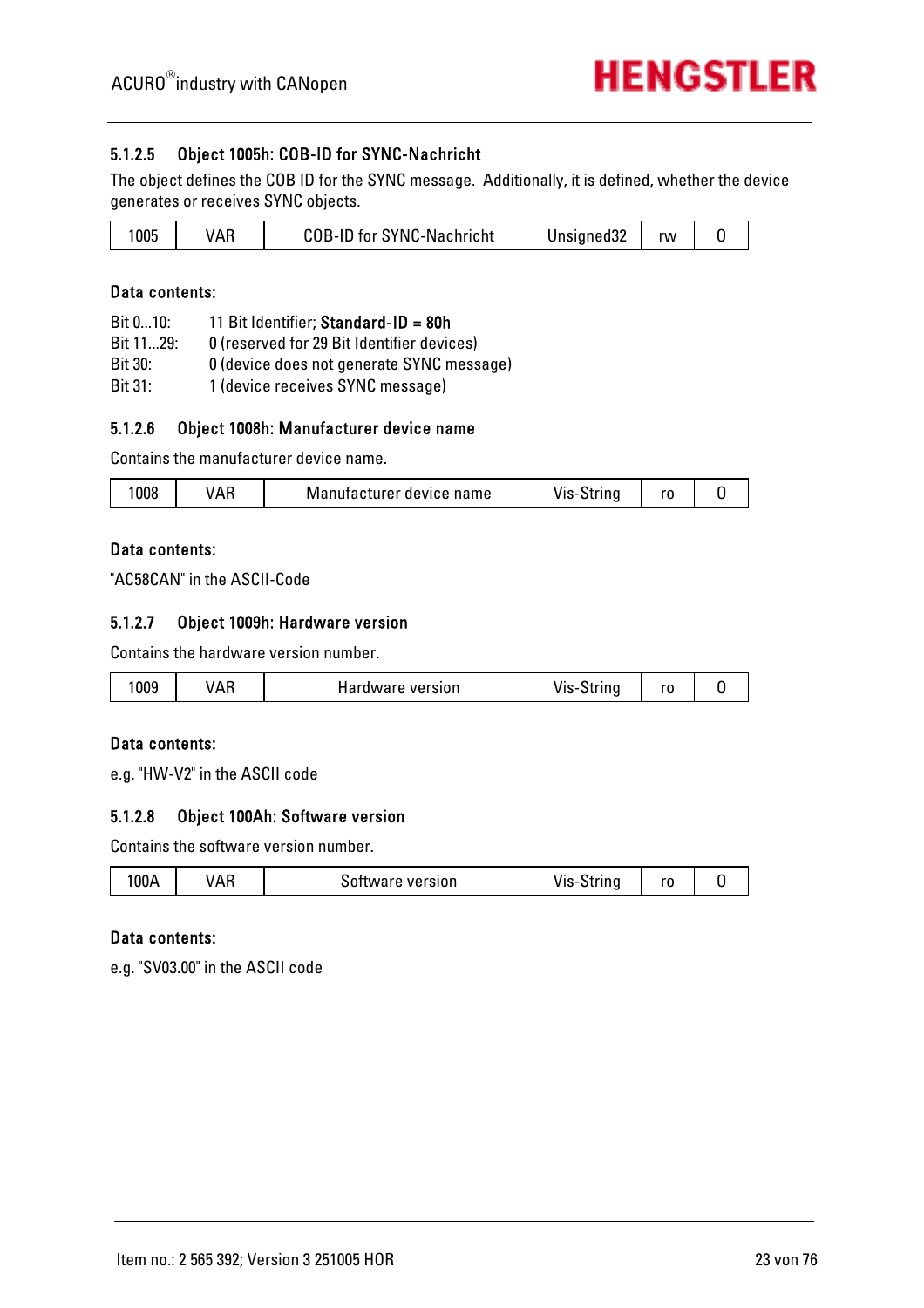#### 5.1.2.9 Object 100Bh: Node number

The Object indicates the preset node number. This value is calculated via the binary value +1 set at the DIP switches (see Chapter 8.1.1 "Setting the node number").

| 00B | 'ΔF<br>. п. | number<br>ιм.<br>iuue | ההו<br>∠טוויי ⊔<br>. | <b>100</b> |  |
|-----|-------------|-----------------------|----------------------|------------|--|
|-----|-------------|-----------------------|----------------------|------------|--|

#### Data contents:

Node number in the 1h... 1Fh range (1...31 decimal);

#### 5.1.2.10 Object 100Ch und 100Dh: Monitoring time and life time factor

The objects 100Ch, 100Dh, and 100Eh define the parameters for node guarding (see Chapter 6.2 Node guarding).

The objects in index 100Ch and 100Dh contain the monitoring time in milliseconds and the lifetime factor. The life time factor multiplied by the monitoring time is the life time for the nodeguarding protocol.

| 100C | VAR | <b>Monitoring time</b> | Unsigned16 | rw |  |
|------|-----|------------------------|------------|----|--|
| 100D | √AR | Life time factor       | Unsigned8  | rw |  |

#### Data contents:

Monitoring time 0000...FFFFh [ms]; standard value: = 0h Life time factor: 00...FFh; standard value = 0h

#### 5.1.2.11 Object 100Eh: COB-ID for node guarding

The objects 100Ch, 100Dh, and 100Eh define the parameters for node guarding (see Chapter 6.2 Node guarding).

The object 100Eh defines the COB ID for the node guarding protocol.

|  | 100E | / A F<br>$\mathbf{m}$ | COB-ID for node guarding | Jnsigned32 | rw |  |
|--|------|-----------------------|--------------------------|------------|----|--|
|--|------|-----------------------|--------------------------|------------|----|--|

#### Data contents:

| Bit 010:    | 11 Bit Identifier; Standard-ID = 700h + node number |
|-------------|-----------------------------------------------------|
| Bit 1129:   | 0 (reserved for 29 Bit Identifier-device)           |
| Bit 30, 31: | reserved                                            |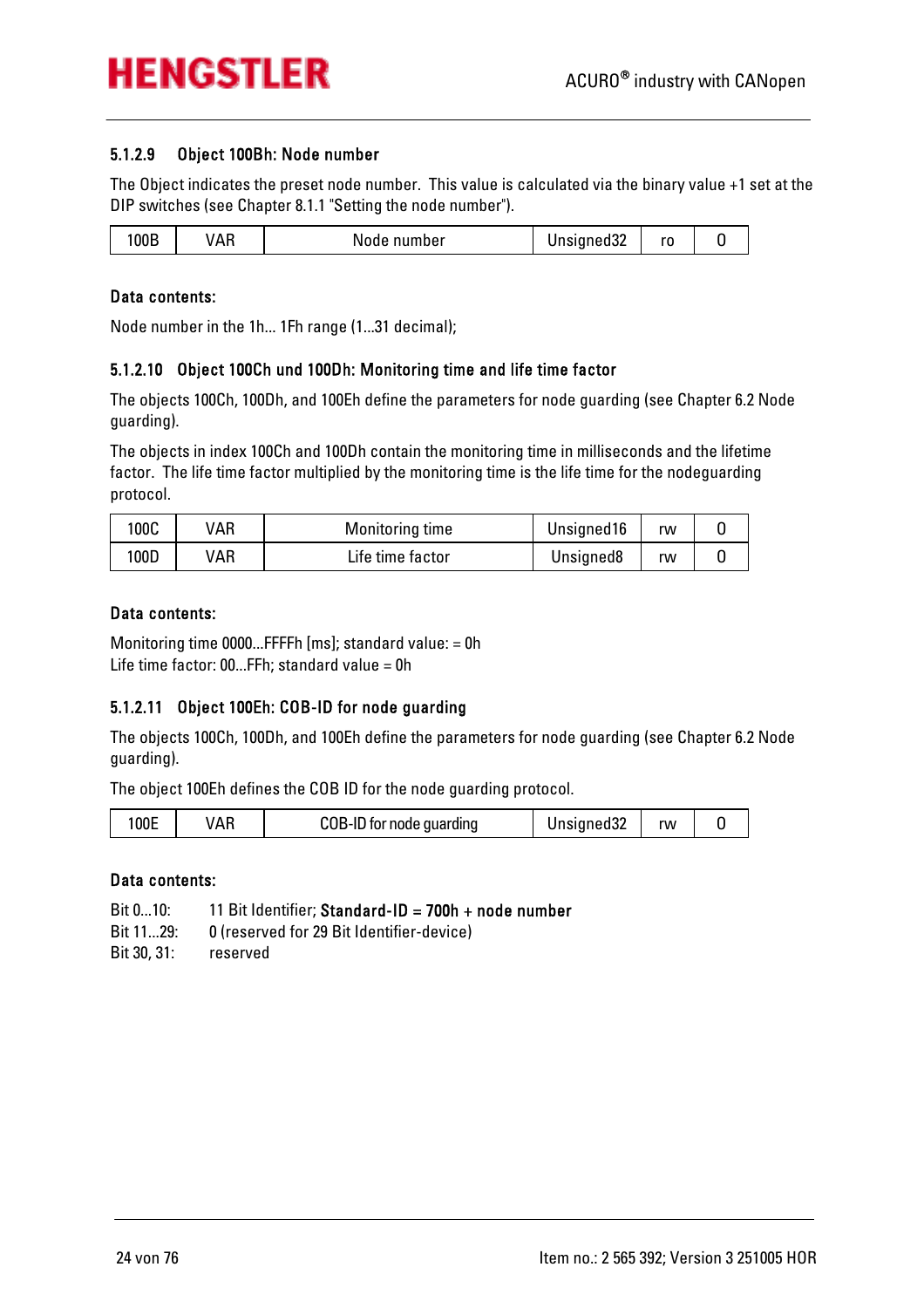#### 5.1.2.12 Object 100Fh: Number of supported SDOs

The object contains information on the number of SDOs supported by the device. Byte 0 and 1 contain the number of server SDOs, byte 2 and 3 contain the number of client SDOs.

| <b>!00F</b> | VAR | Number of supported SDOs | Unsigned32 | rc |  |
|-------------|-----|--------------------------|------------|----|--|
|             |     |                          |            |    |  |

#### Data contents:

00000001h: 1 server-SDO with 2 directions (SDO (rx) and SDO (tx))

#### 5.1.2.13 Object 1010h: Save parameters

By writing the command "save" in the subindex 1h, the parameters will be saved in the electrically erasable programmable read only memory (EEPROM).The following objects will be saved by means of this command: 1005h, 1014h, 1800h(subindex 1 and 3), 1802h (subindex 1 and 3), 2000h, 2001h, 2005h, 6000h, 6001h, 6002h,6003h, 6200h. Objects which are not subject to the save command have to be sent to the encoder again after each Reset/Power-on!

In order to avoid that data are saved accidentally, the command will only be executed if the string "save" is entered as the code word in this subindex.

#### The values stored in the EEPROM (Power-on values) will be irretrievably overwritten by ı means of this command!

A read only access to subindex 1h provides information on the memory functionality.

| 0.10<br>1010 | $\mathbf{A}$<br>பட | <sup>6</sup> parameters<br>avн | $\sim$<br>runeuoz | rw |  |
|--------------|--------------------|--------------------------------|-------------------|----|--|
|--------------|--------------------|--------------------------------|-------------------|----|--|

#### Data content:

| Write access:                    | Read only access:                                |
|----------------------------------|--------------------------------------------------|
| Byte 0: 73h (ASCII-Code for "s") | Bit $0 = 1$ : Device saves parameters on command |
| Byte 1: 61h (ASCII-Code for "a") | Bit $1 = 0$ : Device does not save automatically |
| Byte 2: 76h (ASCII-Code for "v") |                                                  |
| Byte 3: 65h (ASCII-Code for "e") | Bit $231 = 0$ : reserved                         |

#### 5.1.2.14 Object 1011h: Load standard values

By means of writing the command "load" in the subindex 1h , all parameters within the encoder RAM will be reset to their standard values. In order to avoid that the standard values are loaded by accident, the command will only be executed if the string "load" is entered as the code word in this subindex.

#### The values stored in the EEPROM (Power-on values) will be irretrievably overwritten by П means of this command!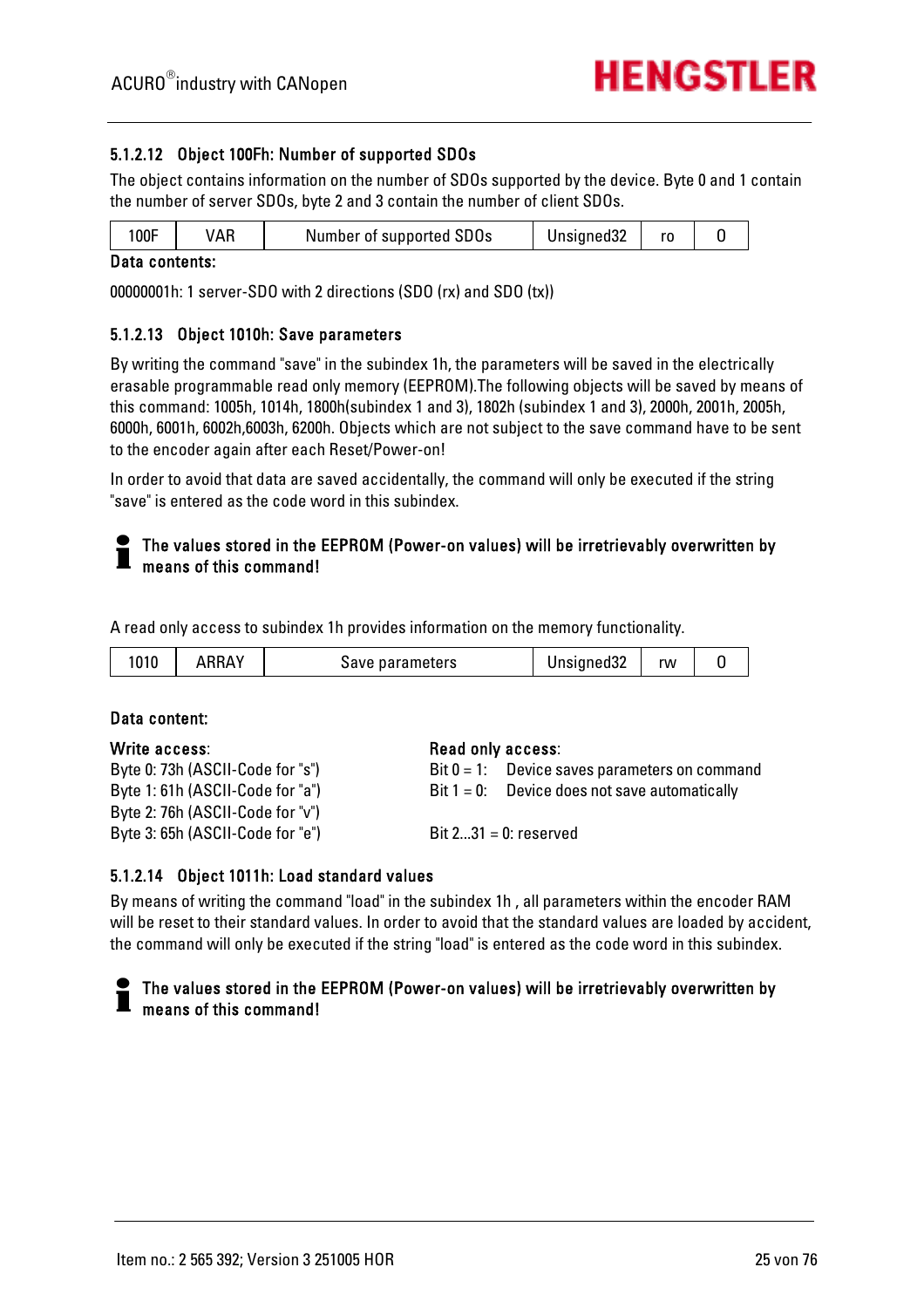A read only access to subindex 1h provides information whether it is possible at all to load the standard values.

| Unsigned32<br>ARBAV<br> 011<br>Load standard values<br>rw |
|-----------------------------------------------------------|
|-----------------------------------------------------------|

#### Data contents:

| Write access:                    | Read only access: |                            |
|----------------------------------|-------------------|----------------------------|
| Byte 0: 6Ch (ASCII-Code for "I") | Bit $0 = 1$ :     | Device supports loading of |
| Byte 1: 6Fh (ASCII-Code for "o") |                   | standard values            |
| Byte 2: 61h (ASCII-Code for "a") | Bit $131 = 0$ :   | reserved                   |
| Byte 3: 64h (ASCII-Code for "d") |                   |                            |

The standard values will only be valid after a "Reset Node"(see Chapter 6.1). If the standard values are also to be copied in the EEPROM, the command "Save Parameters" ( see object 1010h) must be executed after the "Reset Node".

#### 5.1.2.15 Object 1014h: COB-ID for emergency objects

The object COB ID for emergency messages.

| COB-ID for emergency objects<br>Unsigned32<br>1014<br>"W |
|----------------------------------------------------------|
|----------------------------------------------------------|

#### Data contents:

Bit 0...10: 11 Bit Identifier: Standard-ID = 80h + node number Bit 11...29: 0 (reserved for 29 Bit Identifier device) Bit 30, 31: reserved

#### 5.1.2.16 Object 1018h: Identity Object

The object for reading the Device –Identifikation

| 1018          | <b>RECORD</b> | Device - Identifikation                       | ro | M |
|---------------|---------------|-----------------------------------------------|----|---|
|               |               |                                               |    |   |
| Sub-Index Oh: |               | only "read"                                   |    |   |
|               |               | Delivers constantly the value 4               |    |   |
| Sub-Index 1h: |               | only "read"                                   |    |   |
|               |               | Delivers the Vendor-ID (00000008h)            |    |   |
| Sub-Index 2h: |               | Delivers the product code                     |    |   |
|               |               | (e.g. 2 for ACURO CANopen)                    |    |   |
| Sub-Index 3h: |               | only "read"                                   |    |   |
|               |               | Delivers the SW revision number               |    |   |
|               |               | $(e.g. 02 00 04 00 \rightarrow 04. 02)$       |    |   |
| Sub-Index 4h: |               | only "read"                                   |    |   |
|               |               | Delivers 8-digit serial number of the encoder |    |   |
|               |               |                                               |    |   |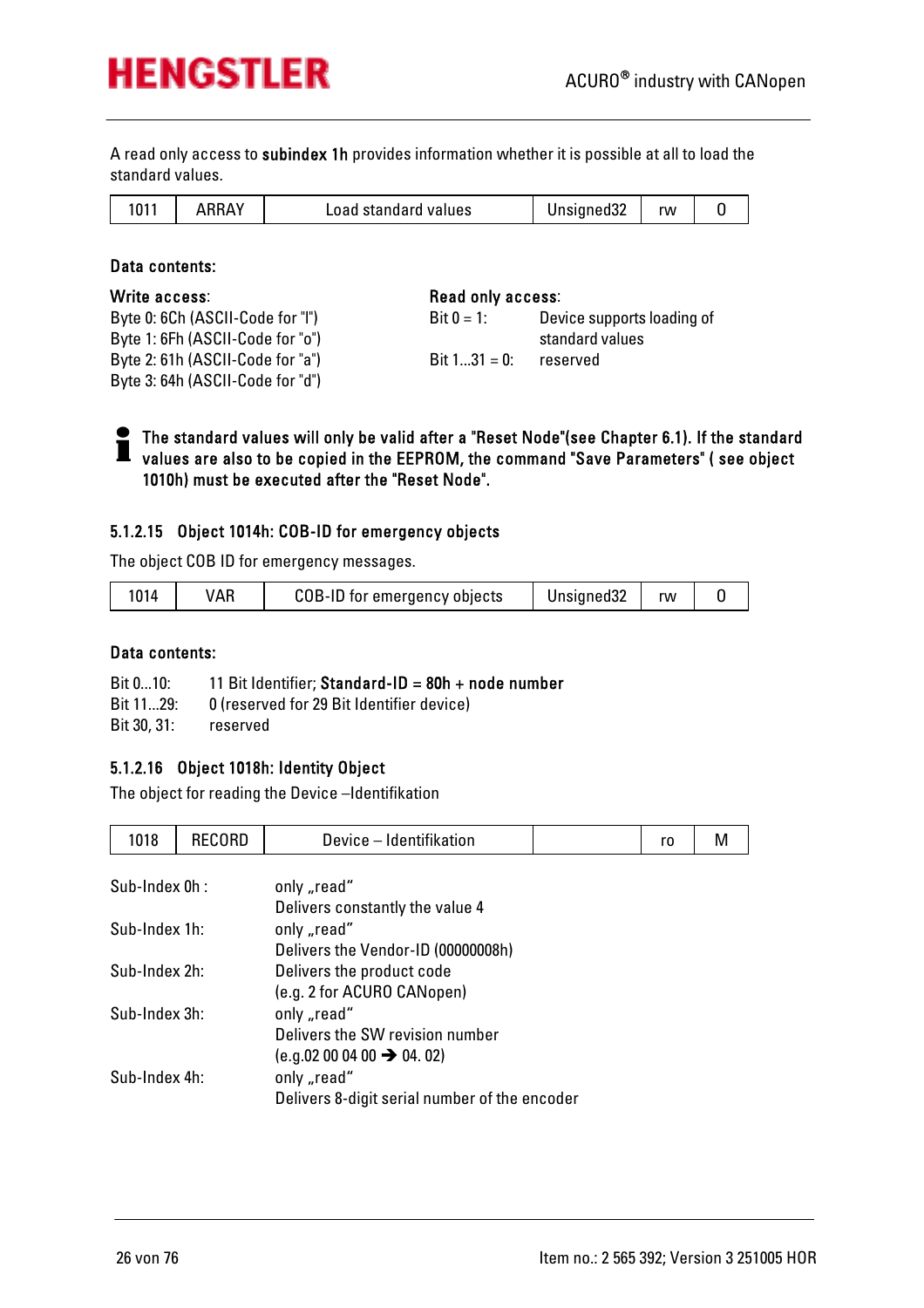#### 5.1.2.17 Object 1800h: PDO1 parameter (asynchronous)

The object contains the parameter for the process data object PDO1. In the standard setting, the process data of the encoder will be read out asynchronously via this service, initiated by the internal device timer (only if the device timer was set by means of object 6200h), by modification of the process values or by an RTR request. The PDO-type will be set in object 2005h.

SUB Index 0h: only "read"; delivers constantly the value "3"

SUB-Index 1h: COB ID and release

SUB-Index 2h: transfer mode

SUB-Index 3h: Inhibit time; i.e. minimum waiting time until this PDO can be sent again (Unit : 0,1 ms) Example: Value 400 is equivalent to 40 ms waiting time

| <b>RECORD</b><br>PNN1<br>1800<br>arameter <sup>.</sup><br>rw<br>ΙVΙ |
|---------------------------------------------------------------------|
|---------------------------------------------------------------------|

#### Data contents:

| Sub-Index 1h: | Bit 010:       | 11 Bit Identifier; Standard-ID = $180h + node$ number   |
|---------------|----------------|---------------------------------------------------------|
| (unsigned32)  | Bit 1129:      | 0 (reserved for 29 Bit Identifier devices)              |
|               | Bit 30:        | $0 = RTR$ allowed (unchangeable)                        |
|               | <b>Bit 31:</b> | $0$ (PDO enabled), 1 (PDO disabled); standard value = 0 |

Sub-Index 2h: Standard value = FEh (254) (transfer mode = asynchronous, controlled by (unsigned8) manufacturer specific event)

Sub-Index 3h: Standard value = 0h (no Inhibit time) (unsigned16)

#### Instructions on Sub index 1h:

PDO is released by standard via 31 bit (0=enabled). This setting can be modified, but has to be transferred again after each activation (Reset or Power-on) of the encoder, since this bit cannot be stored in the EEPROM.

## Instruction on Sub index 2h:

The standard value FEh may be modified, but must be retransferred after each activation of the encoder (Reset or Power-on), since this bit cannot be stored in the EEPROM.

#### Instruction on Sub index 3h:

The standard value FEh can be modified. Save to a non volatile storage [EEPROM] via Object 1010.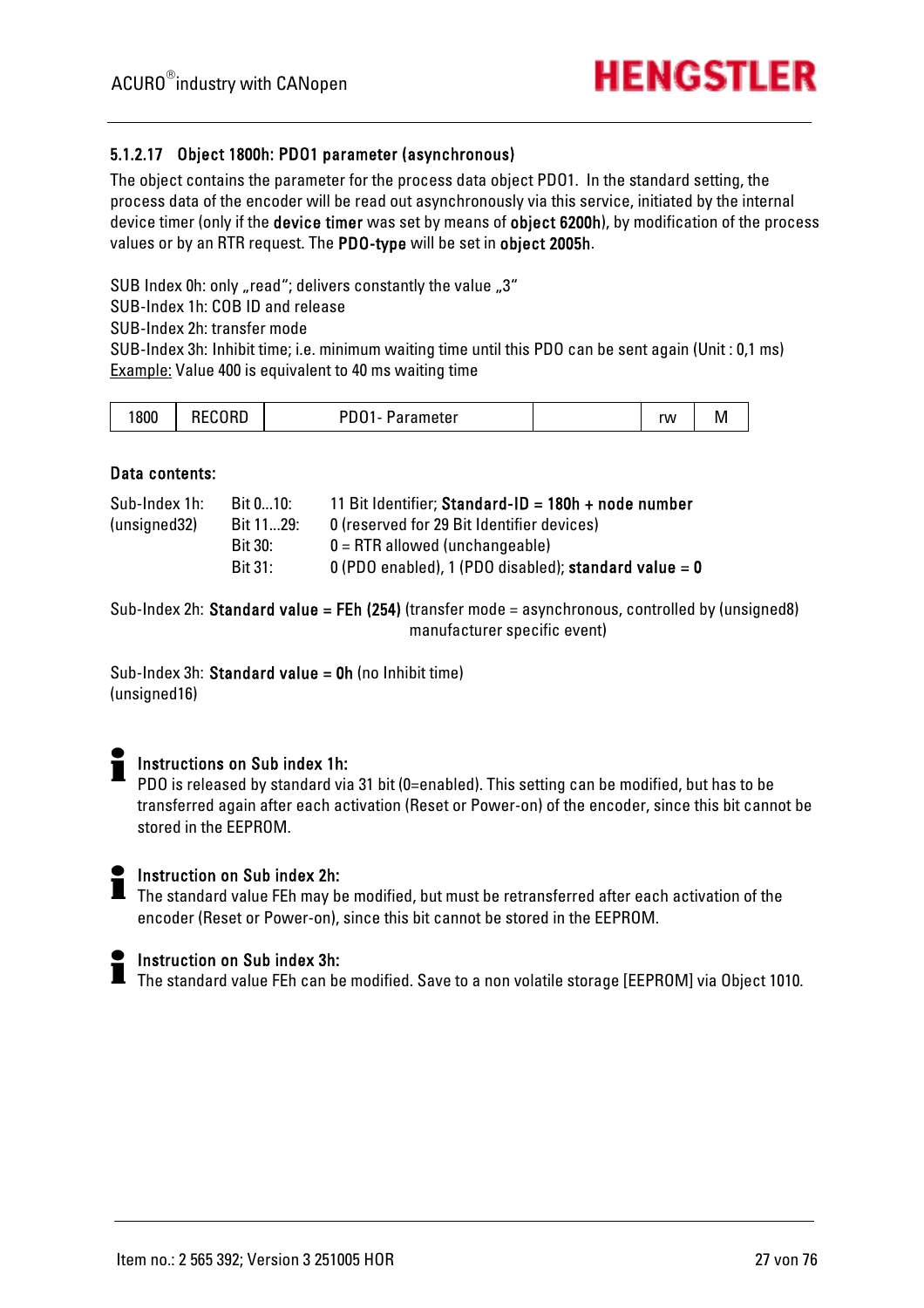#### Table of the transfer modes:

| Code (dec.) |          |           | <b>Transfer mode</b> |              |                 |
|-------------|----------|-----------|----------------------|--------------|-----------------|
|             | Cyclical | Acyclical | Synchronous          | Asynchronous | <b>RTR</b> only |
|             |          | ↗         |                      |              |                 |
| $1 - 240$   |          |           |                      |              |                 |
| 241-251     | reserved |           |                      |              |                 |
| 252         |          |           |                      |              | Λ               |
| 253         |          |           |                      |              | Λ               |
| 254         |          |           |                      | ⋏            |                 |
| 255         |          |           |                      |              |                 |

Meaning of the transfer mode code:

- 0: After SYNC, but only when modifying value since the last SYNC
- 1 ... 240: Send value after 1. ... 240. SYNC
- 252: SYNC leads to an internal storage of the value; value must be get via RTR
- 253: After RTR the value is updated and send
- 254: After modifying value (device timer = 0) or after cycle time is up (device timer  $\neq$  0) the value is updated and send.

#### Remarks on the transfer mode 0 ... 253:

- $\blacksquare$ If requested by RTR or SYNC respectively, the PDO will be sent after the current calculation (about 800 μs) has been finished, which leads to a "waiting time" amounting to 0.2...1 ms. The encoder disk will be read out timer-controlled every millisecond, the values will be calculated afterwards.
- If the transfer mode 254 is used for the PDO (asynchronous event-controlled):The selected cycle L time (see object 6200h) has to be larger than the bus transfer period, in order to allow for an interference-free transmission of the PDOs!

Baud rate 10 kBaud: cycle time at least 14 ms

Baud rate 20 kBaud: cycle time at least 10 ms

Baud rate 50 kBaud: cycle time at least 4 ms For a cycle time=0 (i.e. . PDO in case of modification of value) the baud rate has to amount to at least 125 kBaud.

When the position transfer is controlled by asynchronous cycle time modified positions can also be transferred at once and not only after the cycle time is up.

| <b>Position transfer</b> | <b>Cycle time-Value</b><br>(Object 6200H) | Inhibit-time (Object<br>1800, Sub-Index 2) | <b>Function</b>                    |
|--------------------------|-------------------------------------------|--------------------------------------------|------------------------------------|
| Asynchronous             |                                           |                                            | Max. output frequency when         |
|                          |                                           |                                            | modifying values                   |
|                          |                                           |                                            | Output when modifying values       |
| Asynchronous             | 0                                         | >0                                         | and closing waiting time           |
|                          |                                           |                                            | (Inhibit time)                     |
| Cycle time               | >0                                        |                                            | Cycled time output                 |
| Asynchronous /           |                                           |                                            | <b>Combination of Asynchronous</b> |
| Cycle time               | >0                                        | >0                                         | and Cycle time                     |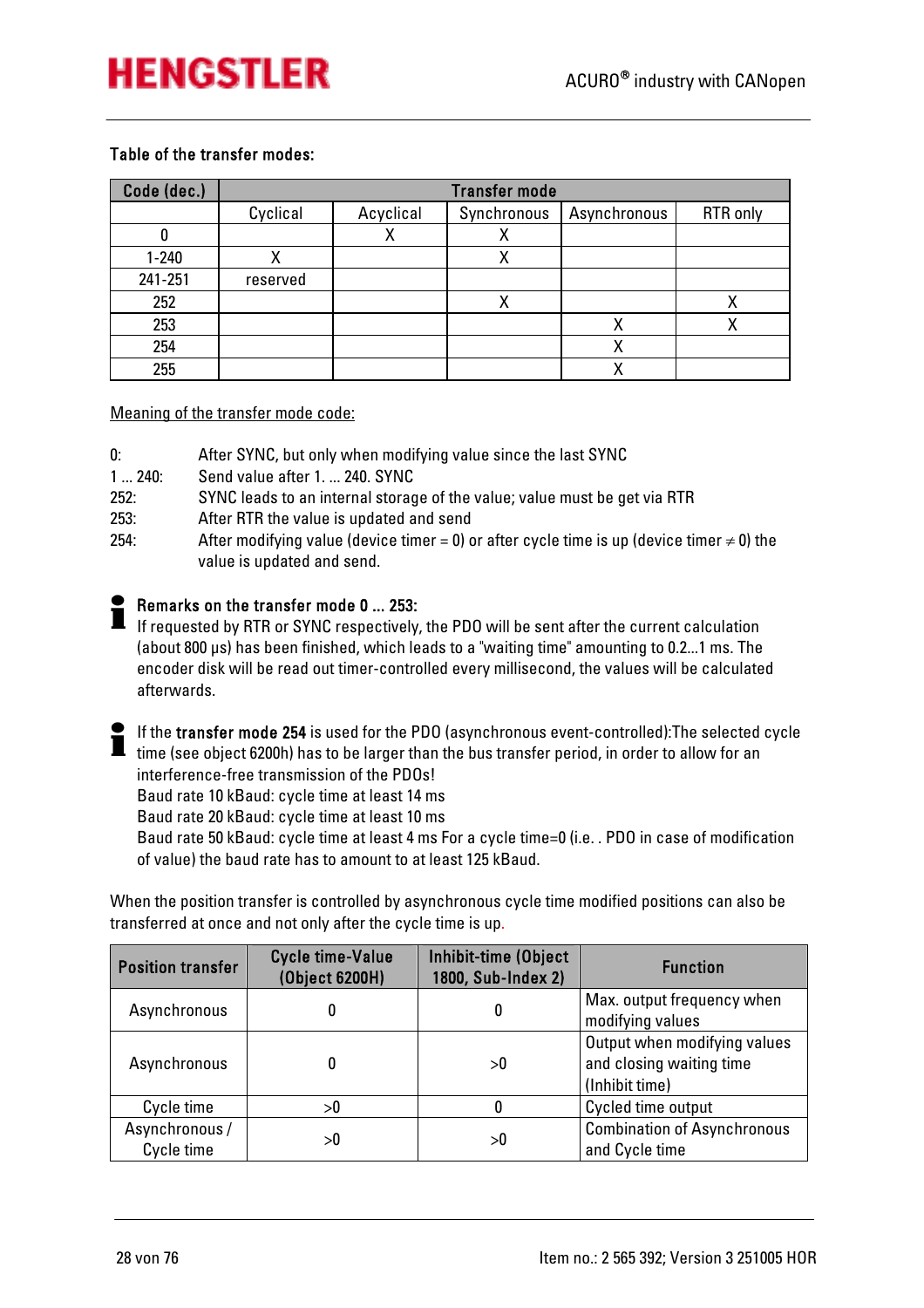#### 5.1.2.18 Object 1802h: PDO2 parameter (synchronous, cyclical)

The object contains the parameters for the process data object PDO2. In the standard setting, the process data of the encoder will be read out synchronously by means of this service, initiated by RTR and SYNC objects. Subindex 1h: COB ID and release Subindex 2h: Transfer mode (Table see object 1800h) Subindex 3h: Inhibit time (Minimum waiting time until this PDO can be sent again)

| <b>RECORD</b><br>PD02 parameter<br>1802 | rw | M |  |
|-----------------------------------------|----|---|--|
|-----------------------------------------|----|---|--|

#### Data contents:

| Subindex 1h:<br>(unsigned32) | Bit 010:<br>Bit 1129:<br>Bit 30: | 11 Bit identifier; standard-ID = $280h + node$ number<br>0 (reserved for 29 Bit identifier devices)<br>$0 = RTR$ allows (unchangeable) |
|------------------------------|----------------------------------|----------------------------------------------------------------------------------------------------------------------------------------|
|                              | Bit 31:                          | 0 (PDO enabled), 1 (PDO disabled); standard value = 1                                                                                  |
| Subindex 2h:<br>(unsigned8)  |                                  | standard value = 1h (Transfer mode = synchronous, cyclical)<br>(Table see object 1800h)                                                |
|                              |                                  |                                                                                                                                        |
| Subindex 3h:                 |                                  | standard value $=$ 0h no inhibit time)                                                                                                 |
| (unsigned16)                 |                                  |                                                                                                                                        |

#### Instruction on subindex 1h:

**PDO** is disabled by standard via bit 31 (1=disabled). This setting can be modified, but has to be transferred again after each activation (Reset or Power-on) of the encoder, because this value cannot be stored in the EEPROM.

#### $\blacksquare$  Instruction on subindex 2h:

The standard value 01h can be modified, but must be retransferred after each activation of the encoder (Reset or Power-on), because this value cannot be stored in the EEPROM.

#### Instruction on subindex 3h:

The standard value 0h can be modified, but must be retransferred after each activation of the encoder (Reset or Power-on), because this value cannot be stored in the EEPROM.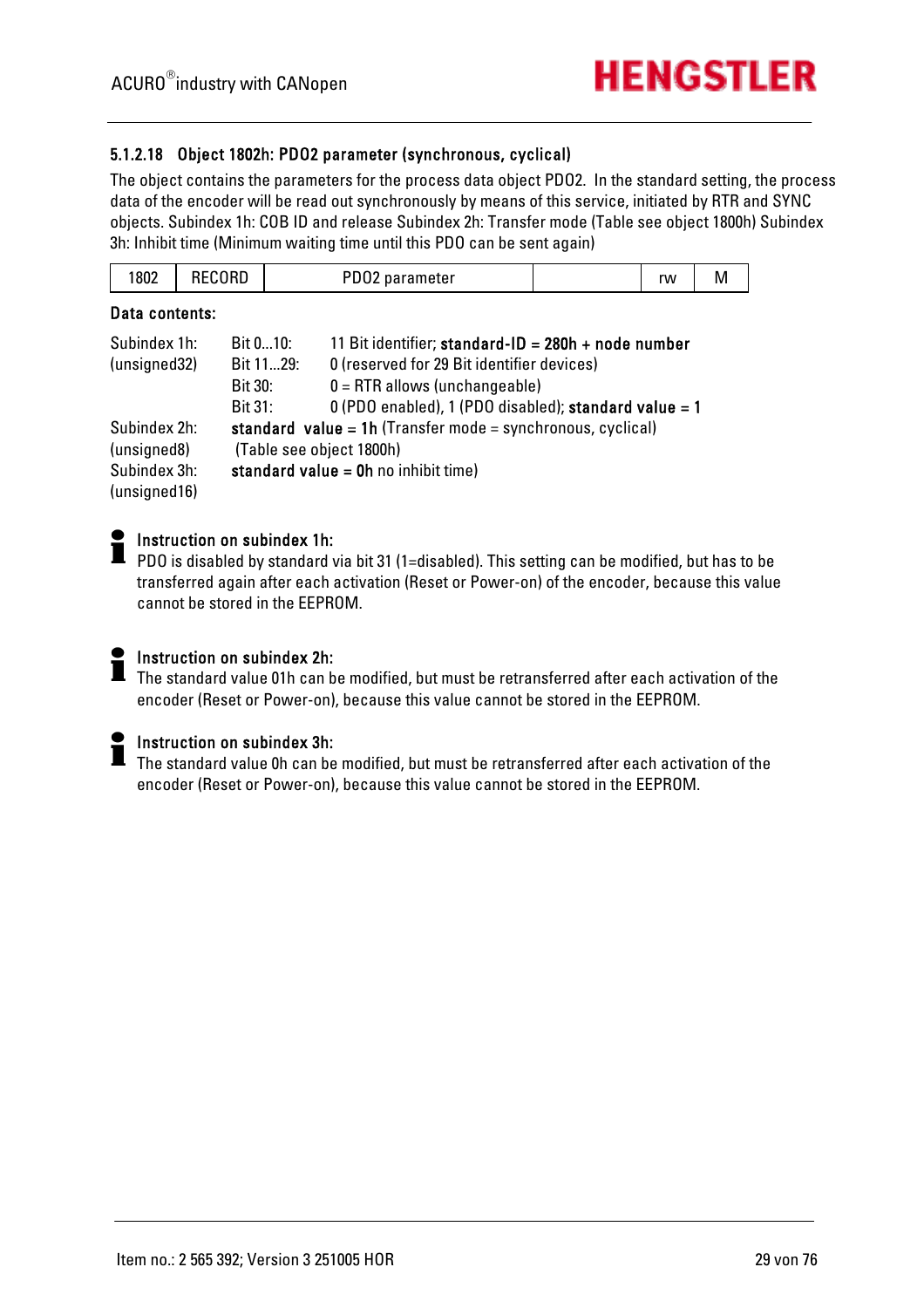#### 5.1.3 Detailed Description of the Manufacturer Specific Encoder Parameters

#### 5.1.3.1 Object 2000h: Warning positions

Up to 4 warning positions may be programmed. According to the programming, a message can be initiated via a type 1 PDO (position value + signal flags) in case the warning position has been exceeded/undershot (see object 2005h, PDO-Type).

The status of the signal flags can also be inquired via object 2004h.

The warning positions are stored in the sub indices 1, 2, 3 and 4.

Subindex 0 only ... read" (delivers always the value 4).

| 2000 | <b>ARRAY</b> | Warning position 14 | Jnsigned32 | "W |  |
|------|--------------|---------------------|------------|----|--|
|------|--------------|---------------------|------------|----|--|

#### Data contents:

Subindex  $1.4$ :

| Bit 029:       | Warning position in the value range 0  programmed total resolution;<br>standard value $=$ 0h   |
|----------------|------------------------------------------------------------------------------------------------|
| <b>Bit 30:</b> | Activation if the warning position is undershot; 1=active, 0=inactive;<br>standard value $= 0$ |
| <b>Bit 31:</b> | Activation if the warning position is exceeded; 1=active, 0=inactive;<br>standard value $= 0$  |

#### 5.1.3.2 Object 2001h: Offset value

The offset allows to shift the scaled value range.

The offset value is added to the scaled position value within the encoder. The position value is thus shifted up or down by the recorded offset value.

| 2001<br>1 A D | ገ፥፥ሶ^+<br>-Wert<br>UIISEL<br>. ור | Signed32 | rw |  |
|---------------|-----------------------------------|----------|----|--|
|---------------|-----------------------------------|----------|----|--|

#### Data contents:

#### Standard value = 0h

#### 5.1.3.3 Object 2002h: Speed

To measure the rotational speed of the encoder shaft, the difference between two physical (unscaled) values of position with a time period of 5 ms is calculated. The difference between the two values will be read out as a signed 16 bit value (positive value = clockwise direction of rotation if a read only access with object 2002 h has been granted).

The output of the speed by means of PDO is made possible by setting the desired PDOs to type 2 (see object 2005h).

| 2002<br>$\mathbf{A}$<br>$V$ mil | --- | . .<br>. .<br>1.0000000<br>1 U | rw<br>. |  |
|---------------------------------|-----|--------------------------------|---------|--|
|---------------------------------|-----|--------------------------------|---------|--|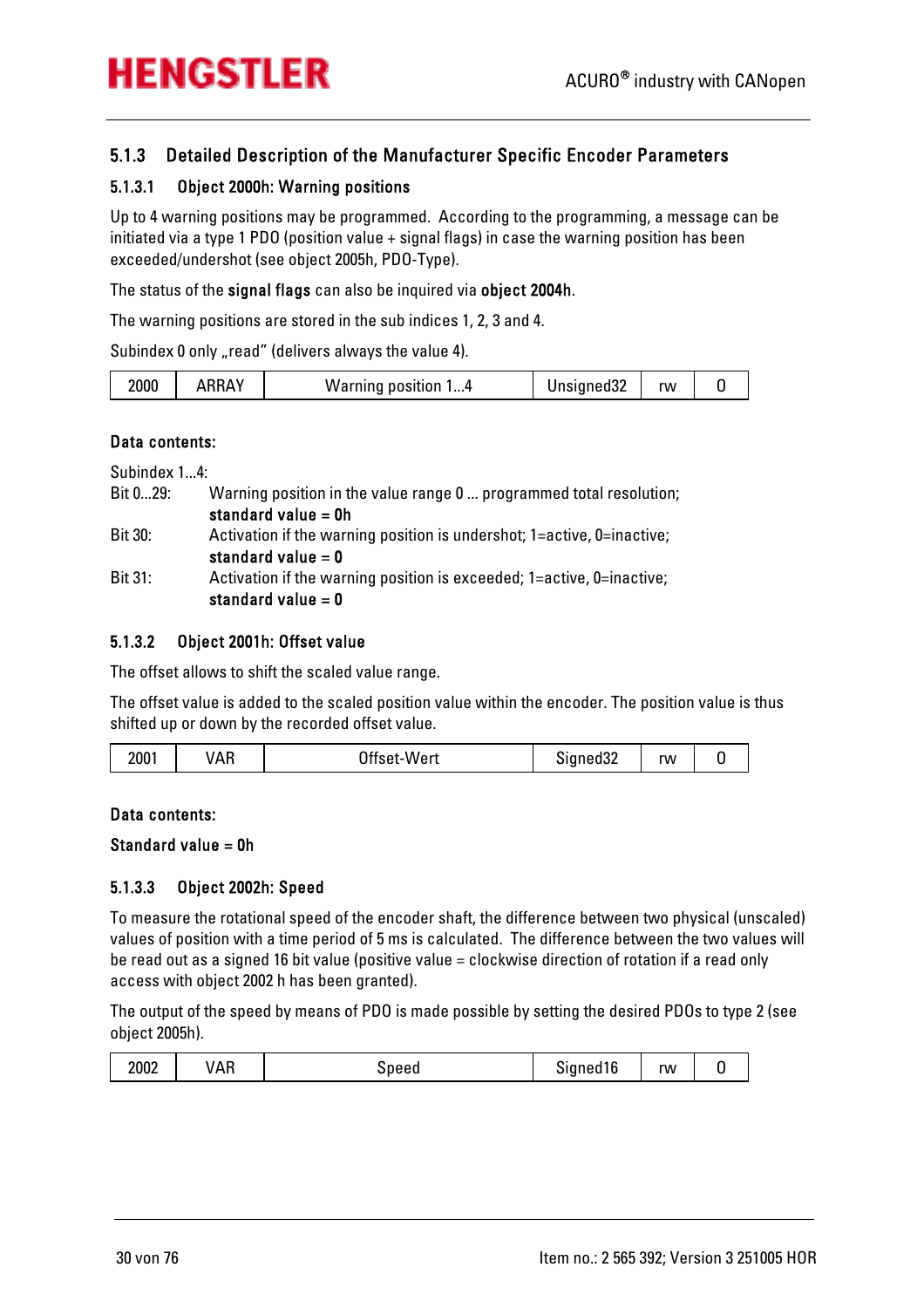#### 5.1.3.4 Object 2003h: Acceleration

To measure the acceleration of the encoder shaft, the difference between two physical (unscaled) values of position with a time period of 5 ms is calculated. The difference between the two values will be read out as a signed 16 bit value (positive value = clockwise direction of rotation if a read only access with object 2002 h has been granted).

The output of the acceleration by means of PDO is made possible by setting the desired PDOs at type 2 (see object 2005h).

| 2003 | $\mathbf{A}$<br>$V \cap V$ | .<br>rauon<br>HULLEIL. | . .<br>∵aned i | rw |  |
|------|----------------------------|------------------------|----------------|----|--|
|------|----------------------------|------------------------|----------------|----|--|

#### 5.1.3.5 Object 2004h: Signal flags of the warning positions

The status of the signal flags for the warning positions (see object 200h) can be inquired in this object.

The output of the signal flags by means of PDO is made possible by setting the desired PDOs to type 1 (see object 2005h).

|  | 2004 |  | Signal flags of the warning positions | unsigned8 |  |  |  |
|--|------|--|---------------------------------------|-----------|--|--|--|
|--|------|--|---------------------------------------|-----------|--|--|--|

#### Data contents:

Bit 0: warning position 1 exceeded Bit 1: warning position 1 exceeded Bit 2: warning position 2 exceeded Bit 3: warning position 2 exceeded Bit 4: warning position 3 exceeded Bit 5: warning position 3 exceeded Bit 6: warning position 4 exceeded Bit 7: warning position 4 exceeded The respective bits will be set to 1, if the programmed warning position is exceeded or undershot.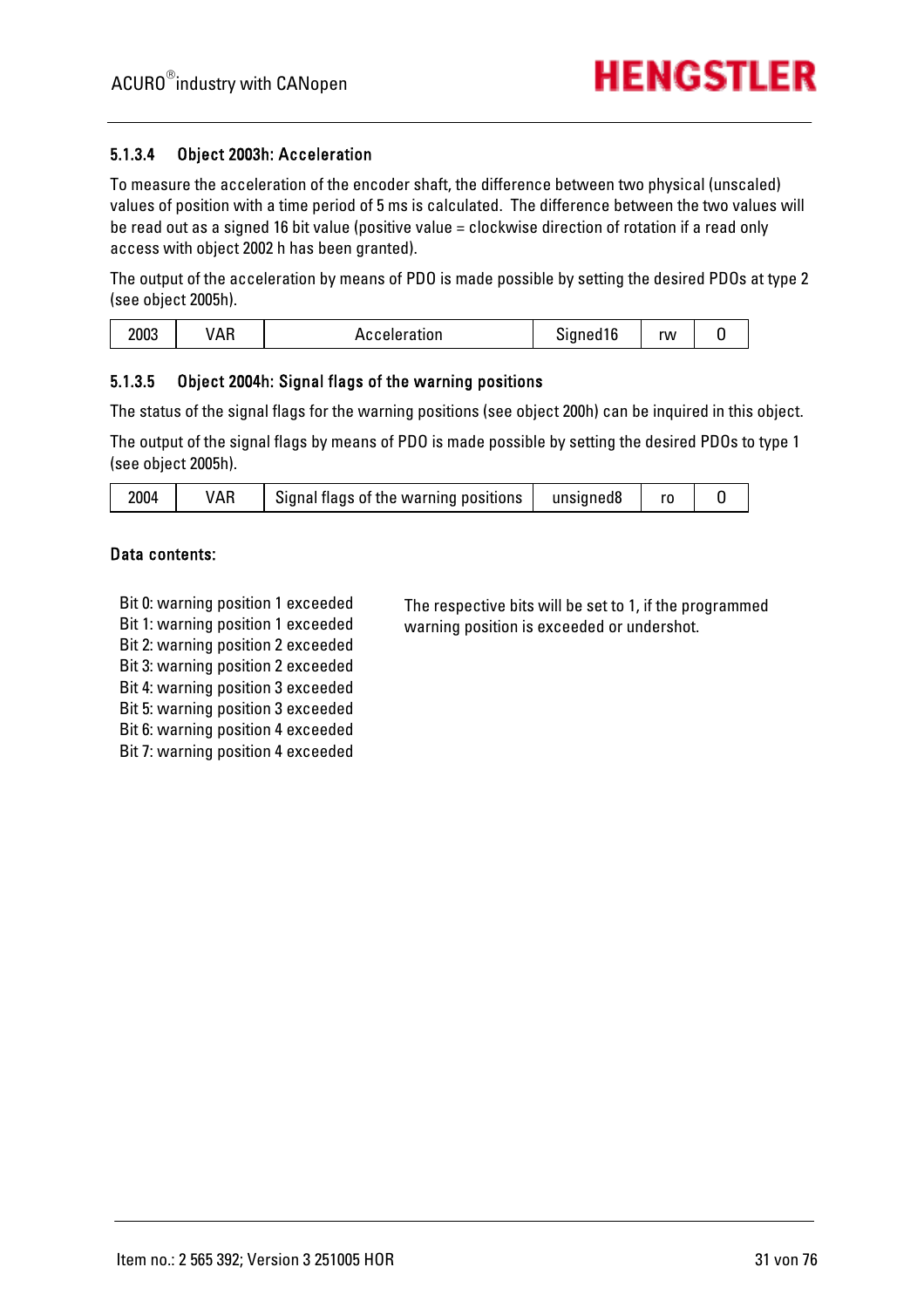### 5.1.3.6 Object 2005h: PDO Type

This object helps to determine the types for PDO1 and PDO2.

The COB ID and the transfer type for the PDOs is determined in the objects 1800h and1802h.

PDO1 is by standard released via Bit 31 in the 1800h object, subindex 1h. **PDO2** is by standard disabled via Bit 31 in the 1802h object, subindex 1h.

This setting can be modified, but has to be transferred again after each activation (Reset or Power-on) of the encoder, because this value cannot be stored in the EEPROM.

| 2005<br>ח ה<br><br>- -<br>. | euo | rw |  |
|-----------------------------|-----|----|--|
|-----------------------------|-----|----|--|

#### Data content:

|                 | Bit $74 = PDO2$ | Bit $30 =$ PD01 |
|-----------------|-----------------|-----------------|
| 00h             | Default         | Default         |
| 01 <sub>h</sub> | Default         | Type1           |
| 02h             | Default         | Type2           |
| <b>10h</b>      | Type1           | Default         |
| 11h             | Type1           | Type1           |
| <b>12h</b>      | Type1           | Type2           |
| 20 <sub>h</sub> | Type2           | Default         |
| 21h             | Type2           | Type1           |
| 22h             | Type2           | Type2           |

#### Standard: PDO1 and PDO2 set to type Default (00h)

#### Meaning:

| COB-ID   |                          | Process data in binary code |                          |                          |                     |              |                     |        |
|----------|--------------------------|-----------------------------|--------------------------|--------------------------|---------------------|--------------|---------------------|--------|
| 11 Bit   | Byte $0$<br>$2^{7}2^{0}$ | Byte 1<br>$2^{15}2^8$       | Byte 2<br>$2^{23}2^{16}$ | Byte 3<br>$2^{31}2^{24}$ | Byte 4              | Byte 5       | Byte 6              | Byte 7 |
| Default: | Value of position        |                             |                          |                          |                     |              |                     |        |
| Type1:   |                          |                             | Value of position        |                          | Flags <sup>11</sup> |              |                     |        |
| Type2:   |                          |                             | Value of position        |                          |                     | <b>Speed</b> | <b>Acceleration</b> |        |

<sup>1)</sup> Signal flags of the warning positions, see also object directory index 2004h.If the transfer mode 254 (asynchronous eventcontrolled; see table at object 1800h) is used and the device timer=0 , the PDO will be sent when the flag is being modified.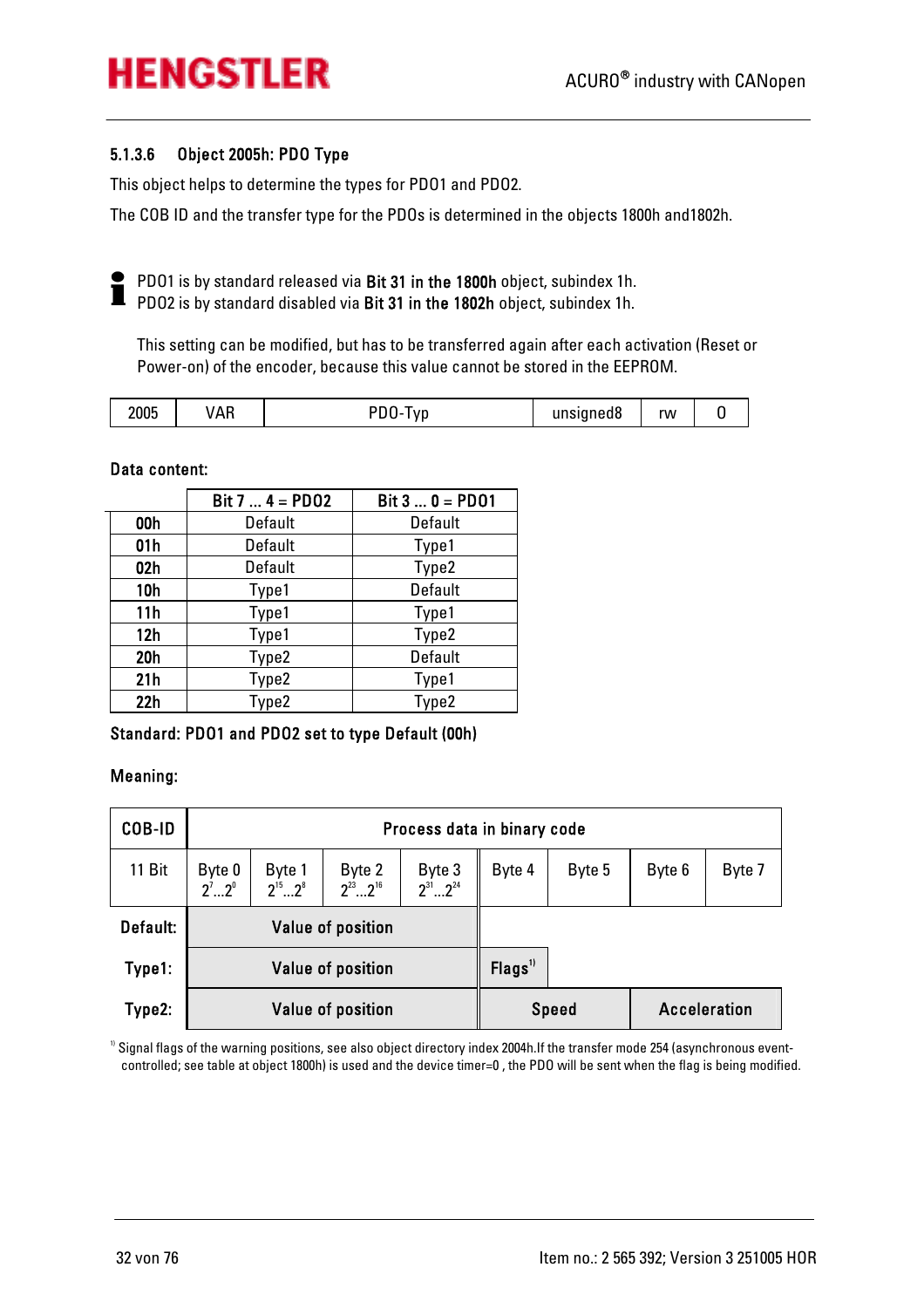### 5.1.4 Detailed Description of the General Encoder Parameters

#### 5.1.4.1 Object 6000h: Operating parameters

Activation of: revert code sequence, diagnosis request, scaling function.

### The preset value (see object 6003h) will be deleted, if either the code sequence is modified **D** or the scaling function activated.

| 6000 | / A F<br>. חרי | Uperating parameters | 16<br>Unsianed | rw | M/C |
|------|----------------|----------------------|----------------|----|-----|
|------|----------------|----------------------|----------------|----|-----|

#### Data contents:

```
Bit 0: Code sequence; 0 = ascending in case of clockwise rotation (cw)
                    1 = ascending in case of counterclockwise rotation (ccw) 
                   Standard: \text{Bit} = 0
```

```
Bit 1: Hardware check; 0 = disable, 1 = enable; Standard: Bit = 0 (see Object 6503)
```
Bit 2: Scaling function;  $0 =$  disable,  $1 =$  enable; Standard: Bit = 0 (s. Object 6001,6002)

Bit 12: residual value compensation;  $0 =$  disable, 1 = enable; Standard: Bit = 0 (s. Object 6002);

A bit modification will only take effect after an encoder reset.

Bit 3...11, 13..15: not used (0)

#### 5.1.4.2 Object 6001h: Measuring steps per revolution (resolution)

This parameter presents the desired resolution per revolution. The encoder calculates the corresponding scaling factor internally.

#### The total number of measuring steps is presented via object 6002h.

In case the resolution is being modified, a possibly programmed preset value (see object 6003h) will be deleted.

The resulting scaling factor SCF (which is multiplied by the physical position value) is calculated according to the following formula:

 $SCF =$  Measuring steps per revolution (6001h)

```
phys. resolution single turn (6501h)
```

| 600<br>Measuring steps per revolution | Jnsigned32 | rw |  |
|---------------------------------------|------------|----|--|
|---------------------------------------|------------|----|--|

#### Data contents:

| Byte 0          | Byte 1      | Byte 2            | Byte 3                |
|-----------------|-------------|-------------------|-----------------------|
| $2^7 \dots 2^0$ | $2^{15}2^8$ | $2^{23}$ $2^{16}$ | $2^{31} \dots 2^{24}$ |

Value range: 0 ... (max. phys. resolution per revolution)

#### Standard value = physical resolution per revolution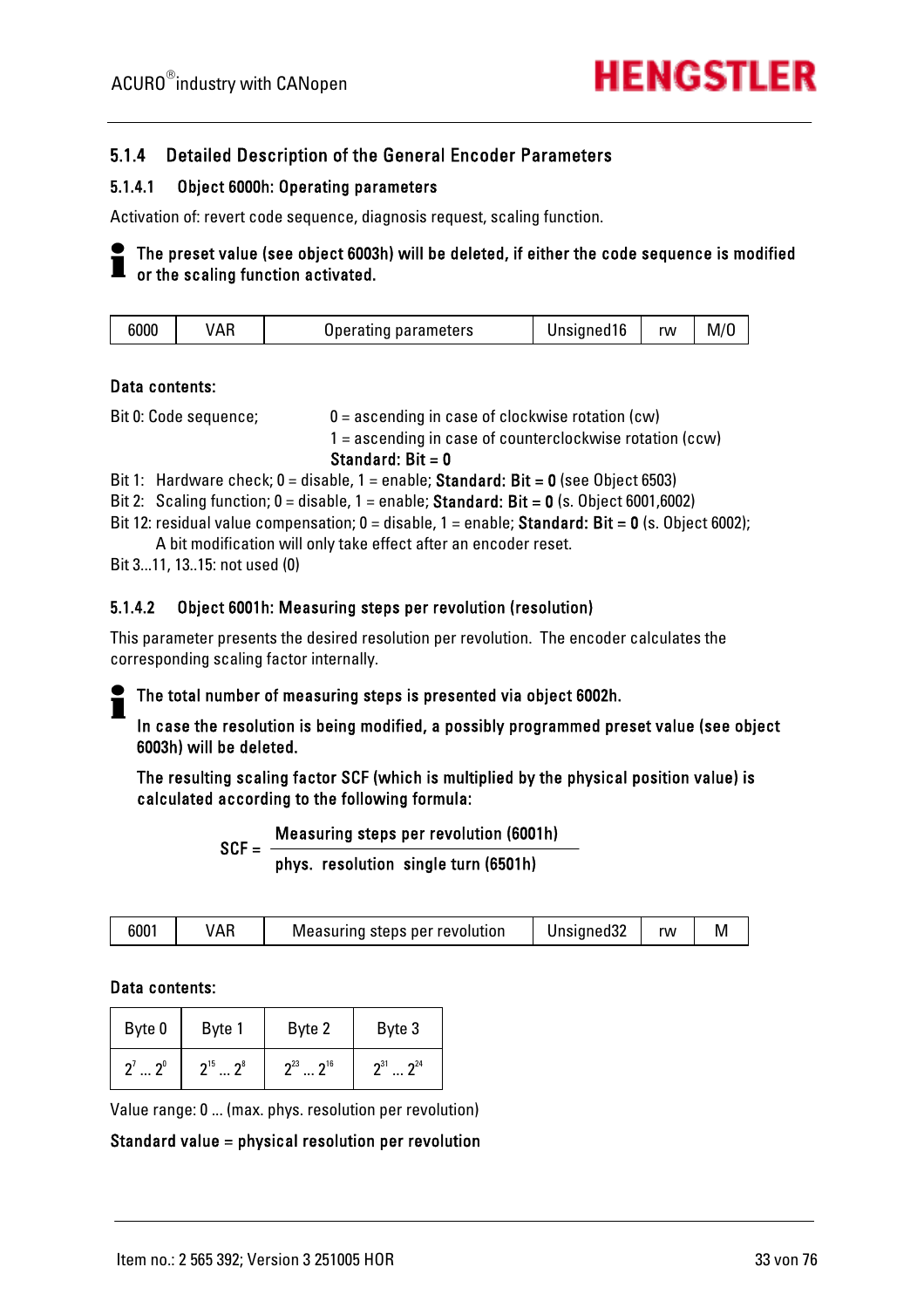# **HENGSTLER**

Example with standard value:

AC58/1213 (resolution = 13 Bit per revolution):

Data contents = 20 00h

| Byte 0 | Byte 1 | Byte 2 | Byte 3 |
|--------|--------|--------|--------|
| 00     | 20h    | 00h    | 00h    |

### 5.1.4.3 Object 6002h: Total number of measuring steps

This parameter sets the total number of measuring steps. After having executed the given total number of measuring steps, the encoder is reset to zero.

#### The measuring steps per revolution (resolution) are set via object 6001h.

#### If the total number of measuring steps is being modified, a possibly programmed preset value will be deleted.

#### With operation without residual value compensation (Bit 12 of Object 6000h = 0):

If the encoder is used in continuous operation, the total number of measuring steps must not exceed only  $2^x$  • "measuring steps per revolution (6001h)" (with x = 1 ... 12). Otherwise, there will always be a skip in the output code when the code disc) cross the physical zero point (with single-turn encoders after each turn, with multi-turn after 4096 turns).

#### With operation with residual value compensation (Bit 12 of Object 6000h = 1):

Any value may be entered, since, in this mode, the residual value is automatically stored to the encoder's EEPROM with every physical zero crossing (see above).

#### Totally, there are workable 1,000,000 EEPROM write cycles!

| 6002 | 7 A F<br>H | fotal number of measuring steps | Unsigned32 | rw | IV |
|------|------------|---------------------------------|------------|----|----|

#### Data contents:

| Byte 0   | Byte 1      | Byte 2            | Byte 3            |
|----------|-------------|-------------------|-------------------|
| $2^72^0$ | $2^{15}2^8$ | $2^{23}$ $2^{16}$ | $2^{31}$ $2^{24}$ |

Value range: 0 ... (max. total resolution)

#### Standard value = total resolution

Example with standard value:

AC58/1213 (total resolution = 13 Bit per revolution • 12 Bit revolutions):

Data content = 2 00 00 00h

| Byte 0 | Byte 1          | Byte 2 | Byte 3 |
|--------|-----------------|--------|--------|
| 00h    | 00 <sub>h</sub> | 00h    | 02h    |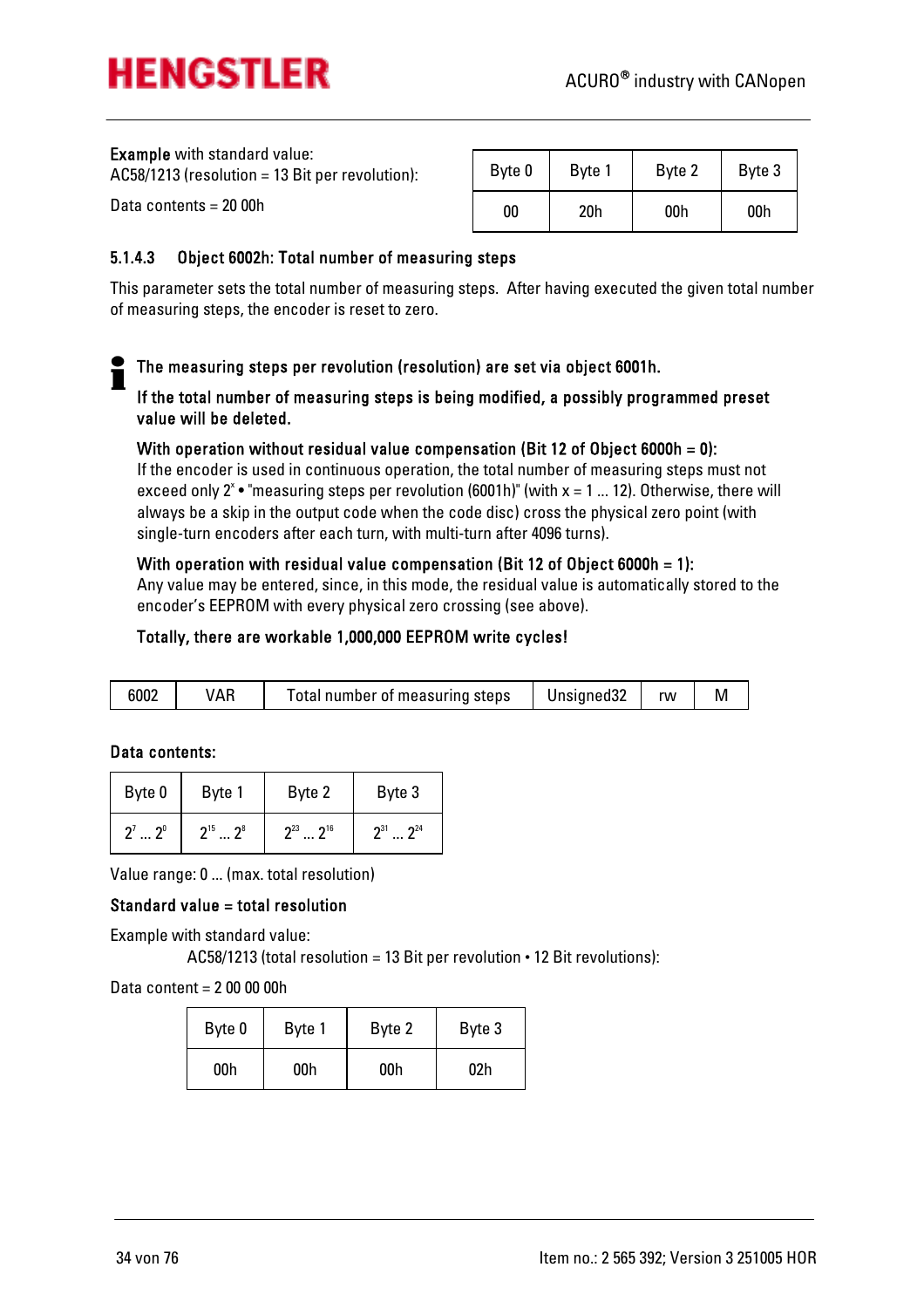#### 5.1.4.4 Object 6003h: Preset value

The position value of the encoder is set to the above-mentioned preset value. In doing so, e.g. the zero position of the encoder can be aligned with the zero point of the machine.

The preset value will be deleted if the code sequence is modified or the scaling inactivated L or modified (see objects 6000h, 6001h, and 6002h). In the encoder, the preset value will be converted into a respective offset value and will be added to the position value (Offset = Preset - Position). This offset value can be read via object 6509h.

| 6003<br>$\mathbf{v}$<br>value<br>AU. | $\sim$<br>∠נטסיי | rw | ΙVΙ |
|--------------------------------------|------------------|----|-----|
|--------------------------------------|------------------|----|-----|

#### Data contents:

| Byte 0   | Byte 1      | Byte 2                | Byte 3                |
|----------|-------------|-----------------------|-----------------------|
| $2^72^0$ | $2^{15}2^8$ | $2^{23} \dots 2^{16}$ | $2^{31} \dots 2^{24}$ |

Value range: 0 ... (programmed total resolution)

#### Standard value  $= 0$

#### By writing the value FFFF FFFFh, the preset value will be deleted!

#### 5.1.4.5 Object 6004h: Value of position

The current position value (settled up against the scaling factor, preset, and offset) is read out by the encoder.

| 6004<br>'ΛD<br>י ור | Value of position | Unsigned32 | <b>re</b> | ΙVΙ |
|---------------------|-------------------|------------|-----------|-----|
|---------------------|-------------------|------------|-----------|-----|

#### Data contents:

| Byte 0          | Byte 1      | Byte 2                | Byte 3                |
|-----------------|-------------|-----------------------|-----------------------|
| $2^7 \dots 2^0$ | $2^{15}2^8$ | $2^{23} \dots 2^{16}$ | $2^{31} \dots 2^{24}$ |

#### 5.1.4.6 Object 6200h: Cyclic timer

Defines the cycle time by means of which the current position will be read out via PDO1 (see object 1800h). The timer controlled output will become active as soon as a cycle time > 0 is entered.

| 6200 | √∆⊏<br>VAIL | tımer<br>Wolld | . .<br>'nsianed<br>10 | rw<br>- - - | ΙVΙ |
|------|-------------|----------------|-----------------------|-------------|-----|
|      |             |                |                       |             |     |

#### Data contents:

Value range: 0 ... FFFFh (65535) is the cycle time in milliseconds

#### Standard value = 0h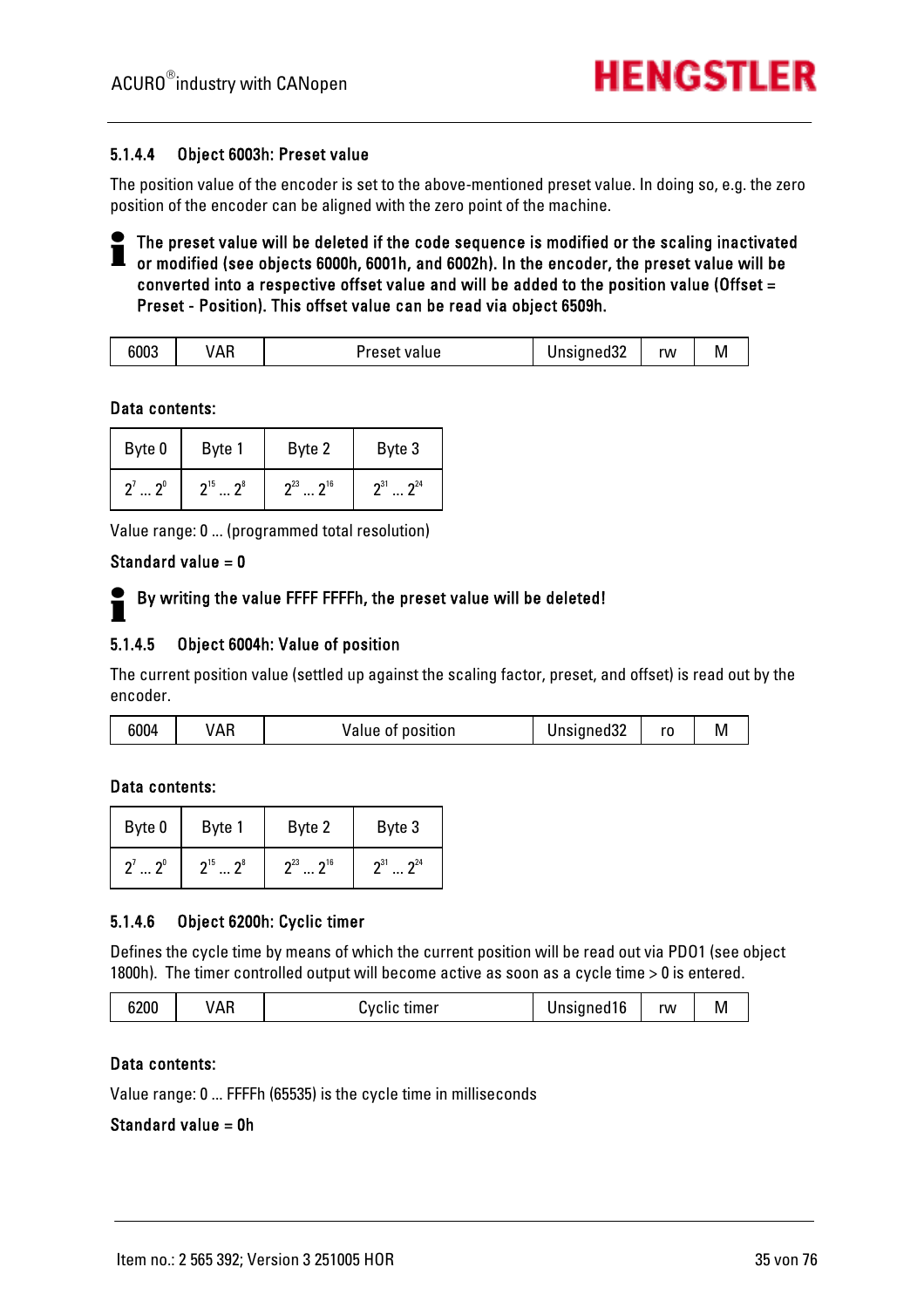# **HENGSTLER**

If the transfer mode 254 is used (asynchronous event-controlled, see object 1800h): The selected cycle time has to be longer than the bus transfer period, in order to allow for an interference-free transmission of the PDOs!

Baud rate 10 kBaud: cycle time at least 14 ms Baud rate 20 kBaud: cycle time at least 10 ms Baud rate 50 kBaud: cycle time at least 4 ms

For a cycle time=0 (i.e. . PDO in case of modification of value), the baud rate has to amount to at least 125 kBaud.

#### 5.1.4.7 Object 6500h: Indicate operating status

The object shows the settings programmed via the object 6000h.

|  | 6500 | н. | Uperatıng status | $\sim$<br>Insianed<br>- 10 | rn | ιvι |
|--|------|----|------------------|----------------------------|----|-----|
|--|------|----|------------------|----------------------------|----|-----|

#### Data contents:

see Object 6000h.

#### 5.1.4.8 Object 6501h: phys. resolution single turn

The object shows the physical resolution per revolution (number of position values on the single turn code disc). The value depends on the encoder type.

|  | ხეሀ |  | physical resolution single turn | Unsigned32 | rr |  |
|--|-----|--|---------------------------------|------------|----|--|
|--|-----|--|---------------------------------|------------|----|--|

#### Data contents:

| Byte 0          | Byte 1      | Byte 2            | Byte 3                |
|-----------------|-------------|-------------------|-----------------------|
| $2^7 \dots 2^0$ | $2^{15}2^8$ | $2^{23}$ $2^{16}$ | $2^{31} \dots 2^{24}$ |

Example:

AC58/1213 (resolution = 13 Bit per revolution): Data contents = 20 00h

| Byte 0 | Byte 1 | Byte 2 | Byte 3 |
|--------|--------|--------|--------|
| 00     | 20h    | 00h    | 00h    |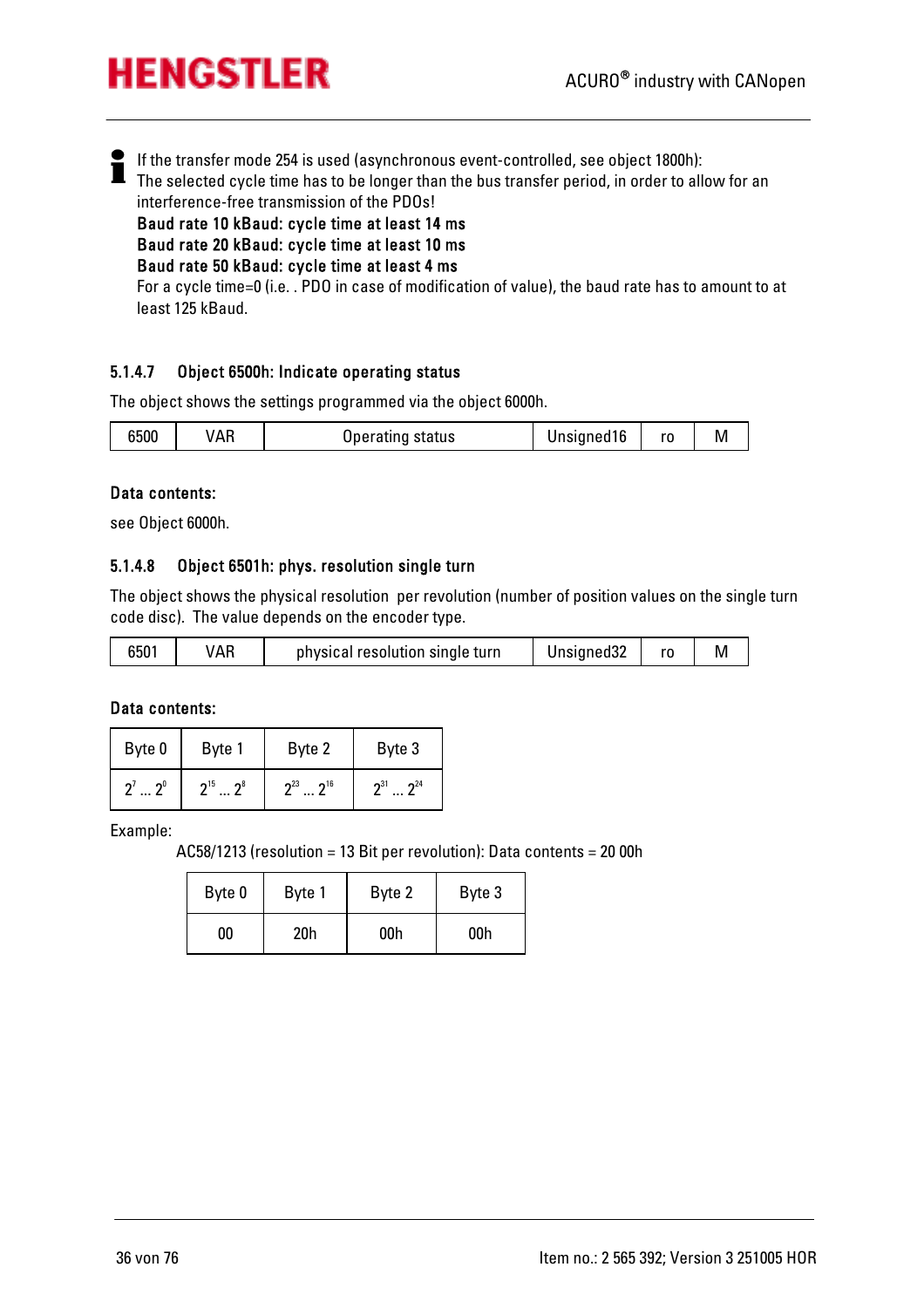#### 5.1.4.9 Object 6502h: Number of revolutions

The object displays the number of revolutions which can be received by the multi turn encoder. The value depends on the encoder type.

| - ^ ^<br>שכר∟ | 'ΛL<br>$\overline{\phantom{0}}$ | Number of revolutions<br>ועו | 1000000000<br>sianea i<br>n | rr | N |  |
|---------------|---------------------------------|------------------------------|-----------------------------|----|---|--|
|---------------|---------------------------------|------------------------------|-----------------------------|----|---|--|

#### Data contents:

| Byte 0       | Byte 1   |
|--------------|----------|
| າ            | $2^{15}$ |
| $2^{\prime}$ | າະ       |

Example:

AC58/1213 (12 bit for revolutions = 4096): Data contents = 10 00h

| Byte 0 | Byte 1 |
|--------|--------|
| NU     | 10h    |

#### 5.1.4.10 Object 6503h: Alarm message

In addition to those errors signaled by emergency messages, the object 6503h offers other error messages. The corresponding error bit is set to 1, unless the error does not exist anymore.

| 6503<br>Jnsigned16<br>Alarm message<br>M<br>AU. |
|-------------------------------------------------|
|-------------------------------------------------|

#### Data contents:

Bit 0: position error;  $0 =$  valid position value,  $1 =$  position error Bit 1: hardware check;  $0 = no$  error,  $1 = error$ Bit 2...15: unsigned

In both cases, an emergency message (ID=80h+node number) with the error code 1000h (generic error) is sent simultaneously when an alarm occurs.

#### 5.1.4.11 Object 6504h: Supported alarm messages

By means of this object, the alarm messages supported by the encoder are displayed (see object 6503h).

| 6504<br>16<br>ΛE<br>Supported alarm messages<br>rr<br>Jnsianed<br>. |
|---------------------------------------------------------------------|
|---------------------------------------------------------------------|

#### Data contents:

| Bit 0: | $1 =$ position error is supported |
|--------|-----------------------------------|
| Bit 1: | $1 =$ hardware check is supported |

Bit 2...15: unsigned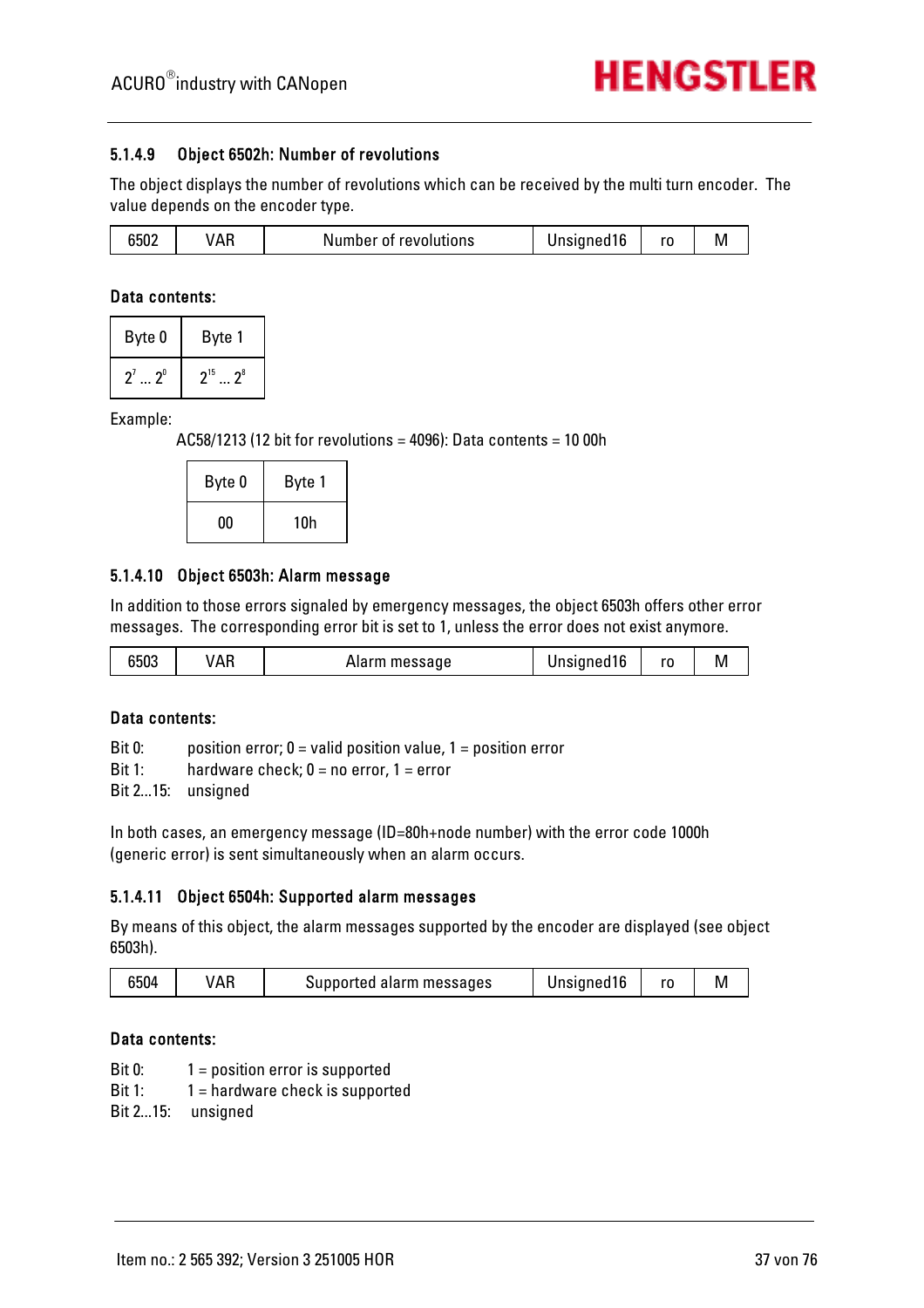#### 5.1.4.12 Object 6505h: Warning message

Warning messages indicate that the tolerances of the internal encoder parameters have been exceeded. In contrast to an alarm or emergency message, the measured value can nevertheless be valid. The corresponding warning bit is set to 1, while the tolerance is still exceeded.

| 6505<br>$J \wedge$<br>ΗU. | Warning message | Unsigned16 | rc | IV. |
|---------------------------|-----------------|------------|----|-----|
|---------------------------|-----------------|------------|----|-----|

#### Data contents:

| Bit 0:   | exceeding of revolution; $0 =$ none, $1 =$ exceeding of 10.000 r/min |
|----------|----------------------------------------------------------------------|
| Bit 1:   | unsigned                                                             |
| Bit $2:$ | CPU watchdog status; $0 =$ all right, $1 =$ reset executed           |
| Bit 3:   | operating time; $0 = not exceeded$ , $1 = 100.000$ hours exceeded    |
| Bit 415: | unsigned                                                             |

If the 0 bit is active, an emergency message (ID=80h+node number) with the error codeFF00h (Device specific) is sent simultaneously.

If the bits 2 or 3 are active, an emergency message (ID=80h+node number) with the error code 5000h (device hardware) is sent simultaneously.

#### 5.1.4.13 Object 6506h: Supported warning messages

By means of this object is indicated which warning messages are supported by the encoder (see Object 6505h).

| 6506<br>ノハム<br>Jnsigned16<br>Supported warning messages |
|---------------------------------------------------------|
|---------------------------------------------------------|

#### Data contents:

- Bit 0: 1 = exceeding of rotational speed is supported
- Bit 1: unsigned
- Bit 2:  $1 = CPU$  watchdog status is supported
- Bit 3: 1 = Operating time warning is supported
- Bit 4...15: unsigned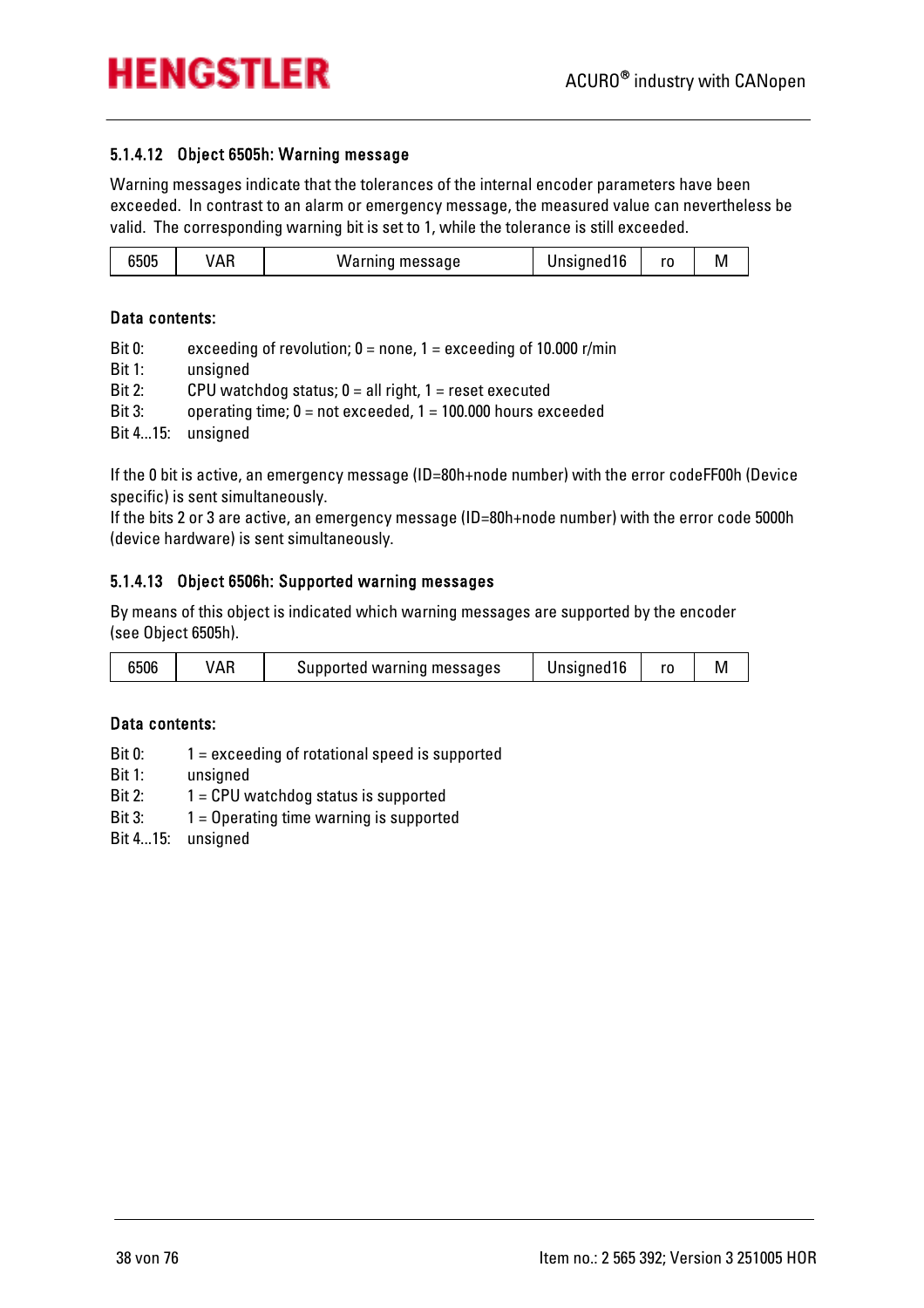### 5.1.4.14 Object 6507h: Profile and software version

The version number of the encoder profile used here is stored in the first 16 bit. The second16 bit contain the number of the software version implemented in the encoder.

| and software version<br>Profile<br>b5U.<br>п. | ∵∙ລເບ⊔∪ບ∠ | --- | IV |
|-----------------------------------------------|-----------|-----|----|
|-----------------------------------------------|-----------|-----|----|

#### Data contents:

| Profile version |                | Software version  |                   |  |
|-----------------|----------------|-------------------|-------------------|--|
| Byte 0          | Byte 1         | Byte 2            | Byte 3            |  |
| $2^7 \dots 2^0$ | $2^{15}$ $2^8$ | $2^{23}$ $2^{16}$ | $2^{31}$ $2^{24}$ |  |

Example:

Profil version 1.0 and software version 1.1:

| Byte 0 | Byte 1 | Byte 2 | Byte 3 |
|--------|--------|--------|--------|
| 00     | 01h    | 10h    | 01h    |

#### 5.1.4.15 Object 6508h: Operating time counter

While the encoder supply voltage is on, the operating time counter is incremented every 6 minutes  $(= 0.1$  hours).

Note: After an operating time of 100.000 hours, the bit no. 3 is set in the object 6505h

(warning message).

| 6508           | √AP | Operating time counter | Unsigned32 | rr |  |  |
|----------------|-----|------------------------|------------|----|--|--|
| Dota contanto: |     |                        |            |    |  |  |

#### Data contents:

Operating time in 1/10 hours as binary 32 bit value.

#### 5.1.4.16 Object 6509h: Offset value

A preset value entered via object 6003h is converted internally into the corresponding offset value.

The object 6509h indicates the calculated offset value.

| 6509 | ۱۸۲.<br>$^{\prime}$ An | Tffset value | ההו<br>. IMMAN<br>שטשויי∟ |  | M |
|------|------------------------|--------------|---------------------------|--|---|
|------|------------------------|--------------|---------------------------|--|---|

#### 5.1.4.17 Object 650Ah: Manufacturer offset

Contains the offset value determined via the object 2001h

| Manufacturer offset<br>∵nnedلr'`<br>ΙVΙ<br>п. |
|-----------------------------------------------|
|-----------------------------------------------|

#### 5.1.4.18 Object 650Bh: Serial number

This object provides the serial number of the encoder.

| , <b>. .</b> .<br>៲າດເ | ' A D<br>.<br>,,,,, | number<br>ו הו | ההו<br>.<br>JUJZ. | r o | M |
|------------------------|---------------------|----------------|-------------------|-----|---|
|------------------------|---------------------|----------------|-------------------|-----|---|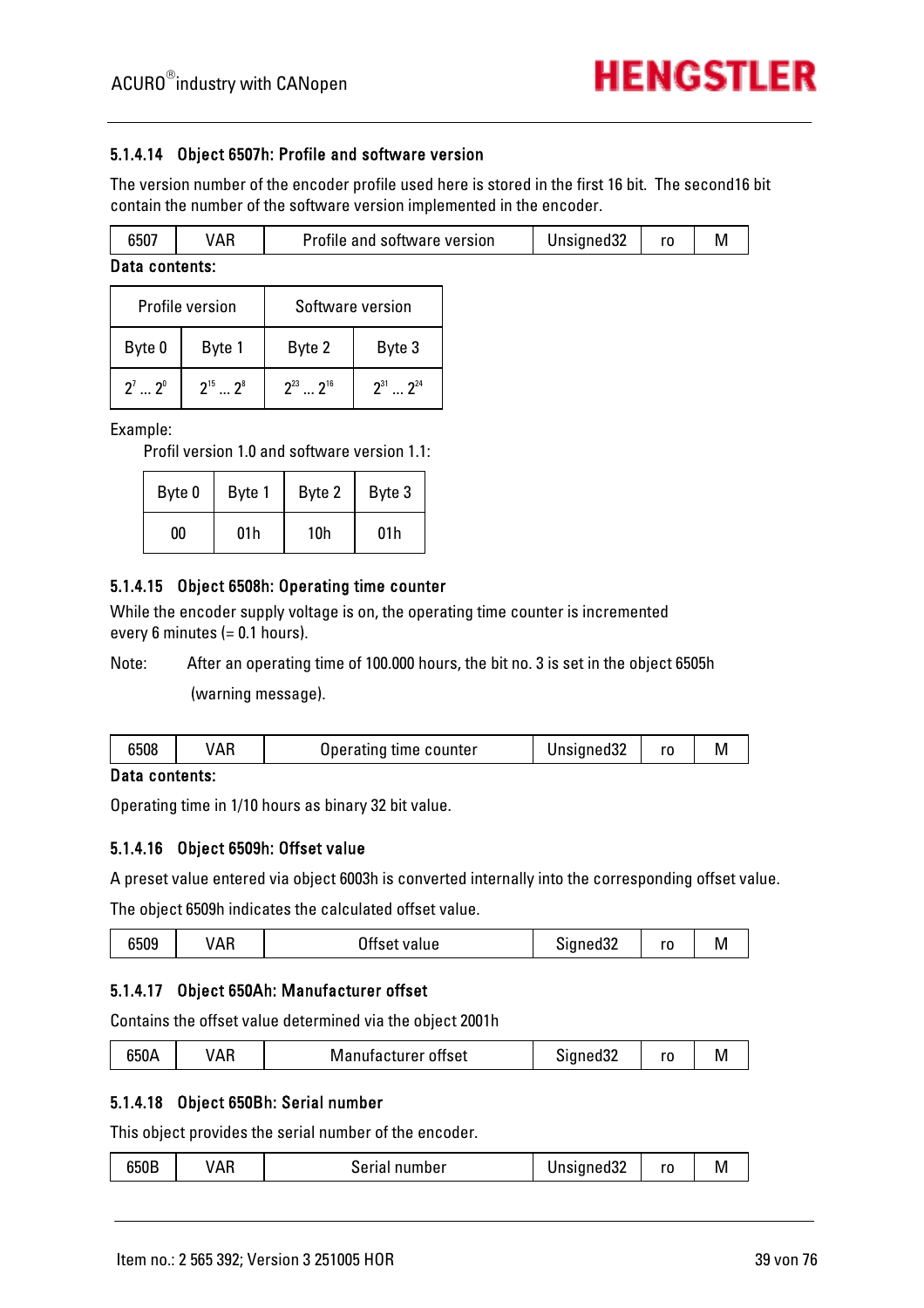## 6 Network Management

The encoder supports the simplified network management (minimum boot up) defined in the profile for "minimum capability devices".

The following phase diagram according to DS 301 shows the different node conditions andthe respective network commands (controlled by the network master via NMT-services):



Initialization: Initial state after the supply voltage is on. The node automatically changes after the execution of the reset /initialization routines to the status pre-optional.

Pre-operational: Now the node can be operated via SDO messages under the standard identifier and can thus be parameterized by means of its object directory, e.g. programming of the encoder and communication parameters.

Operational: The node is active. Process data is read out via the PDOs

Prepared: In this state, the node is no longer active, i.e. neither a SDO nor a PDO communication is possible. The node can be set either to the state operational or pre-operational by means of a NMT command.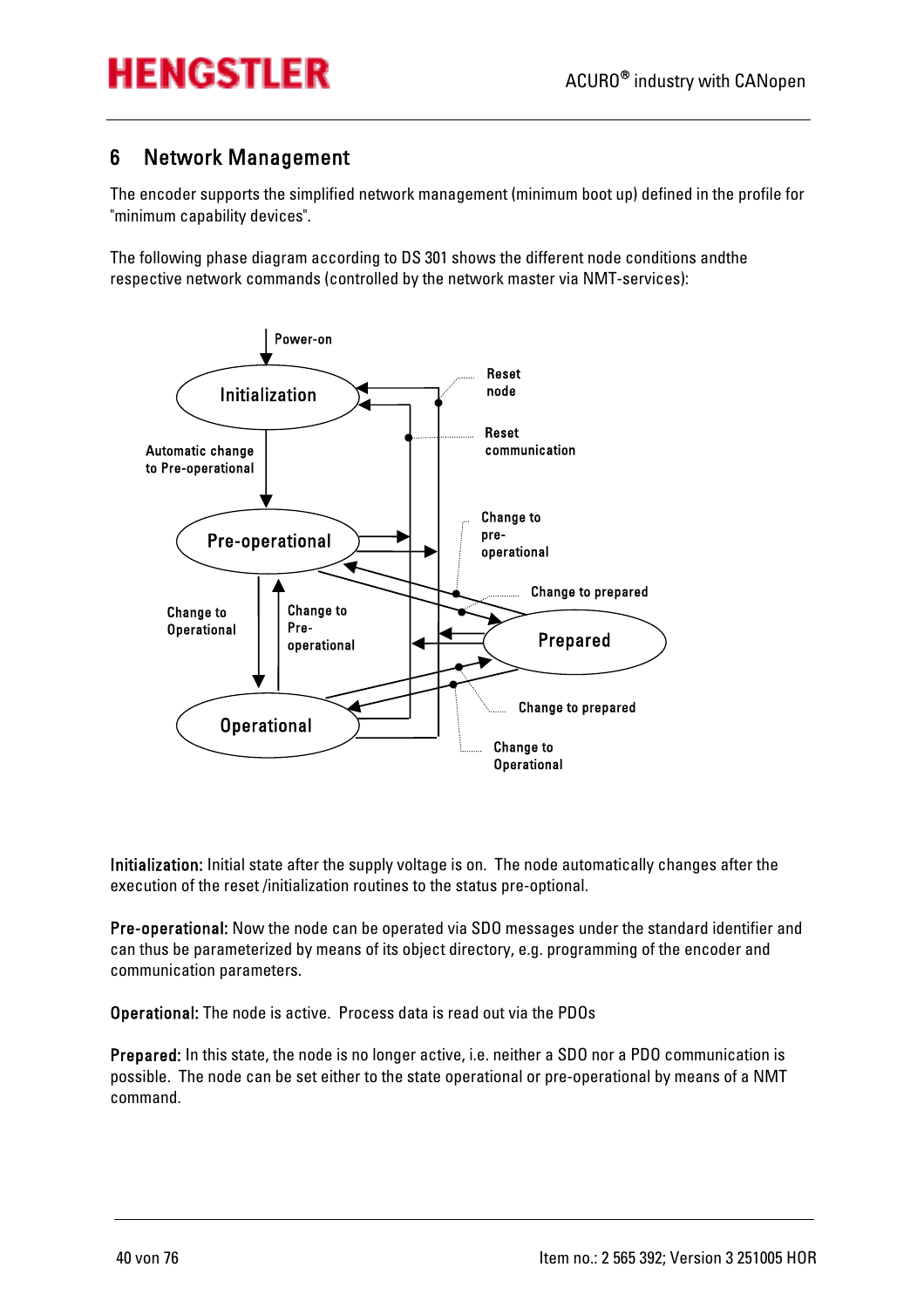## 6.1 Description of the NMT Commands

The commands are transferred as an unconfirmed NMT object. The NMT object is structured as follows:

|              | Byte 0              | Byte 1      |
|--------------|---------------------|-------------|
| $COB-ID = 0$ | <b>Command byte</b> | Node number |

The COB ID of the NMT object is always 0!

The node is addressed via the node number. Node number 0 operates all nodes..

#### The following table gives a short overview of the commands used:

| <b>Command byte</b><br>(hex) | <b>Description</b>                                     |
|------------------------------|--------------------------------------------------------|
| 01h                          | Start_Remote_Node: Change to Operational               |
| 02h                          | Stop_Remote_Node: Change to Prepared                   |
| 80h                          | Enter_Pre-Operational_State: Change to Pre-operational |
| 81h                          | Reset Node: Reset node <sup>1</sup>                    |
| 82h                          | Reset Communication: Reset communication <sup>2</sup>  |

 $^{\rm ^{1}}$  All parameters of the entire object directory are set to Power-on values.

 $^{\rm 2}$  Only the parameters in the section communication profile of the object directory are set to Power-on values.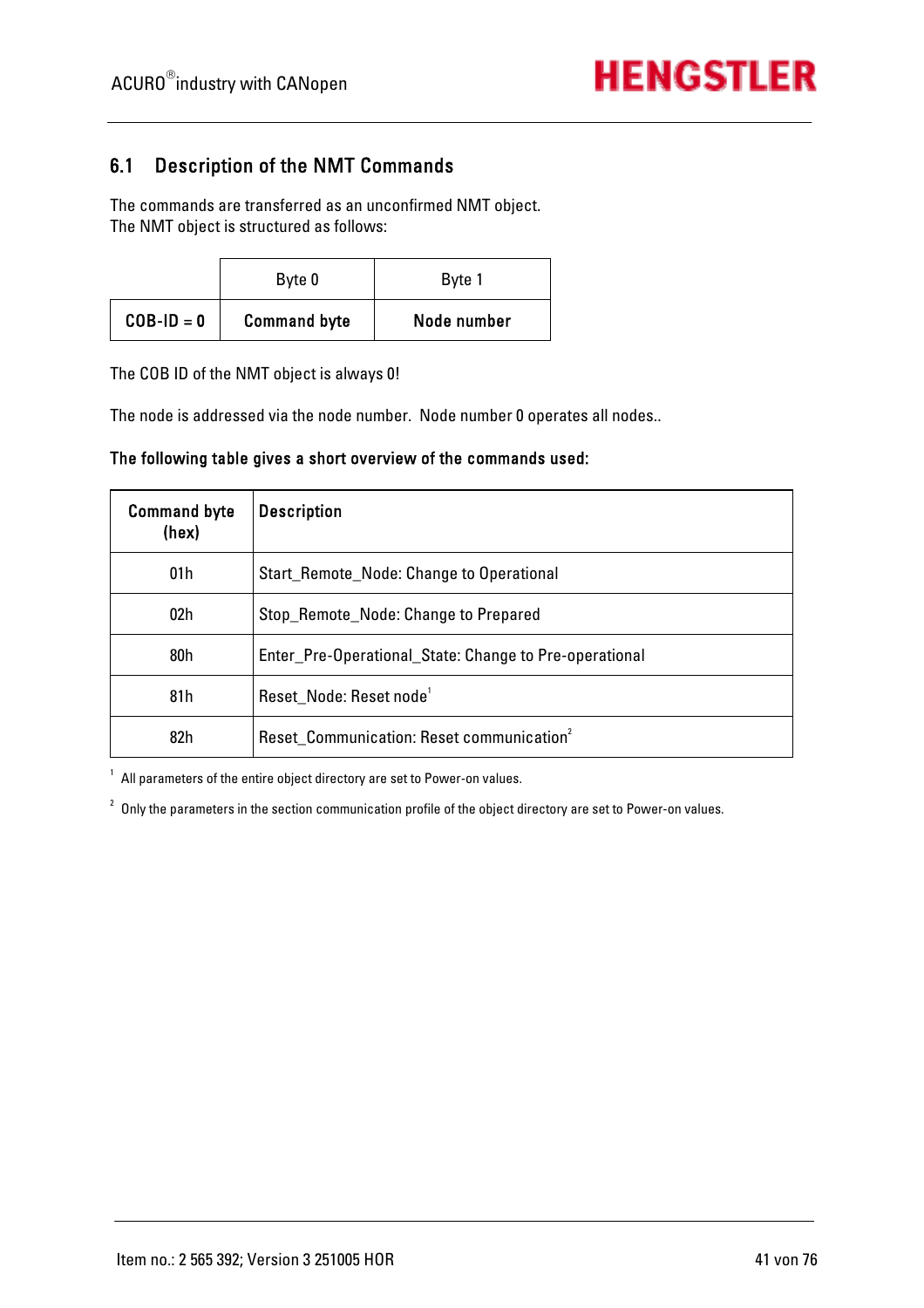## 6.2 Node guarding

### 6.2.1 General

Node guarding is used to control the communication capability of the stations.

The node guard should always be activated if the station sends only irregularly (event -controlled) on the bus. If the station's data is regularly requested via RTRs anyway, an additional node guard is not necessary.

If an error is detected by the node guard, the incorrect node should be set to a safe state. Depending on the application this can usually be the status prepared.

In case of active node guarding , the network master regularly (monitoring time) sends an RTR message with the COB ID for node guarding at the nodes. The node has to respond by issuing a status message within its life time period agreed on with the network master.

The COB identifier for node guarding is determined by object 100Eh (standard ID =700h+node  $\blacksquare$ number). The monitoring time (100Ch) multiplied by the life time factor (100Dh) is the life time period for the node guarding protocol.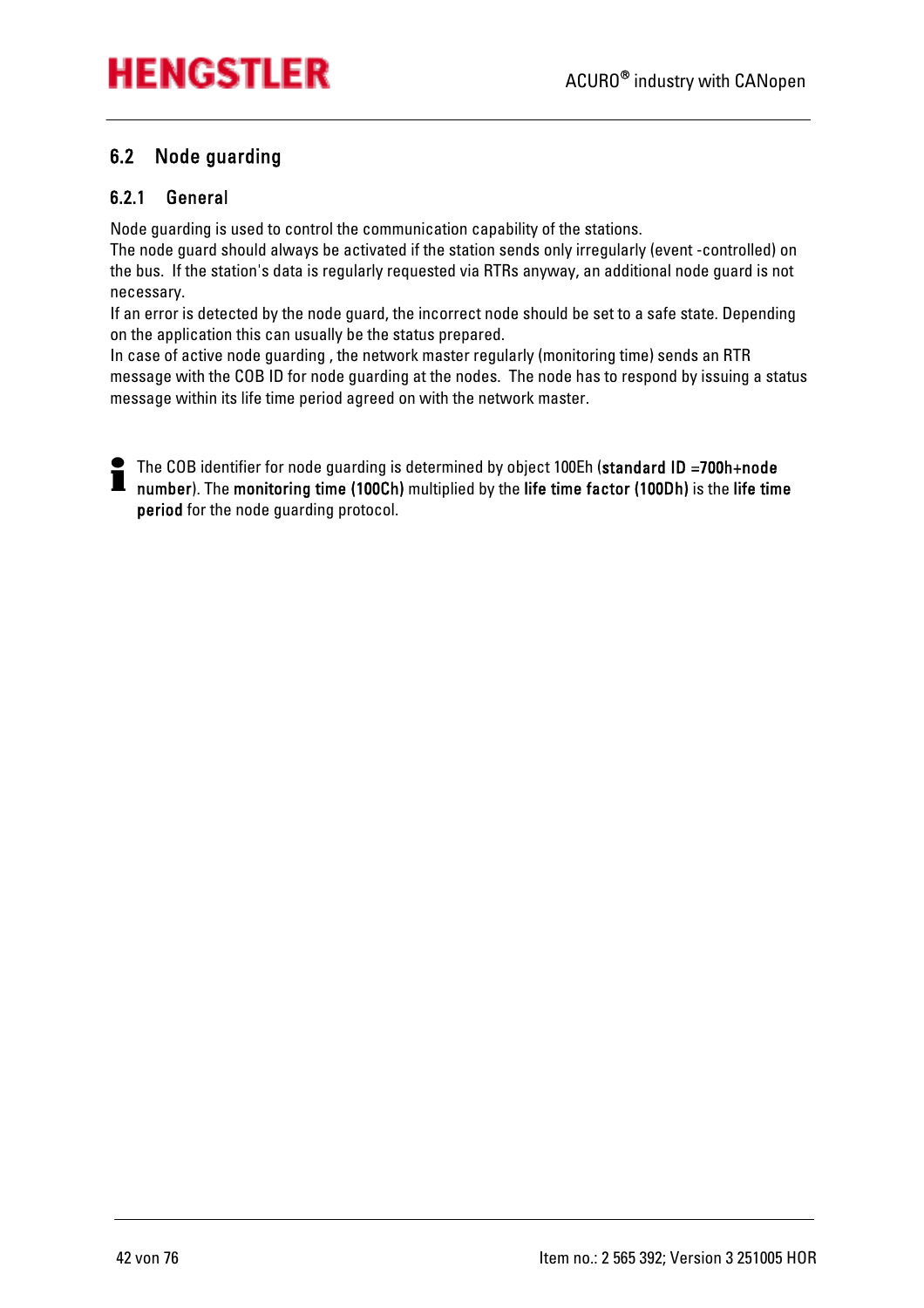

## 6.2.2 Example: Node guarding with the node numbers 1, 2, and 3

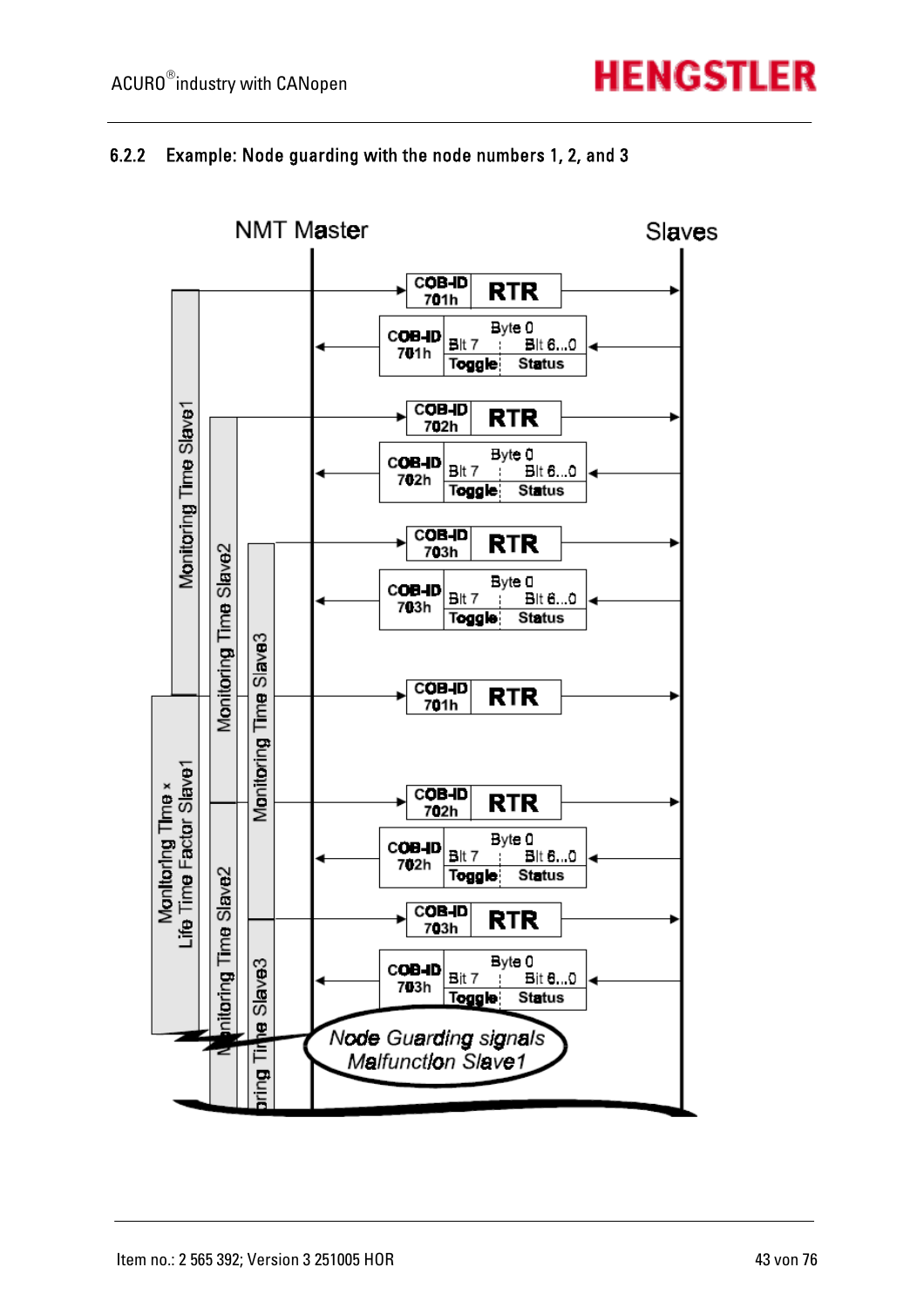## 6.2.3 Malfunction detection of the node guarding protocol:

| <b>Failure</b>                                                                                        | Reason                                         |
|-------------------------------------------------------------------------------------------------------|------------------------------------------------|
| Acknowledge message with unchanged toggle bit The application process of the slave is possibly        |                                                |
|                                                                                                       | no longer active or too busy at the moment     |
| The acknowledged status of the node does not<br>comply with the status expected by the NMT<br>master. | e.g. short voltage drop                        |
| The slave does no longer respond.                                                                     | A malfunction or deactivation of the node<br>п |
|                                                                                                       | <b>Failure of the CAN Bus</b>                  |
| The slave does no longer receive control RTRs                                                         | failure of the NMT master                      |
| from the NMT master                                                                                   |                                                |

## 6.3 Bus Synchronization



The identifier for the SYNC message is determined in object 1005h. Standard value = 80h

Many real-time applications require not only a cyclical data transfer but also a synchronization between several bus nodes. The axes of a kinematics have to be synchronized or I/O modules in SPS have to set outputs and read inputs at the same time. Synchronized drives expect set values and send actual values in predetermined windows of time. The CANopen communication profile meets these requirements by means of (optional) high priority synchronization messages, which divide the time axis in equal communication cycles.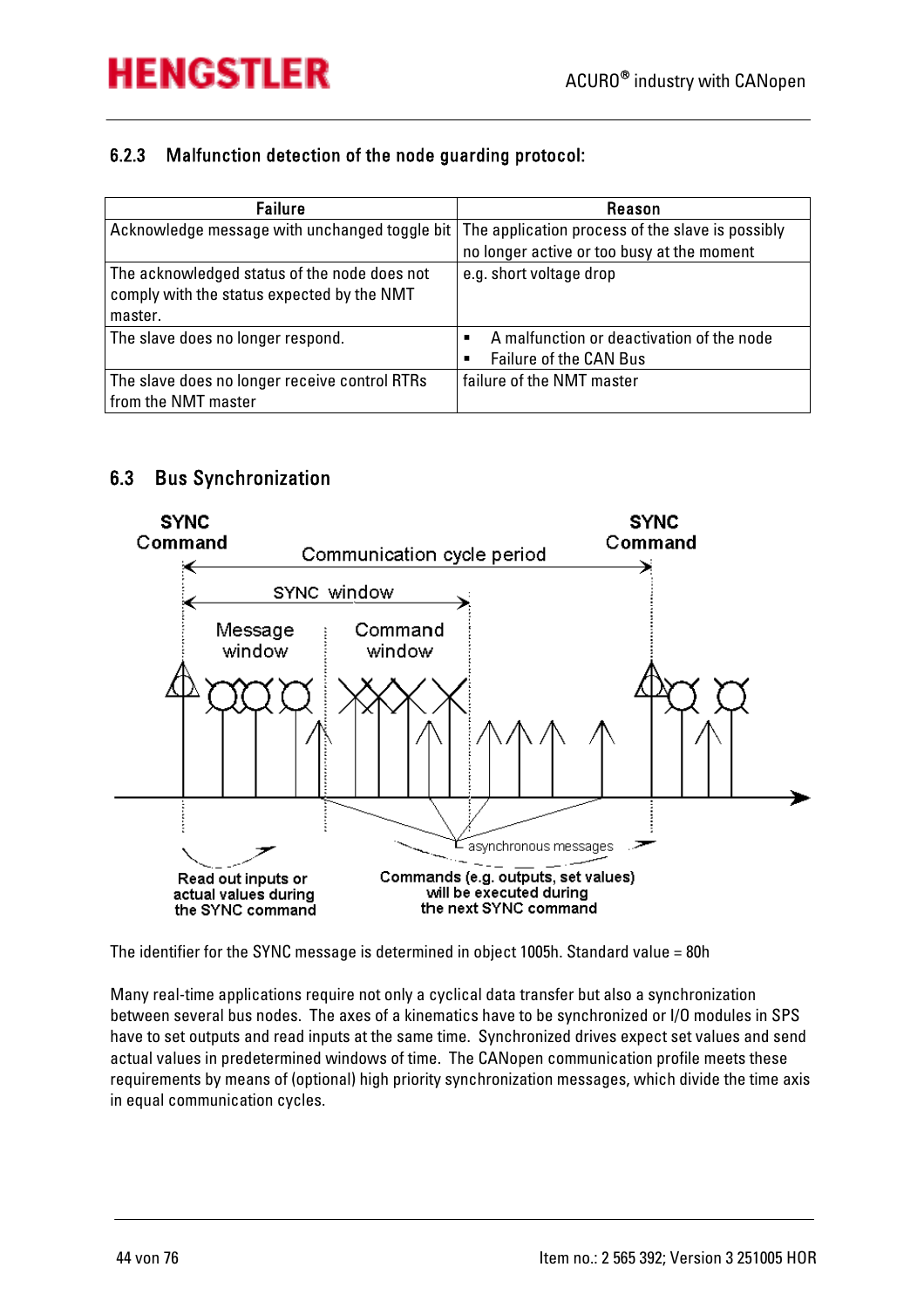The SYNC messages contain no data at all and can be used by I/O modules as interrupt in order  $\blacksquare$ to read out inputs or set outputs respectively. Intelligent devices such as drives are consequently able to synchronize themselves by means of the PLL procedure.

**HENGSTLER** 

In the message window following the SYNC message, the nodes transmit their actual values/input values; in the command window, set and other output values are being transferred, which will become valid for the next SYNC message. The above-mentioned windows are marked by different message priorities. Since the message window follows the SYNC command, it is even observed by simple components without timer. Low priority SDO messages can use the band width within the windows which is not being used for other purposes. Otherwise, they can use the period between command message and SYNC message.

## 7 Bus Connection

## 7.1 General requirements for bus connection of the encoder



The continuous CAN bus has to be terminated at both ends with a bus termination resistance of 120 Ohm between CAN+ and CAN-.



The screen has to be connected on both side with ground. The power supply lines should also be entirely screened. If this is impossible, appropriate filter methods should be applied.



For bus resp. connecting cables, only use signal cables with twisted wire pairs (CAN+ with CAN-, +UB with 0 V) with screen.

## 7.2 Connection types

There are four connection types available for CANopen encoder. The following chapters are describing how to connect each connection type.

| <b>Connection type</b>              | Page  |
|-------------------------------------|-------|
| Cable                               | 46/47 |
| Conin                               | 48/49 |
| Bus cover with double conin         | 50/51 |
| Bus cover with 3 sealed cable exits | 52/53 |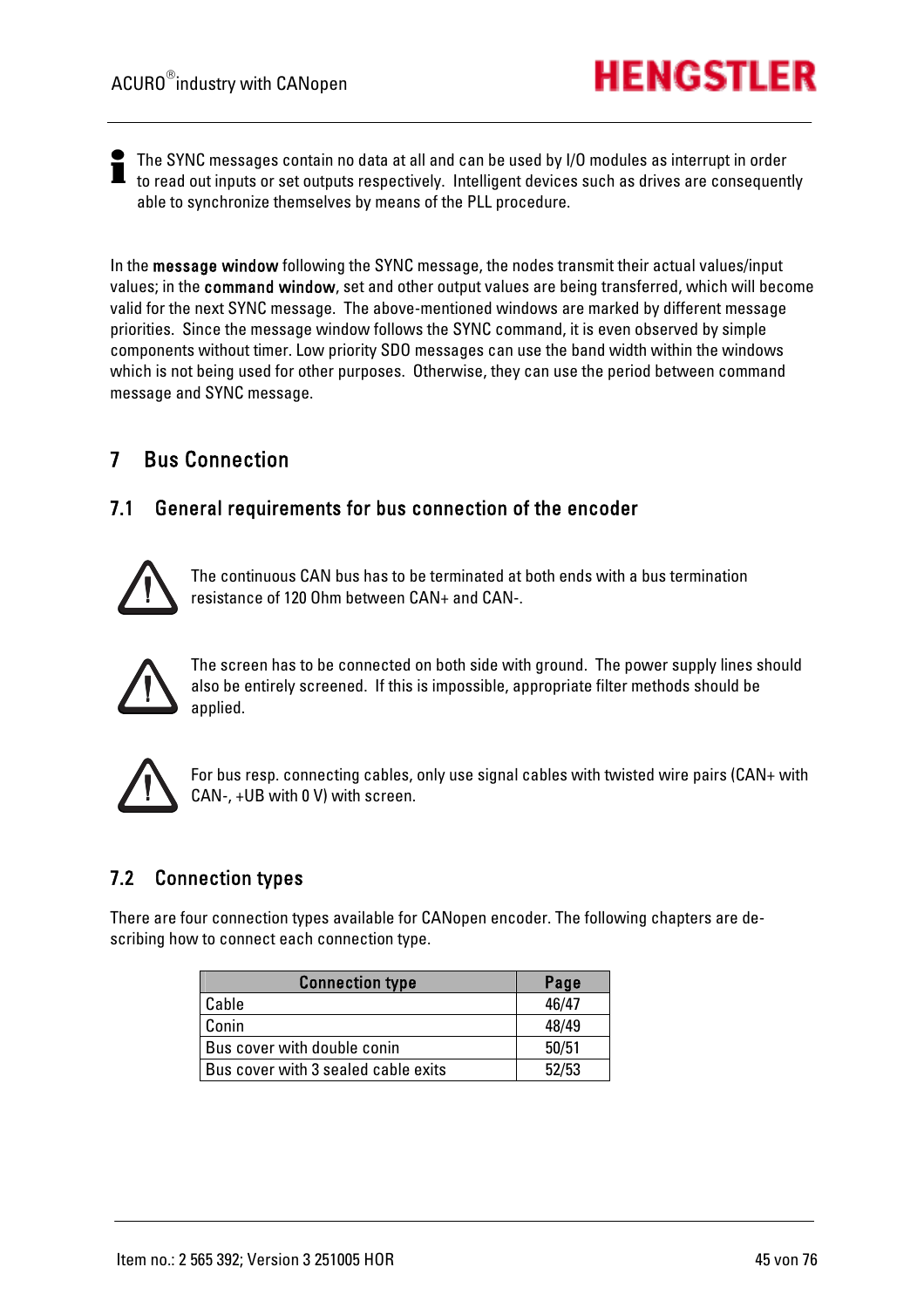### 7.2.1 Cable





- $\Rightarrow$  Use a double bus line
- $\Rightarrow$  Connect the bus line with cable pair 1 (CAN in + and CAN in -), blue (CAN GND in) as well as with pair 3 (UB in, 0 V in) of the TPE cable (pin assignment, next page).

In case there are other devices following within the same bus phase:

 $\Rightarrow$  Connect the continuing cable with pair 2 (CAN out +, CAN out -) as well as brown (CAN GND out) (pin assignment, next page) .

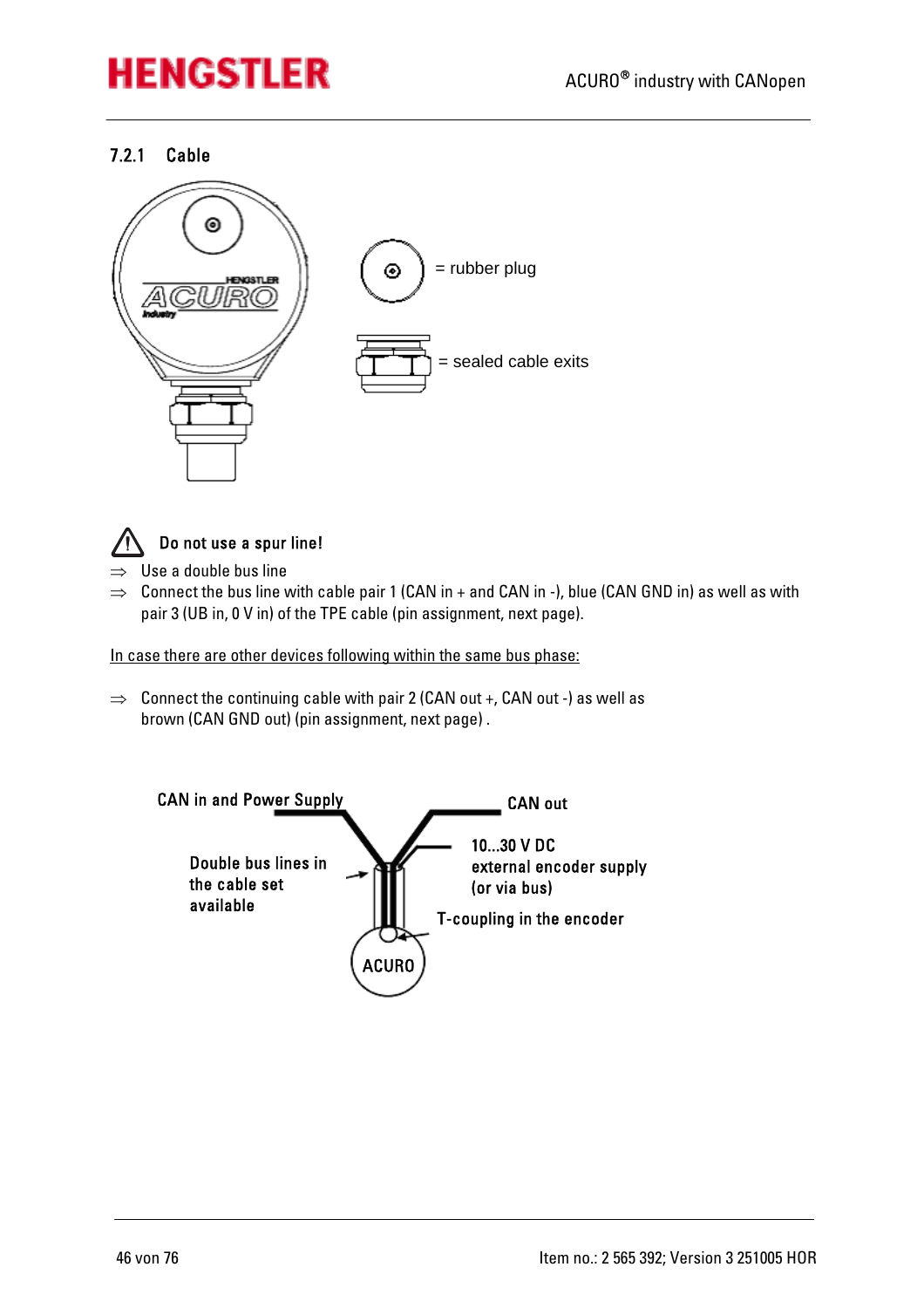In case there are no other devices following within the same bus phase:

#### External bus termination resistor necessary! /\'

 $\Rightarrow$  Connect a bus termination resistor of 120 Ohm between CAN out + and CAN out - at the end of the bus phase!



#### Pin assignment:

| Cable pair        | <b>TPE cable</b> | <b>Signal</b>      | <b>Description</b>                       |
|-------------------|------------------|--------------------|------------------------------------------|
| Pair 1            | Yellow           | $CAN$ in+          | CAN in+ bus line (dominant H)            |
|                   | Green            | CAN in -           | CAN in- bus line (dominant L)            |
| Pair 2            | <b>Pink</b>      | CAN out +          | CAN in+ bus line (dominant H)            |
|                   | Grey             | CAN out -          | CAN in- bus line (dominant L)            |
|                   | <b>Blue</b>      | <b>CAN GND in</b>  | <b>Ground (OV potential for CAN Bus)</b> |
|                   | <b>Brown</b>     | <b>CAN GND out</b> | Ground (OV potential for CAN Bus)        |
| Pair <sub>3</sub> | White            | UB in              | Encoder power supply                     |
|                   | <b>Brown</b>     | $0V$ in            | Ground (OV for encoder power supply)     |
|                   | <b>Screen</b>    | <b>Screen</b>      | Screen connected with encoder housing    |

Note: Use paired signal cables with screen, place screen on both sides!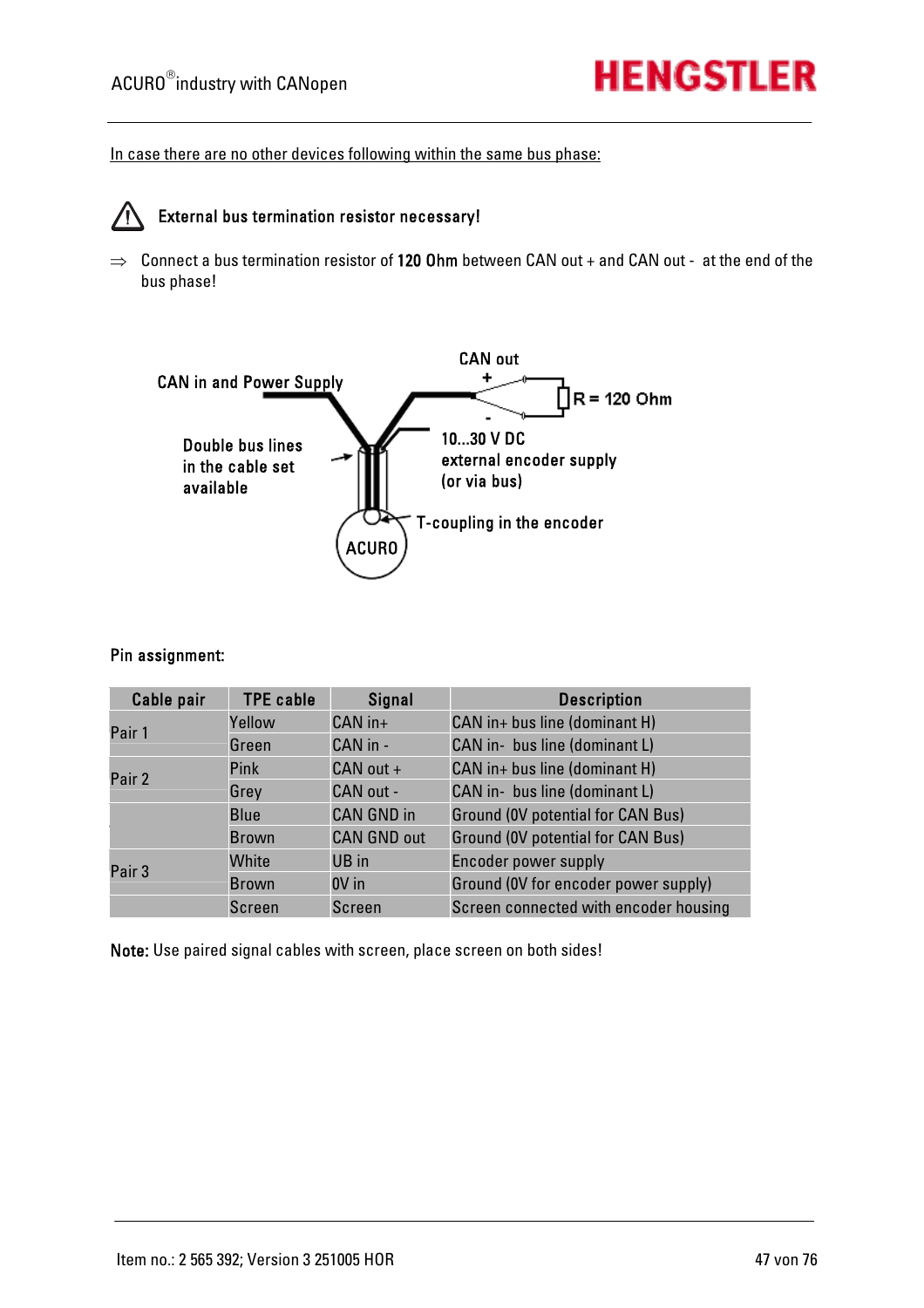### 7.2.2 Conin, axial





### Do not use a spur line!

- $\Rightarrow$  Use a double bus line
- $\Rightarrow$  Connect the bus line with PIN 7 (CAN in +), PIN 2 (CAN in -), PIN 3 (CAN GND in), PIN 12 (UB in) and PIN 10 (0 V in) (pin assignment, next page).

In case there are other devices following within the same bus phase:

 $\Rightarrow$  Connect the continuing bus line with PIN 4 (CAN out +), PIN 5 (CAN out -) and with PIN 11 (CAN GND out) (pin assignment, next page) .

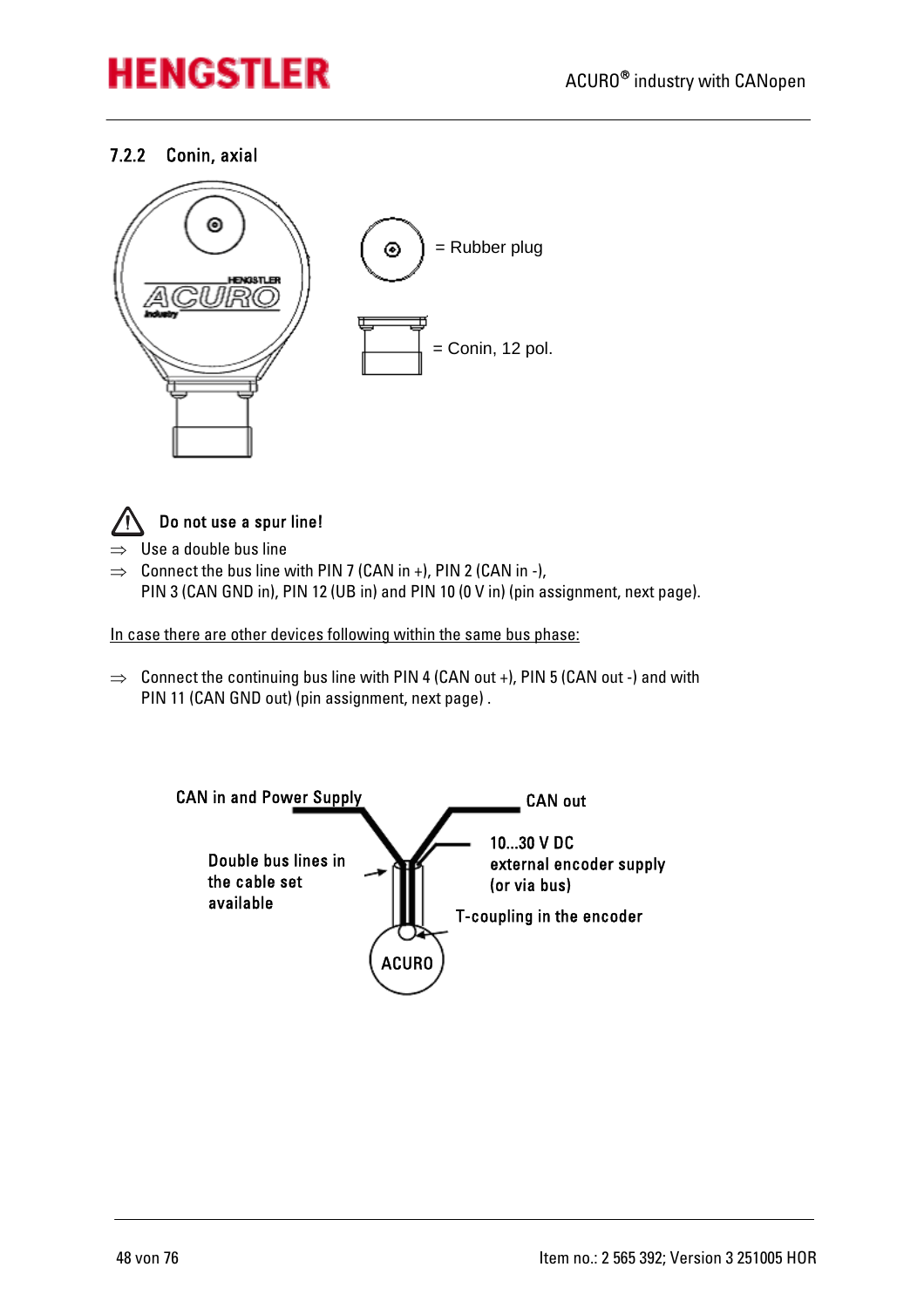In case there are no other devices following within the same bus phase:

#### Possibility A: Bus line is carried out of the encoder!



#### External bus termination resistor necessary!

 $\Rightarrow$  Connect a bus termination resistor of 120 Ohm between CAN out + and CAN out - at the end of the bus phase!



#### Possibility B: Bus line ends in the encoder!

- $\Rightarrow$  Draw off the rubber plug from the encoder.
- Now you have a free view on the DIP switch and LED display (see 8.3).
- $\Rightarrow$  Activate the bus termination resistor (DIP switch 9 and 10 to "ON")!



#### PIN assignment:

| Conin-PIN      | <b>Signal</b>      | <b>Description</b>                       |                         |
|----------------|--------------------|------------------------------------------|-------------------------|
| 7              | $CAN$ in+          | CAN + bus line (dominant H)              |                         |
| $\overline{2}$ | CAN in -           | CAN - bus line (dominant L)              | Note: Use paired signal |
| 4              | $CAM out +$        | $CAN + bus$ line (dominant H)            | cables with screen,     |
| 5              | CAN out -          | CAN - bus line (dominant L)              | place screen on both    |
| 3              | <b>CAN GND in</b>  | Ground (OV potential for CAN Bus)        | sides!                  |
| 11             | <b>CAN GND out</b> | <b>Ground (OV potential for CAN Bus)</b> |                         |
| 12             | UB in              | Encoder power supply                     |                         |
| 10             | 0V in              | Ground (OV for encoder power supply)     |                         |
| <b>Screen</b>  | Screen             | Screen connected with encoder housing    |                         |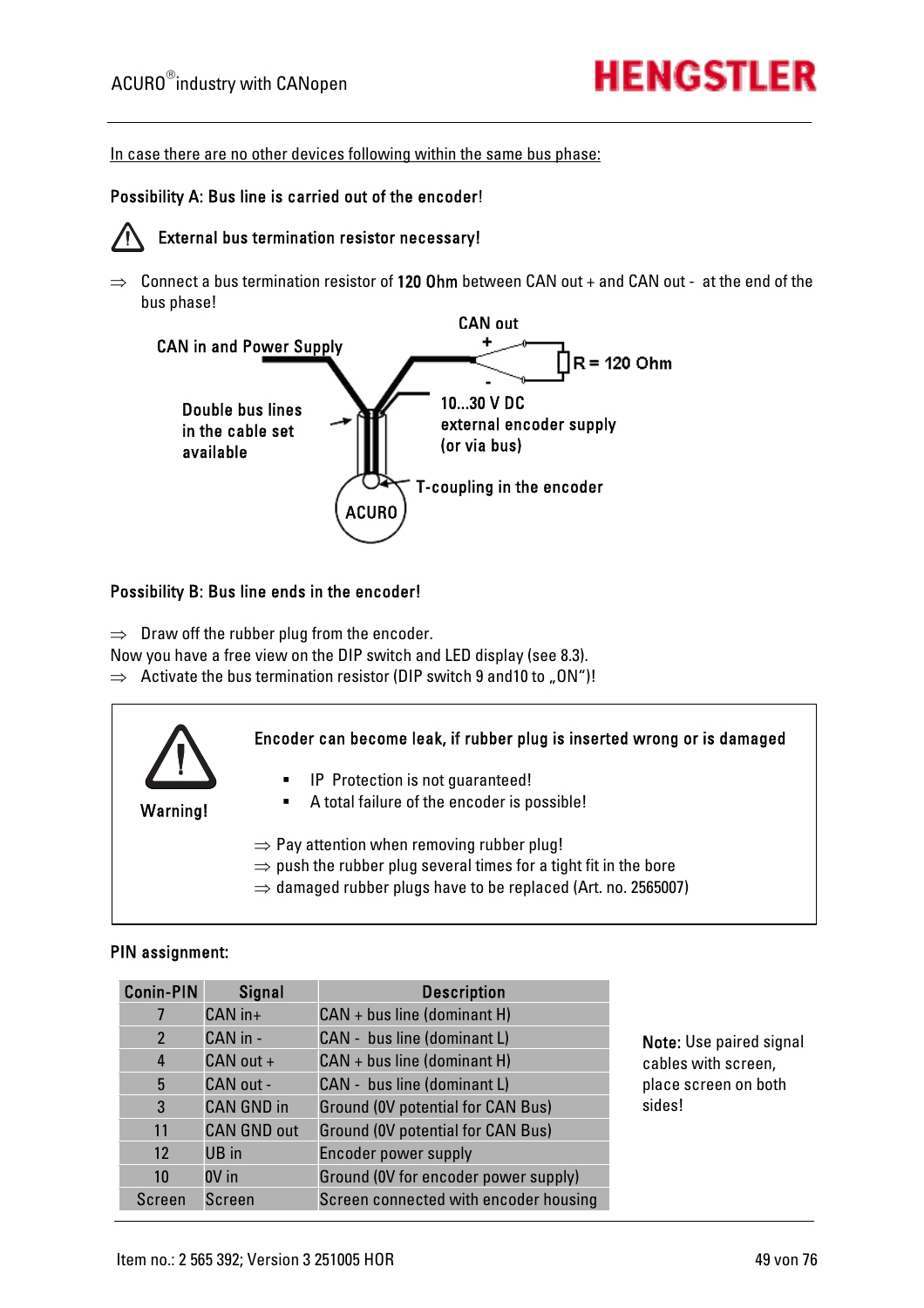## 7.2.3 Bus cover with double conin



 $\Rightarrow$  Connect the bus line with the encoder input (pins).

In case there are other devices following within the same bus phase:

 $\Rightarrow$  Connect the leading bus line with the encoder output (liner).



#### Maximum current of 2 A via Pin 7 and 8 ! Recommended external fuse for the entire bus supply voltage: T 2 A

In case there are no other devices following within the same bus phase:

- $\Rightarrow$  Loosen the screws and draw off the bus cover from the encoder.
- ⇒ View: into the open bus cover
- $\Rightarrow$  Activate the bus termination resistor in the bus cover (DIP switch 9 and 10 to "ON")!
- $\Rightarrow$  Attach the bus cover to the encoder and tighten the screws.

| <b>Conin-PIN</b> | <b>Bus cover with</b> |                                         | <b>Description</b>                   |
|------------------|-----------------------|-----------------------------------------|--------------------------------------|
|                  |                       | Pin inserted (IN) Socket inserted (OUT) |                                      |
|                  | $CAN$ in $+$          | $CAN$ out +                             | CAN+ Bus line (dominant H)           |
| $\overline{2}$   | $CAN$ in $-$          | CAN out -                               | CAN - Bus line (dominant L)          |
| 3                | <b>CAN GND in</b>     | <b>CAN GND out</b>                      | Ground (OV potential for CAN Bus)    |
| 4                | N.C.                  | N.C.                                    | Not connected                        |
| 5                | N.C.                  | N.C.                                    | Not connected                        |
| $6\phantom{1}6$  | N.C.                  | N.C.                                    | Not connected                        |
| 7                | UB in                 | <b>UB</b> out                           | Encoder power supply                 |
| 8                | $0V$ in               | 0V out                                  | Ground (OV for encoder power supply) |
| 9                | N.C.                  | N.C.                                    | Not connected                        |
| Screen           | <b>Screen</b>         | Screen                                  | Screen connected to encoder housing  |

### Connection assignment:

Note: Use paired signal cables with screen, place screen on both sides!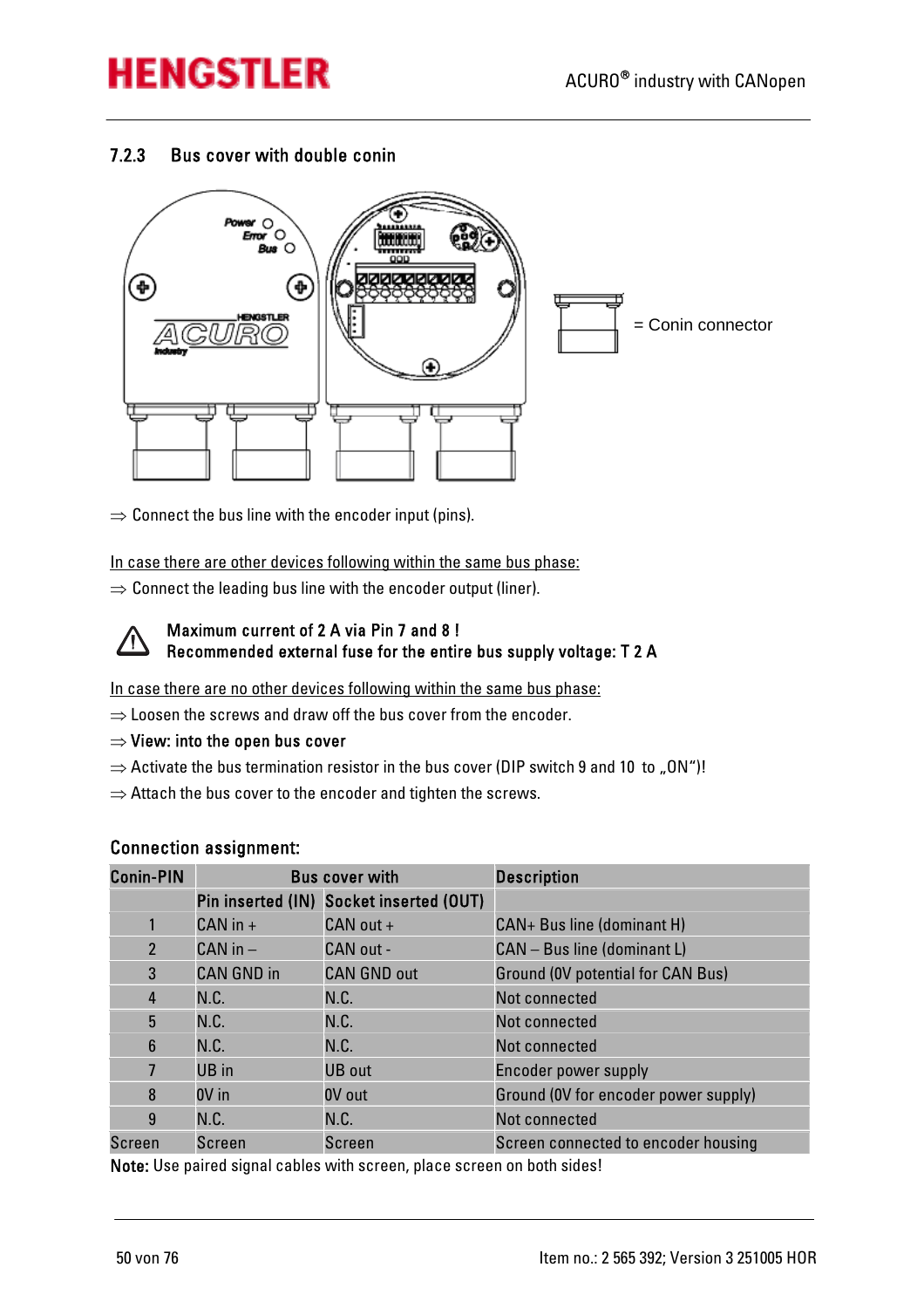### 7.2.4 Bus cover with 3 sealed cable exits

There are two possibilities to connect the encoder

- Possibility A: Connection with power supply in data cable
- Possibility B: Connection with power supply in a separate cable



#### Possibility A: Connection with power supply in data cable

- $\Rightarrow$  Loosen the screws and draw off the bus cover from the encoder
- $\Rightarrow$  View: into the open bus cover
- $\Rightarrow$  Replace middle sealed cable exit by screw plug to ensure the encoder is sealed.
- $\Rightarrow$  Lead the encoder voltage supply and data cable through the left screw connection and connect it to terminal 1 (UB in), terminal 2 (0V in), terminal 3 (CAN in -), terminal 4 (CAN in + ) and terminal 5 (CAN GND in) (see connection diagram, page 53. Put the cable screen on the sealed cable exits (see cable connection diagram, page 53).

In case there are no other devices following within the same bus phase:

- $\Rightarrow$  Activate the bus termination resistor in the bus cover (DIP switch 9 and 10 from S1 to "ON")!
- $\Rightarrow$  Replace right cable connection by screw plug to ensure the encoder is sealed.

In case there are other devices following within the same bus phase:

- $\Rightarrow$  Lead the continuing cable through the right screw connection and connect it to the terminal 6 (CAN GND out), terminal 7 (CAN out +), terminal 8 (CAN out- ), terminal 9 (0V out) and terminal 10 (UB out) according to connection diagram (page 53). Put the cable screen on the cable screw connection (see cable connection diagram, page 53).
- $\Rightarrow$  Attach the bus cover to the encoder and tighten the screws.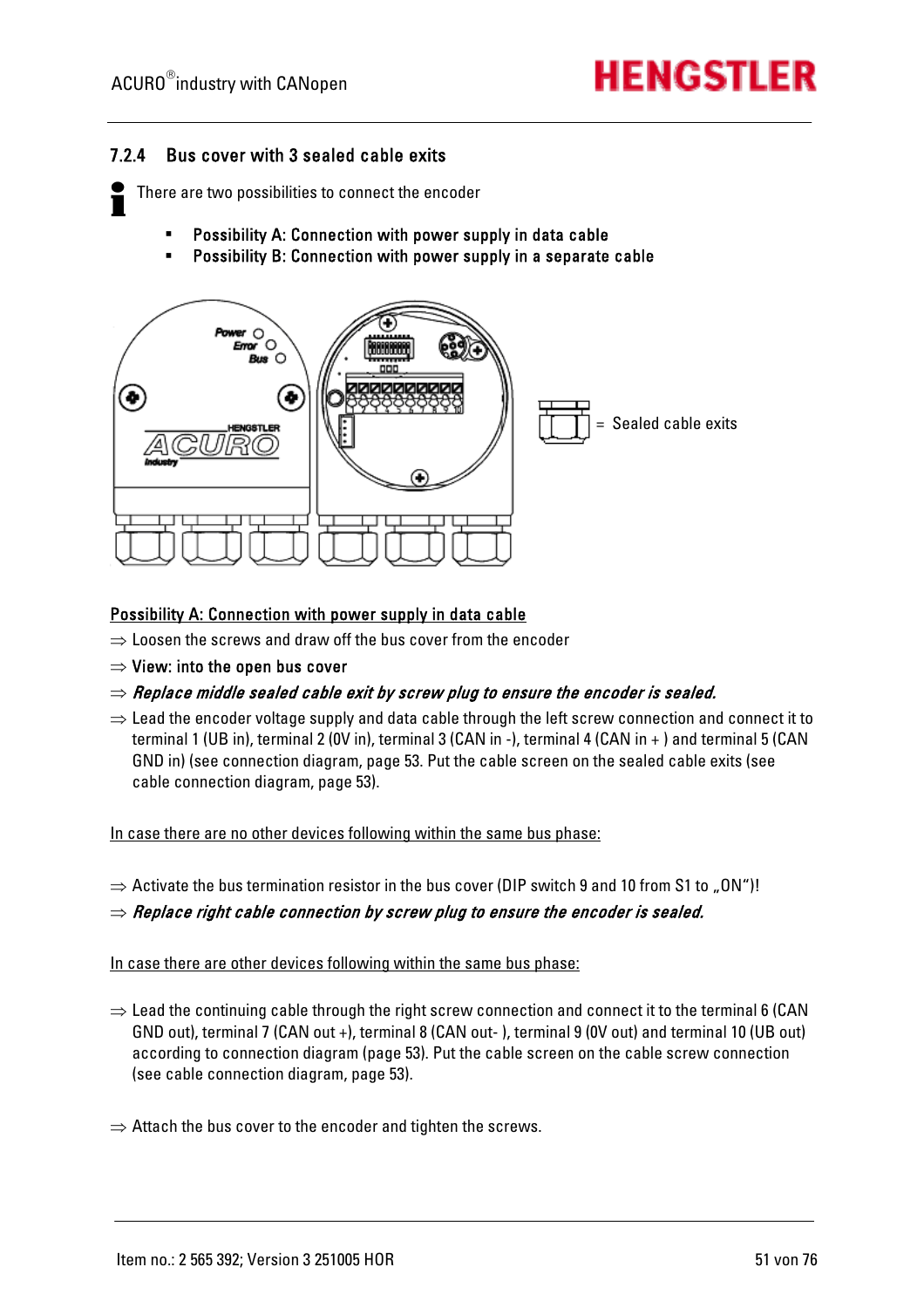#### Possibility B: Connection with power supply in a separate cable

- $\Rightarrow$  Loosen the screws and draw off the bus cover from the encoder
- $\Rightarrow$  View: into the open bus cover
- $\Rightarrow$  Lead the encoder voltage supply through the middle screw connection and connect it to terminal 1 (UB in) and terminal 2 (0V in) (see connection diagram, page 53). Put the cable screen on the sealed cable exits (see cable connection diagram, page 53).
- $\Rightarrow$  Lead the bus cable through the left screw connection and connect it to terminal 3 (CAN in -), terminal 4 (CAN in +) and terminal 5 (CAN GND in) (see connection diagram, page 53). Put the cable screen on the sealed cable exits (see cable connection diagram, page 53).

In case there are no other devices following within the same bus phase:

 $\Rightarrow$  Activate the bus termination resistor in the bus cover (DIP switch 9 and 10 to "ON")!

 $\Rightarrow$  Replace right cable connection by screw plug to ensure the encoder is sealed.

In case there are other devices following within the same bus phase:

- $\Rightarrow$  Lead the continuing cable through the right screw connection and connect it to the terminal 6 (CAN GND out) , terminal 7 (CAN out +) and terminal 8 (CAN out-) (see connection diagram, page 53). Put the cable screen on the sealed cable exits (see cable connection diagram, page 53).
- $\Rightarrow$  Attach the bus cover to the encoder and tighten the screws.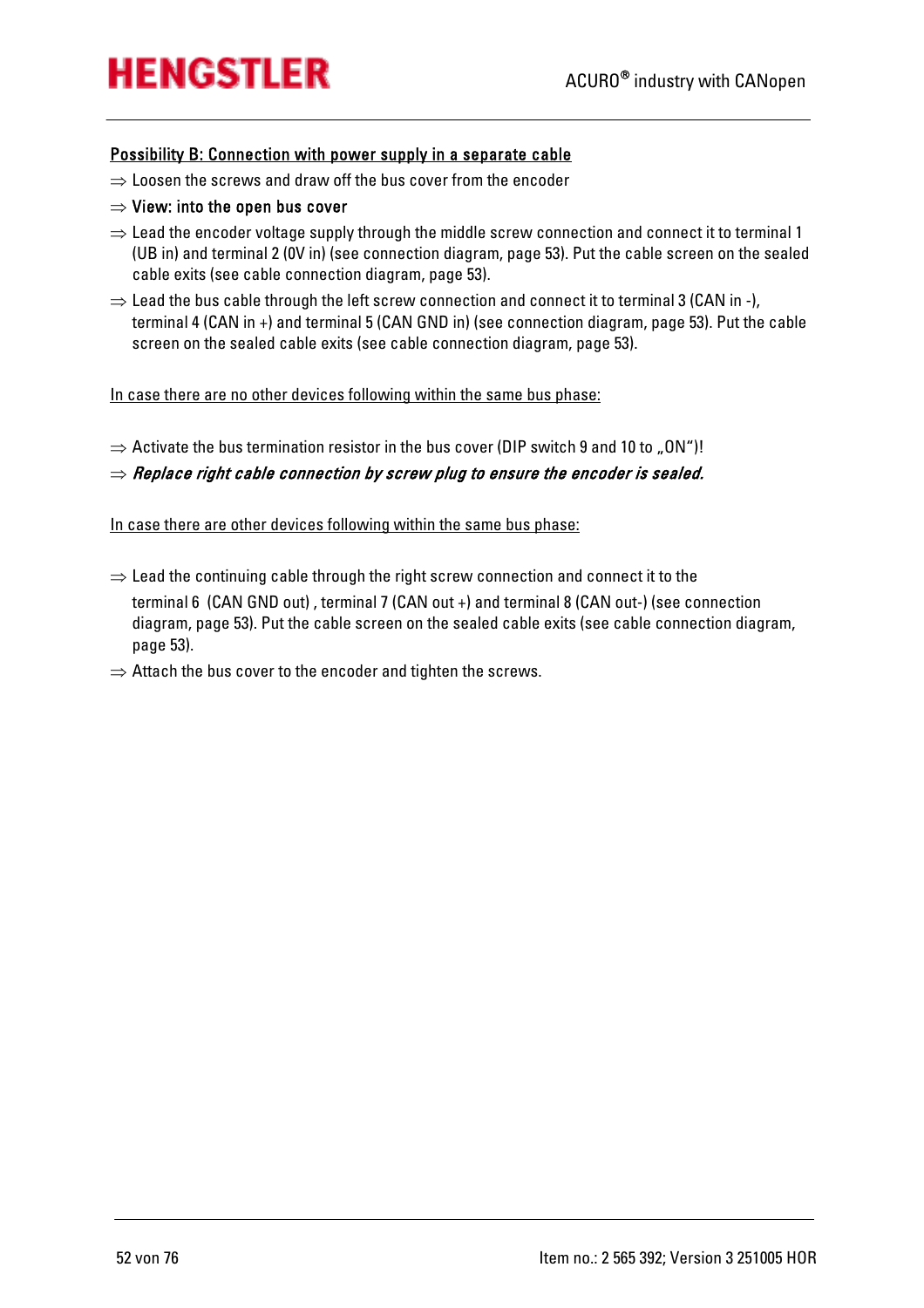

## 7.3 Connection diagram



| Pin assignment: |  |
|-----------------|--|

| <b>Terminal block KL 1 (10-polig)</b> |                        |  |
|---------------------------------------|------------------------|--|
| No.                                   | Signal name            |  |
| 1                                     | UB in (10-30V)         |  |
| 2                                     | 0V in                  |  |
| 3                                     | CAN in - (dominant L)  |  |
| 4                                     | CAN in + (dominant H)  |  |
| 5                                     | CAN GND in             |  |
| 6                                     | CAN GND out            |  |
| 7                                     | CAN out + (dominant H) |  |
| 8                                     | CAN out - (dominant L) |  |
| 9                                     | OV out                 |  |
| 10                                    | UB out (10-30V)        |  |

## 7.4 Cable connection diagram





Screen put over assure contact to housing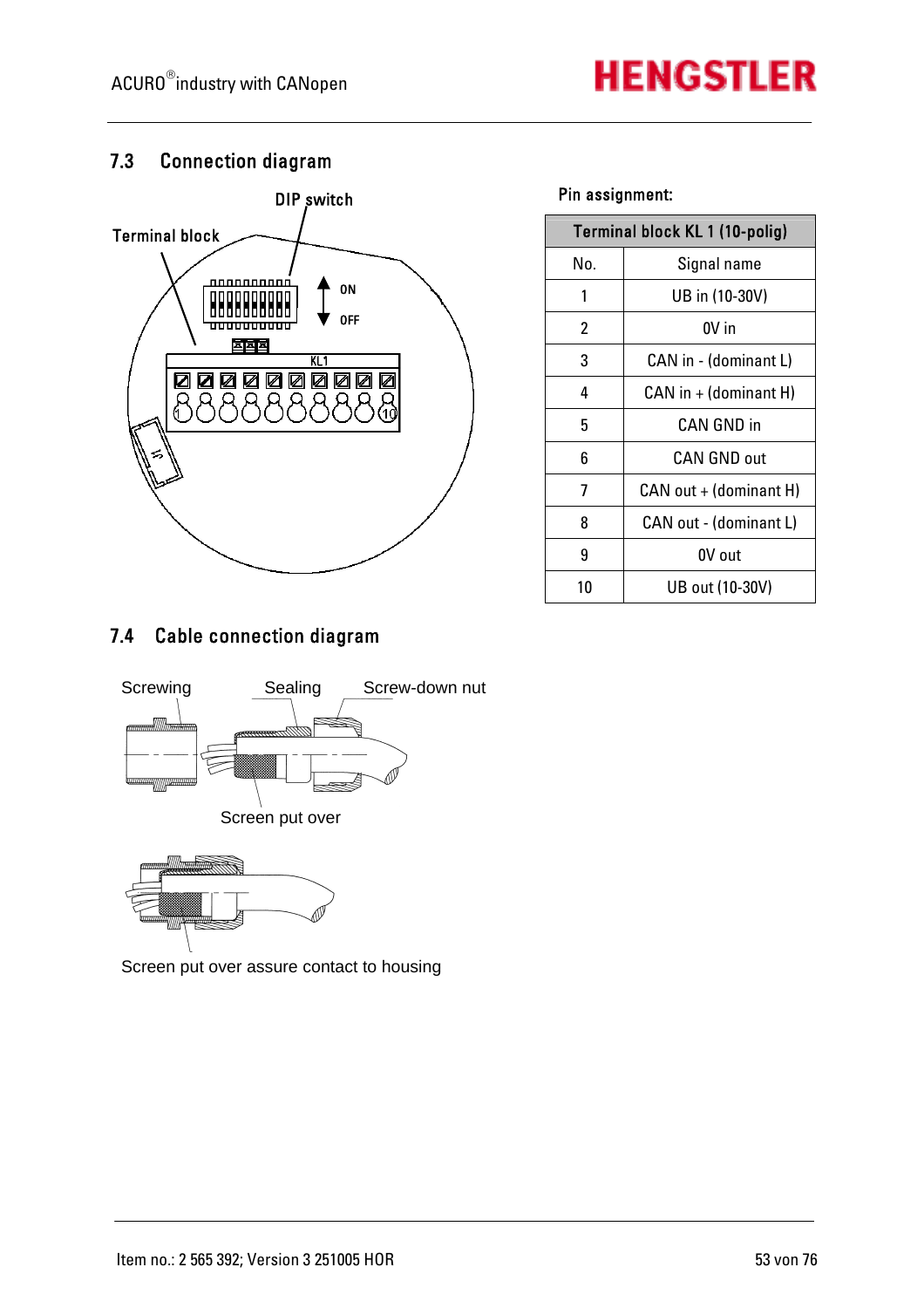## 8 Control- and display elements

## 8.1 DIP switch (S1)



 $\Rightarrow$  The Versions with cable or with conin DIP switches will be accessible when drawing off the rubber plug from the encoder (see 8.4)



### $\Rightarrow$  The Version with bus cover the DIP switches will be accessible when drawing off the bus cover

The DIP switches will only be evaluated when running up the encoder (after Reset or Power-on). A modification of the switch position has no effect until the next Reset/ power-on. The modification will only be accepted if the position of the DIP switches has been modified since the previous Reset. Otherwise the identifiers which have been stored in the EEPROM and which have been possibly programmed via the bus will be preserved.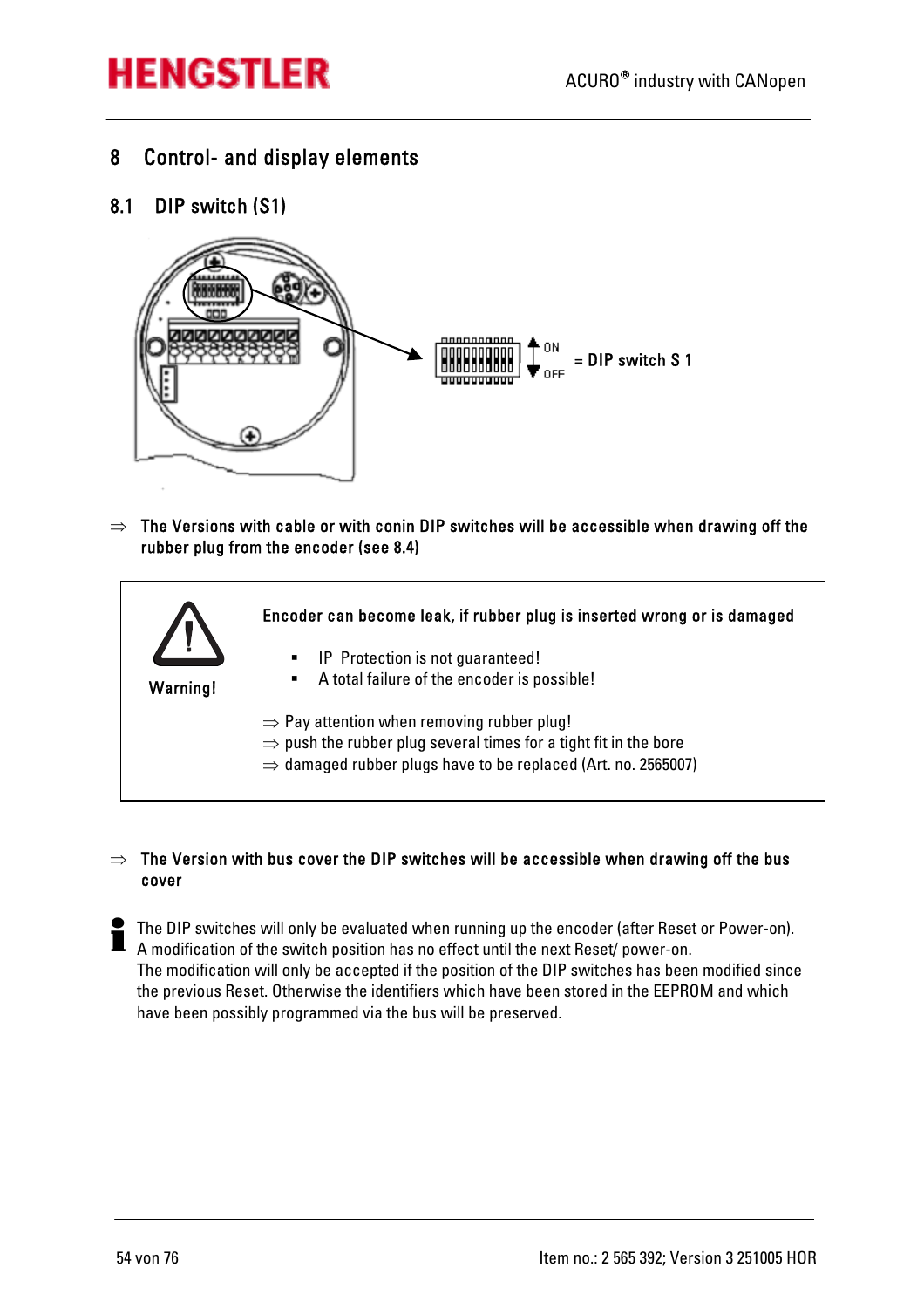With the DIP switches:

- 1 to 5 the node number is set
- 6 to 8 the baud rate is set
- 9 and 10 the bus termination resistor is activated.

### 8.1.1 Setting the node number

The 7-bit node number is set by means of the hardware via the DIP switches 1 to 5. The 5 DIP switches are determine the bits 0 to 4, the remaining bits 5 and 6 are irrevocably set to 0.

| DIP switch $(ON = 1, OFF = 0)$ |     |  |  |  |            |  |  |
|--------------------------------|-----|--|--|--|------------|--|--|
| <b>DIP</b><br>switches         |     |  |  |  |            |  |  |
|                                | LSB |  |  |  | <b>MSB</b> |  |  |
| Bit no.                        |     |  |  |  |            |  |  |
| Value                          |     |  |  |  | 16         |  |  |

### The node number is reserved and can not be used by any other node. Therefore the node number 0 is internally changed to 1.

The permissible node numbers is in the range from 1 to 31. Each node number can only be used once within the same network.

Standard setting ex works: DIP switch in "OFF" position (=0), i.e. the resulting node number is 1!

A new node number is not accepted unless the encoder is run up again (Reset/ power on). All identifiers are reset to their standard values.

### Example:

| <b>DIP switch (ON = 1, OFF = 0)</b> |            |          |          |        |            |  |
|-------------------------------------|------------|----------|----------|--------|------------|--|
| <b>DIP</b><br>switches              | $1=0N$     | $2=0$ FF | $3=0$ FF | $4=0N$ | $5=0$ FF   |  |
|                                     | <b>LSB</b> |          |          |        | <b>MSB</b> |  |
| Bit no.                             |            |          |          |        |            |  |
| Value                               |            |          |          |        | 16         |  |

 $\rightarrow$  The node number is 9, because DIP switch 1=0N and DIP switch 4=0N.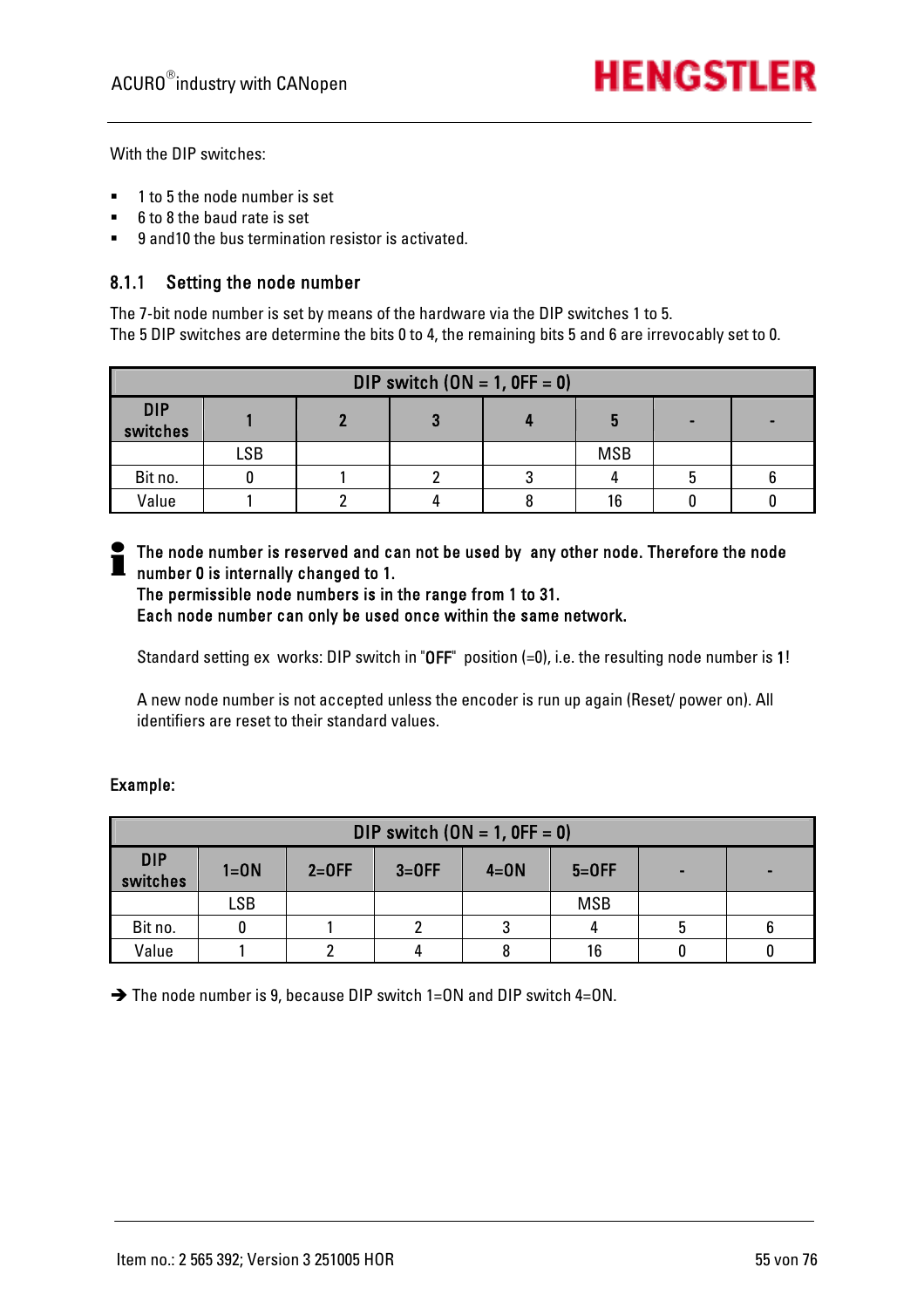## 8.1.2 Setting of the Baud rate

The baud rate is set via the DIP switches 6,7 and 8.

| DIP switch $(ON = 1, OFF = 0)$ | <b>Baud rate</b> |                  |           |
|--------------------------------|------------------|------------------|-----------|
| DIP <sub>6</sub>               | DIP7             | DIP <sub>8</sub> | in Kbit/s |
| 0FF                            | 0FF              | 0FF              | 1000      |
| 0N                             | 0FF              | 0FF              | 800       |
| 0FF                            | 0N               | 0FF              | 500       |
| 0N                             | 0N               | 0FF              | 250       |
| 0FF                            | 0FF              | 0N               | 125       |
| 0N                             | 0FF              | 0N               | 50        |
| 0FF                            | 0N               | 0N               | 20        |
| 0N                             | 0N               | ΟN               | 10        |



If the transfer mode 254 is used for the PDO (asynchronous event-controlled, see object1800h): The selected cycle time (see object 6200h) has to be longer than the bus transfer period, in order to allow for an interference-free transmission of the PDOs! Baud rate 10 kBaud: cycle time at least 14 ms Baud rate 20 kBaud: cycle time at least 10 ms Baud rate 50 kBaud: cycle time at least 4 ms

For a cycle time=0 (i.e. PDO in case of modification of value), the baud rate has to amount to at least 125 kBaud.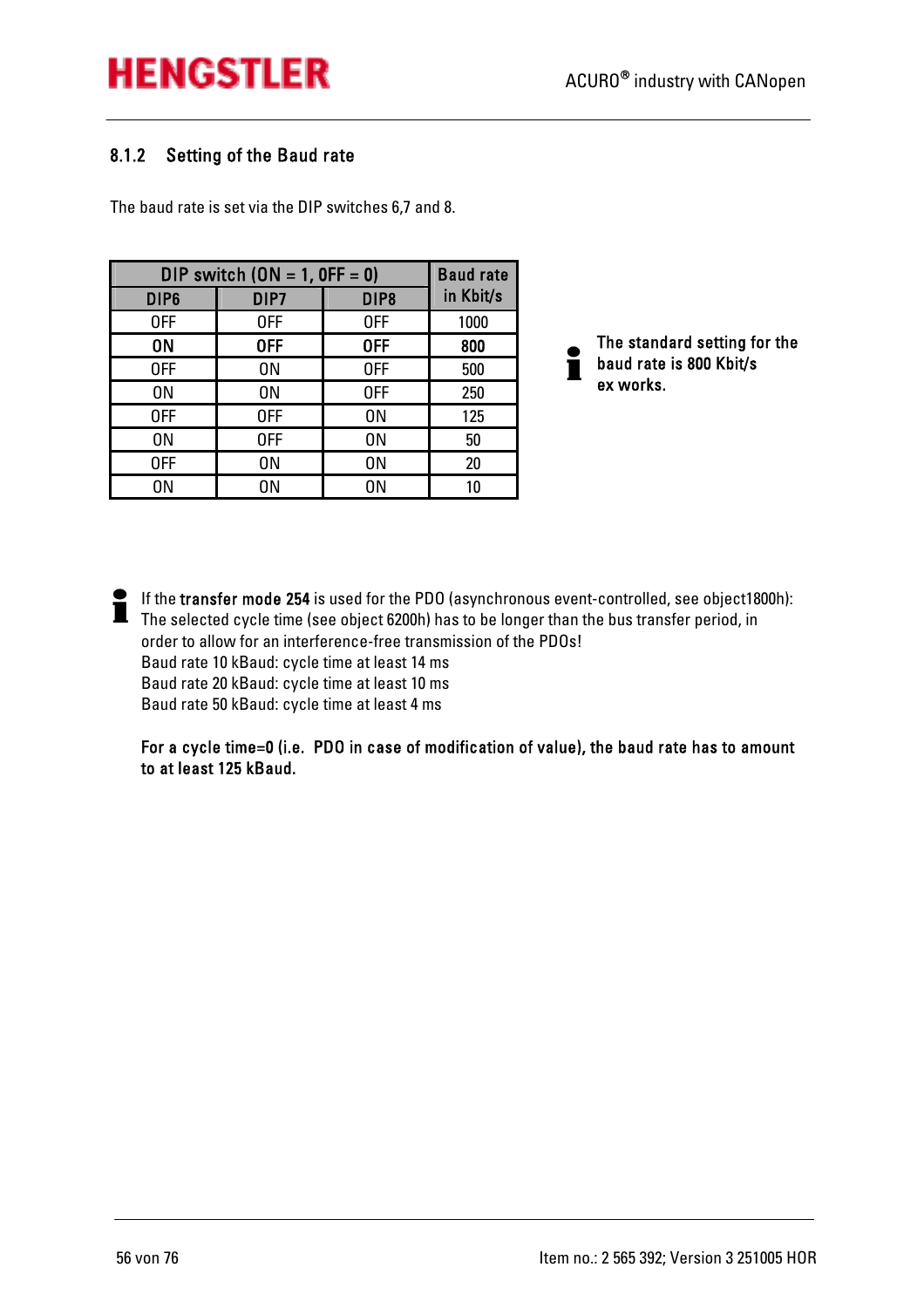## 8.1.3 Activate the bus terminating resistor

 $\Rightarrow$  DIP switches 9 and 10 to "ON", if encoder is the last device in the bus phase.

 $\bullet$  If an external bus termination resistor is used the termination resistor has to have minimum 120  $\blacksquare$  Ohm.

Using a terminator plug, the internal termination has to be turned off (DIP 9 and DIP10 = OFF)

## 8.2 LED Display for the version bus cover

#### LED-Display

i



|                       | <b>LED</b>                                                 | <b>Meaning</b>                                                  | <b>Potential reason</b>                                                                        |
|-----------------------|------------------------------------------------------------|-----------------------------------------------------------------|------------------------------------------------------------------------------------------------|
| Power<br>(green)      | 0FF                                                        | no Voltage supply                                               | -under-voltage<br>-polarity false                                                              |
|                       | 0N                                                         | Voltage supply OK                                               |                                                                                                |
|                       | 0FF                                                        | Encoder provides correct position<br>data                       |                                                                                                |
| <b>Error</b><br>(red) | Encoder provides wrong position<br><b>Blinking</b><br>data |                                                                 | - Bus to Encoder connection<br>interrupted<br>- Valid LED-current regulation range<br>exceeded |
|                       | 0FF                                                        | Connection to master interrupted                                | - Data line interrupted<br>- wrong baud rate set<br>- Data line misconnected                   |
| <b>Bus</b><br>(green) | <b>Blinking</b>                                            | Connection to master not<br>configured<br>pre-operational state |                                                                                                |
|                       | 0N                                                         | Connection to master,<br>Operational state                      |                                                                                                |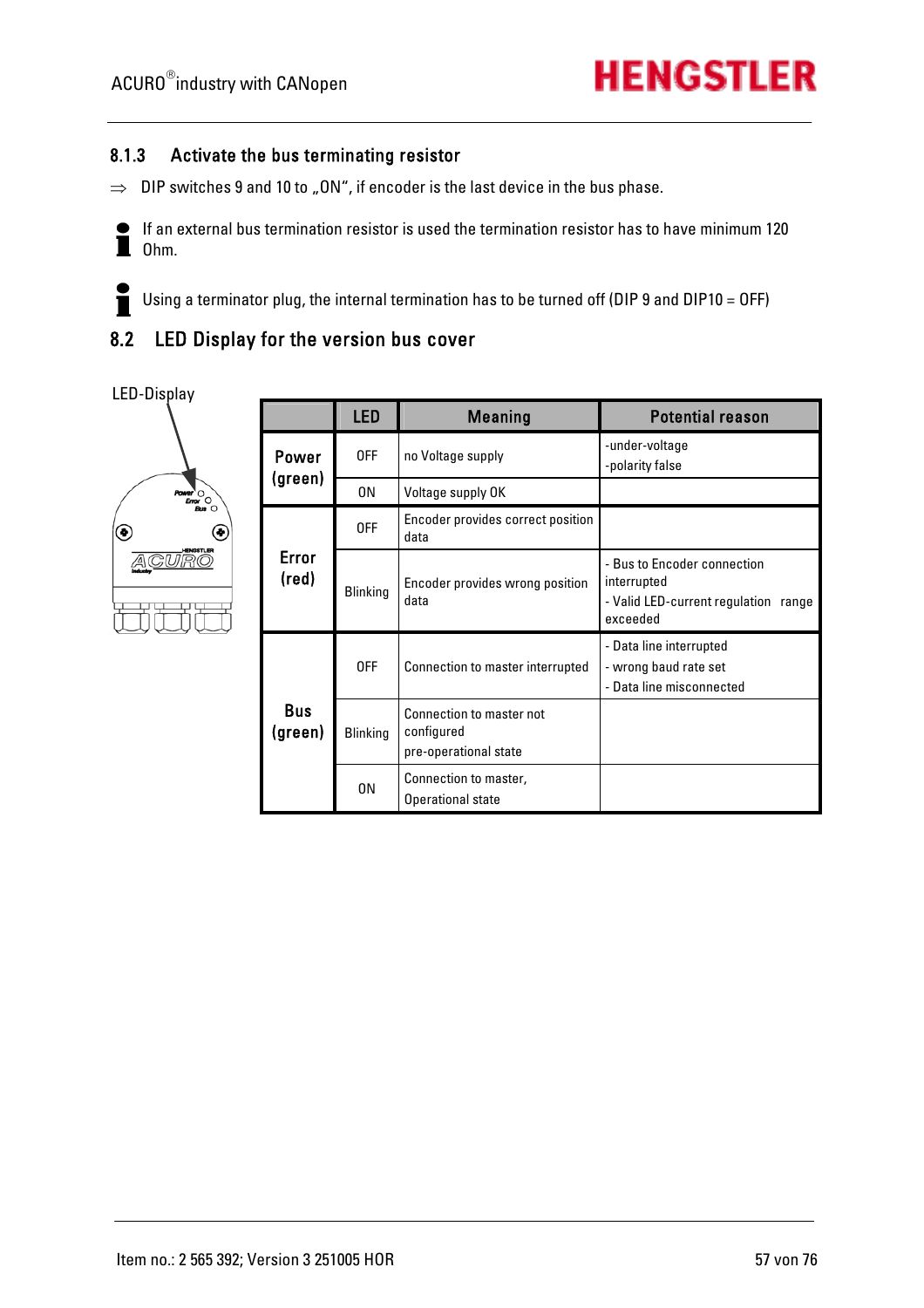## 8.3 LED display for the version cable or conin

 $\Rightarrow$  Remove the rubber plug. Then you will get a free view on the LED display





Meaning of LED Display see 8.2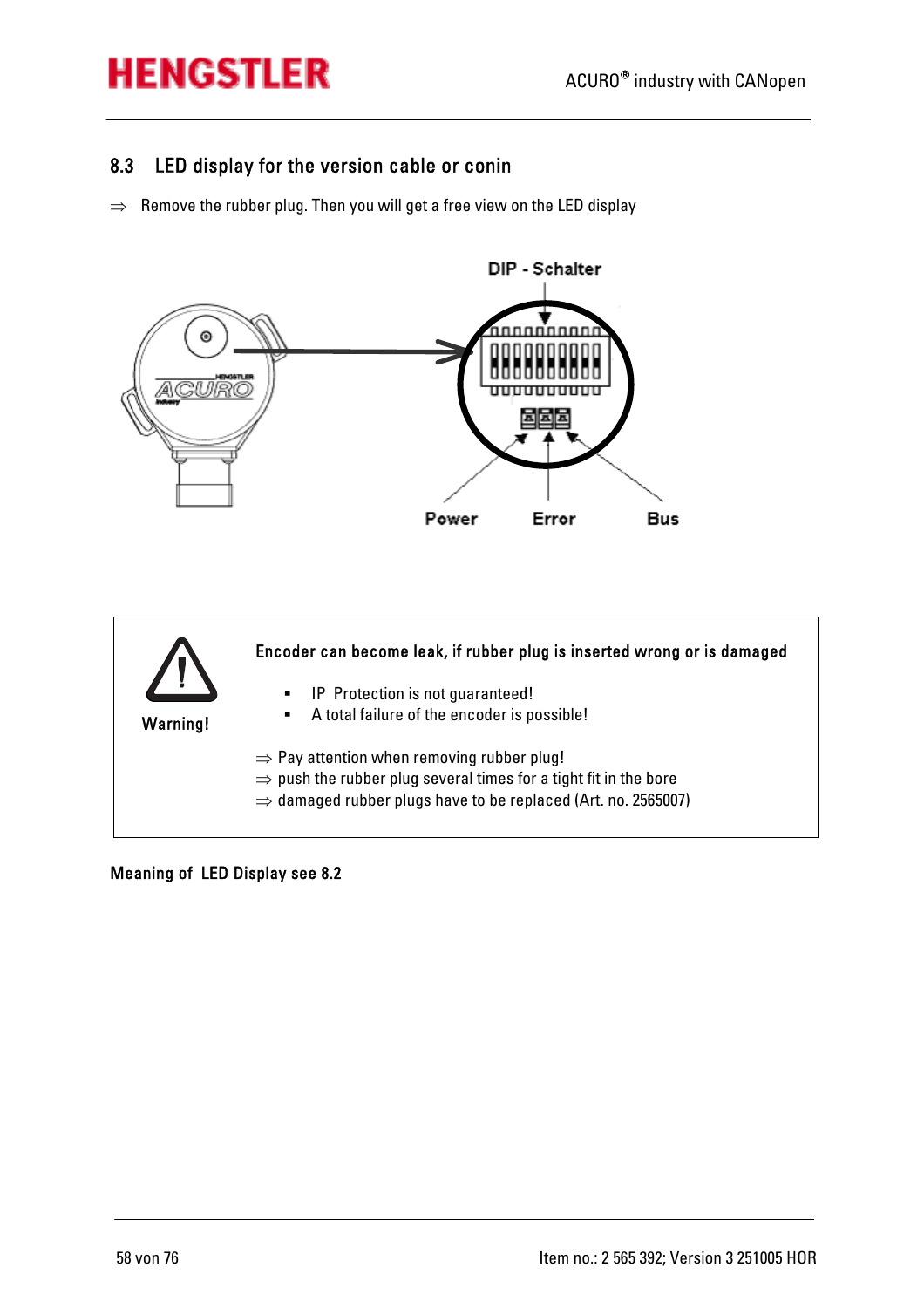## 9 Initial Operation Procedure

Requirements: The encoder has to be properly connected, the baud rate and the node number have been correctly set.

## 9.1 Switching on the Supply Voltage

After having switched on the supply voltage, the shaft encoder will be initialized and will be set to the status pre-operational. The parameters of the object directory will be loaded from the EEPROM into the encoder's main memory (RAM) by the initializing routine. If the encoder has not yet been programmed, all parameters are set to standard values. If the encoder has already been programmed, the encoder uses the most recently stored values in the EEPROM.

## 9.2 Programming the Encoder

If the encoder is to be re-programmed, it is recommended to do so in the pre-operational status. In this status, the bus activity is low and the encoder is not yet overloaded with the output of the process data. The communication and operating parameters in the object directory (see Chapter 5) of the encoder can be modified via SDO access:



The so-called EDS-file (Electronic Data Sheet Specification) serves as an aid for the ı application of standard CANopen tools and is available as download from our homepage. This EDS file contains the available object directory of the encoder.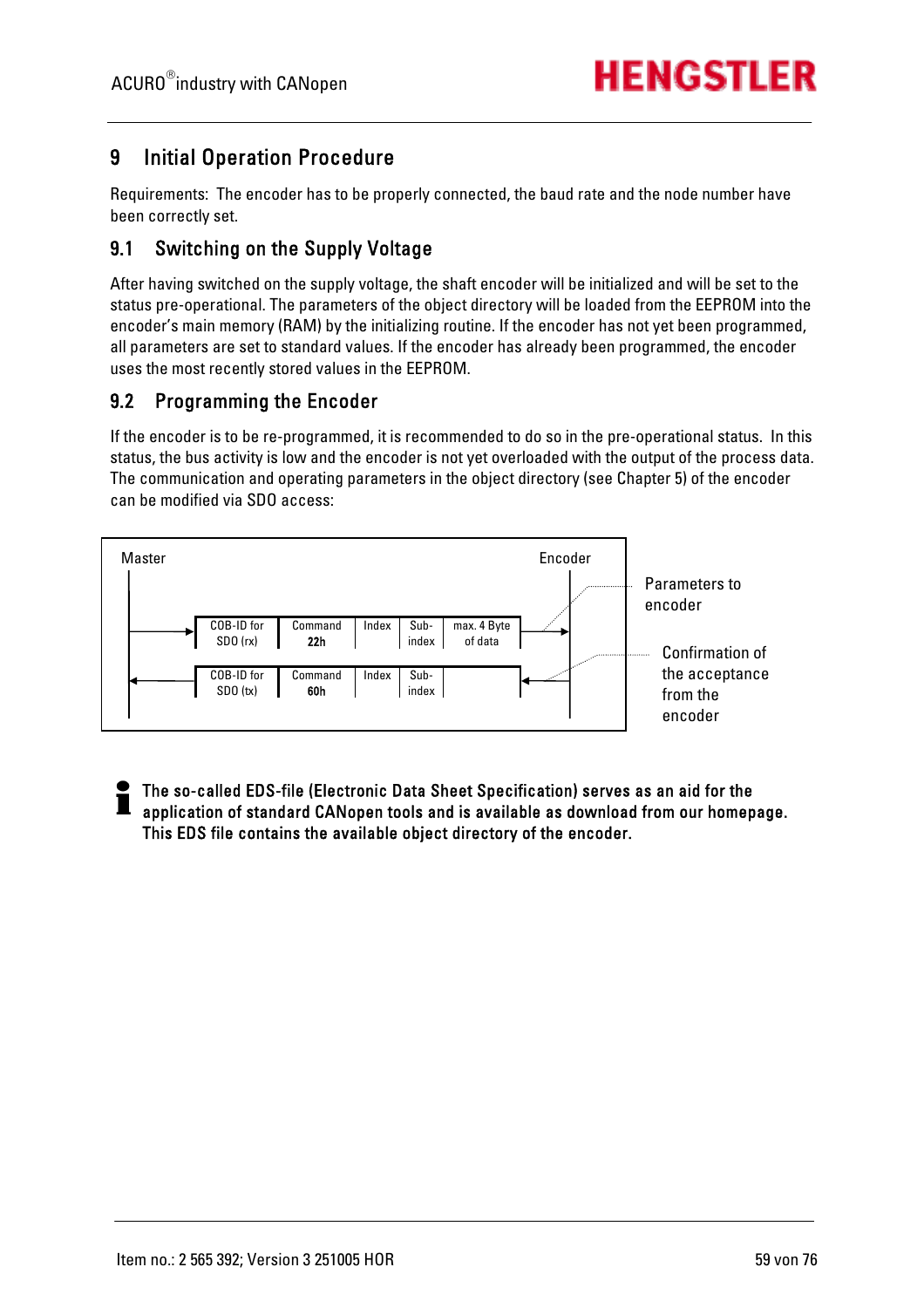## 9.2.1 Overview Standard Values

**In order to administer the identifiers more easily, CANopen uses the "Predefined Master/Slave"** Connection Set". All identifiers with their standard values are defined in the object directory, so that the encoder can be started up without further programming.

#### However, the following parameters can be reprogrammed via the SDO access according to the customers' needs (see also Chapter 5.1.2 Detailed Description of the Communication Parameters).

| Index (hex)                     | <b>Name</b>                                                                                                | <b>Standard value (hex)</b>            |  |  |  |
|---------------------------------|------------------------------------------------------------------------------------------------------------|----------------------------------------|--|--|--|
| <b>Communication parameters</b> |                                                                                                            |                                        |  |  |  |
| 1005                            | <b>COB-ID for SYNC</b>                                                                                     | 80                                     |  |  |  |
| 100C                            | Monitoring time                                                                                            | 0                                      |  |  |  |
| 100D                            | Life time factor                                                                                           | 0                                      |  |  |  |
| 100E                            | <b>COB ID for control protocols</b>                                                                        | 700 + Node number                      |  |  |  |
| 1014                            | COB ID for emergency objects                                                                               | 80 + Node number                       |  |  |  |
| Unchangeable                    | SDOI-Parameter<br>Identifier for SDO (rx) (Master → Encoder)<br>Identifier for SDO (tx) (Encoder > Master) | 600 + Node number<br>580 + Node number |  |  |  |
| 1800                            | PD01 Parameter (asynchronous)                                                                              |                                        |  |  |  |
| Sub-Index 1                     | Identifier                                                                                                 | 180 + Node number                      |  |  |  |
| Sub-Index 2                     | <b>Transfer mode</b>                                                                                       | <b>FE</b>                              |  |  |  |
| Sub-Index 3                     | Inhibit time                                                                                               | 0                                      |  |  |  |
| 1802                            | PD02 Parameter (synchronous, cyclical)                                                                     |                                        |  |  |  |
| Sub-Index 1                     | Identifier                                                                                                 | 280 + Node number                      |  |  |  |
| Sub-Index 2                     | <b>Transfer mode</b>                                                                                       | 1                                      |  |  |  |
| Sub-Index 3                     | Inhibit time                                                                                               | 0                                      |  |  |  |
| <b>Encoder parameters:</b>      |                                                                                                            |                                        |  |  |  |
| 2000                            | <b>Warning positions</b>                                                                                   | 0                                      |  |  |  |
| 2001                            | Offset value                                                                                               | 0                                      |  |  |  |
| 2005                            | PDO Typ                                                                                                    | 0 (only position)                      |  |  |  |
| 6000                            | <b>Operating parameters</b>                                                                                | 0 (cw, scaling off)                    |  |  |  |
| 6001                            | Measuring steps per revolution                                                                             | max. resolution <sup>1</sup>           |  |  |  |
| 6002                            | Total number of measuring steps                                                                            | max. total resolution <sup>1</sup>     |  |  |  |
| 6003                            | Preset value                                                                                               | 0                                      |  |  |  |
| 6200                            | Cyclic timer                                                                                               | 0                                      |  |  |  |

1 value depends on the encoder type

In order to save the modified parameters with no-volt protection, they have to be transferred to the EEPROM via the object 1010h (Save parameters). The original standard values (Default values on delivery) can be reloaded by means of the object 1011h.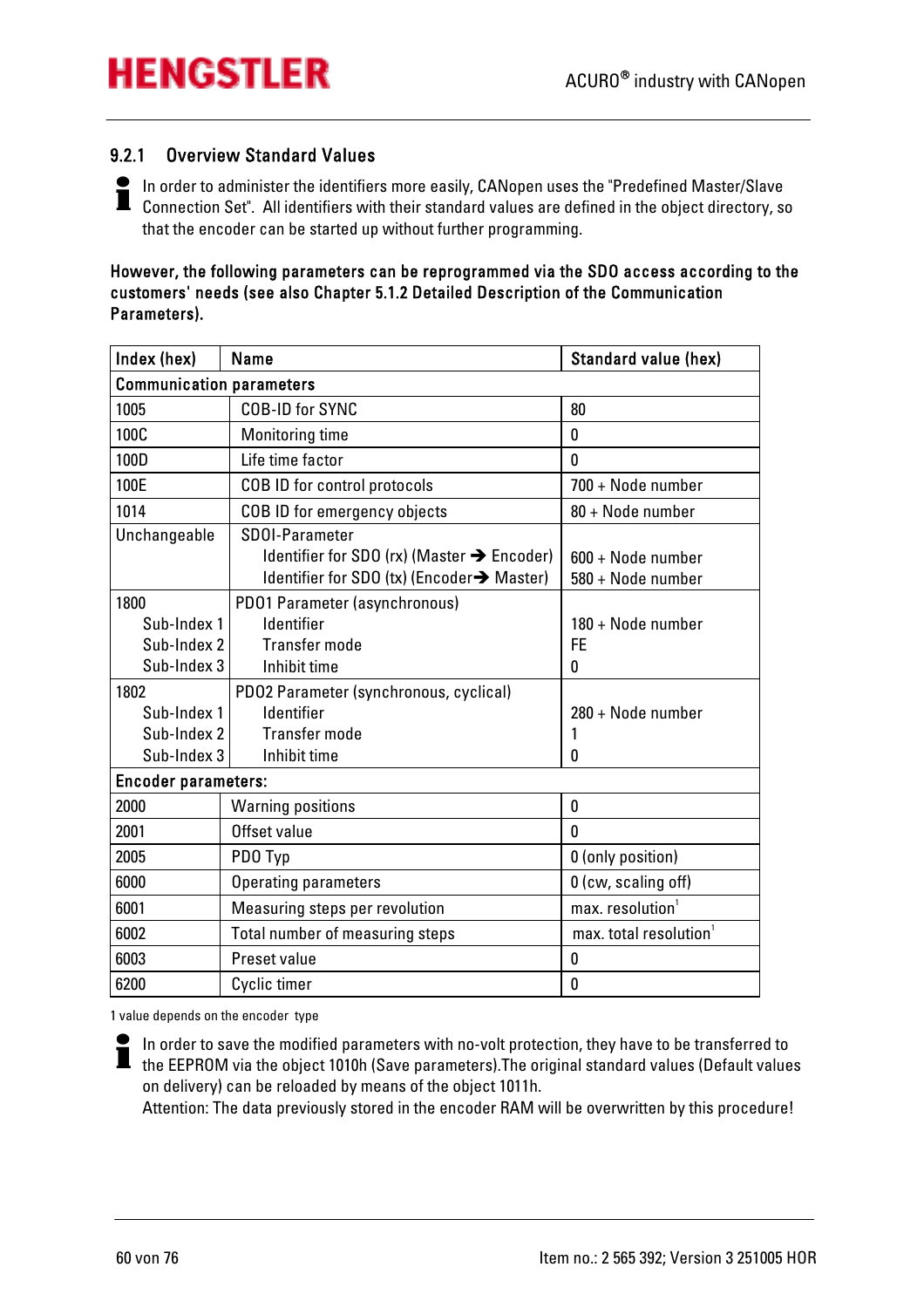If, by mistake, the same identifier for two different CAN message objects was programmed via the bus and stored to the EEPROM, then, after the next activation, the encoder will no longer be addressable (encoder continues sending only Emergency messages).

**HENGSTLER** 

#### The following measures will repair this error:

- $\Rightarrow$  Change the encoder's DIP switches (all identifiers will be set to their standard values)
- $\Rightarrow$  Possibly, set new identifiers by the bus
- ⇒ Store parameters via Object 1010h to the encoder's EEPROM.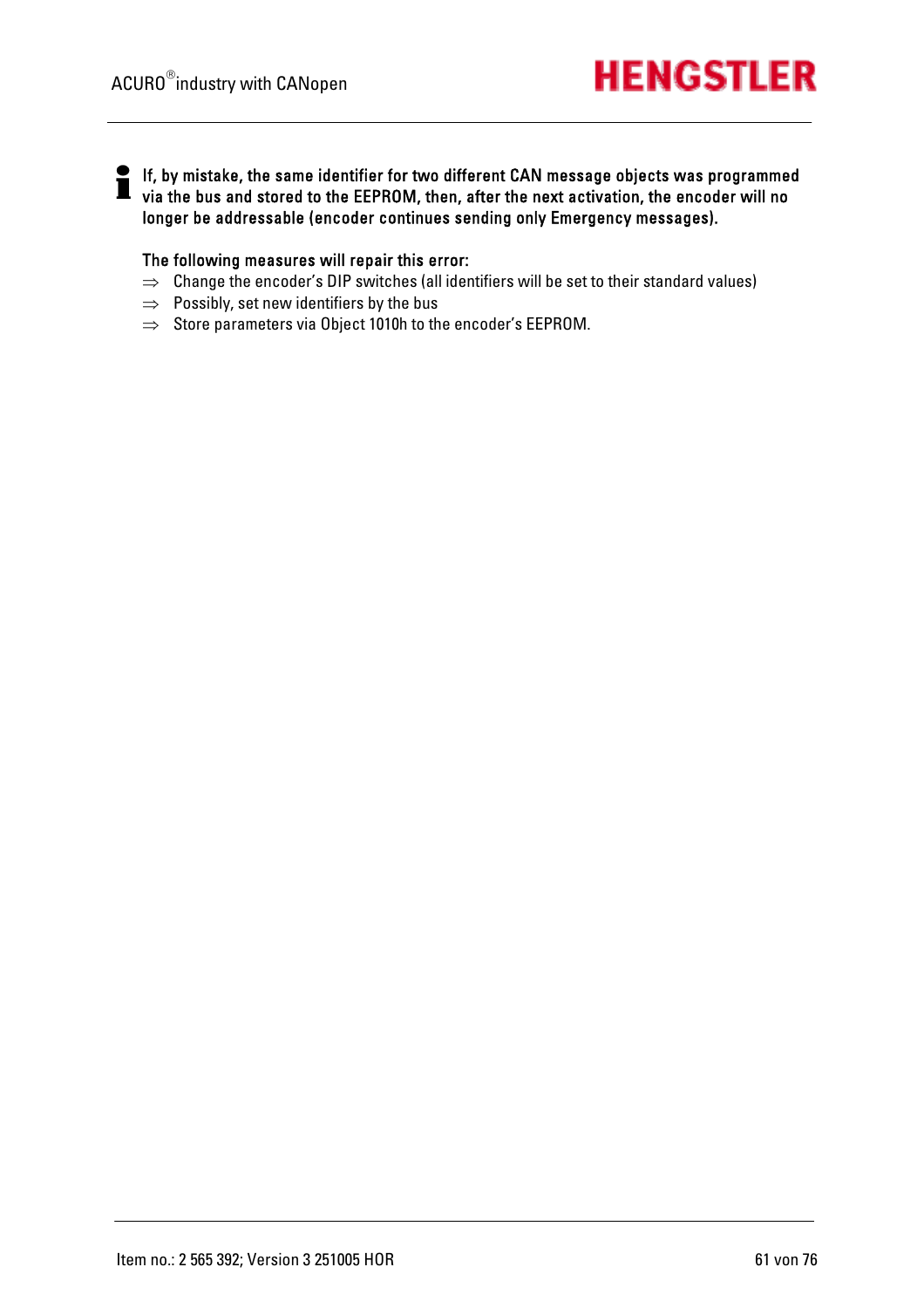## 9.2.2 Example for the Programming of an Encoder:

Requirements:

- 1. Node number = Ah (10 decimal)
- 2. Resolution is to be set to 1000 steps per revolution
- 3. Value of position is to be set to 0
- 4. The new parameters are to be stored in the EEPROM
- 5. All the other values are to remain at their standard values

#### Solution:

- 1. COB ID for SDO (rx) (Master to shaft encoder) = 600h + Node number = 60Ah COB ID for SDO (tx) (Shaft encoder to master) = 580h + Node number = 58Ah
- 2. Send object 6001h (Measuring steps per revolution) with data contents 3E8h (=1000)
- 3. Send object 6003h (Preset value) with data contents 0
- 4. Send object 1010 (Save parameters) in subindex 1 with data contents 65 76 61 73h as code word

### Operation of the data transmission:

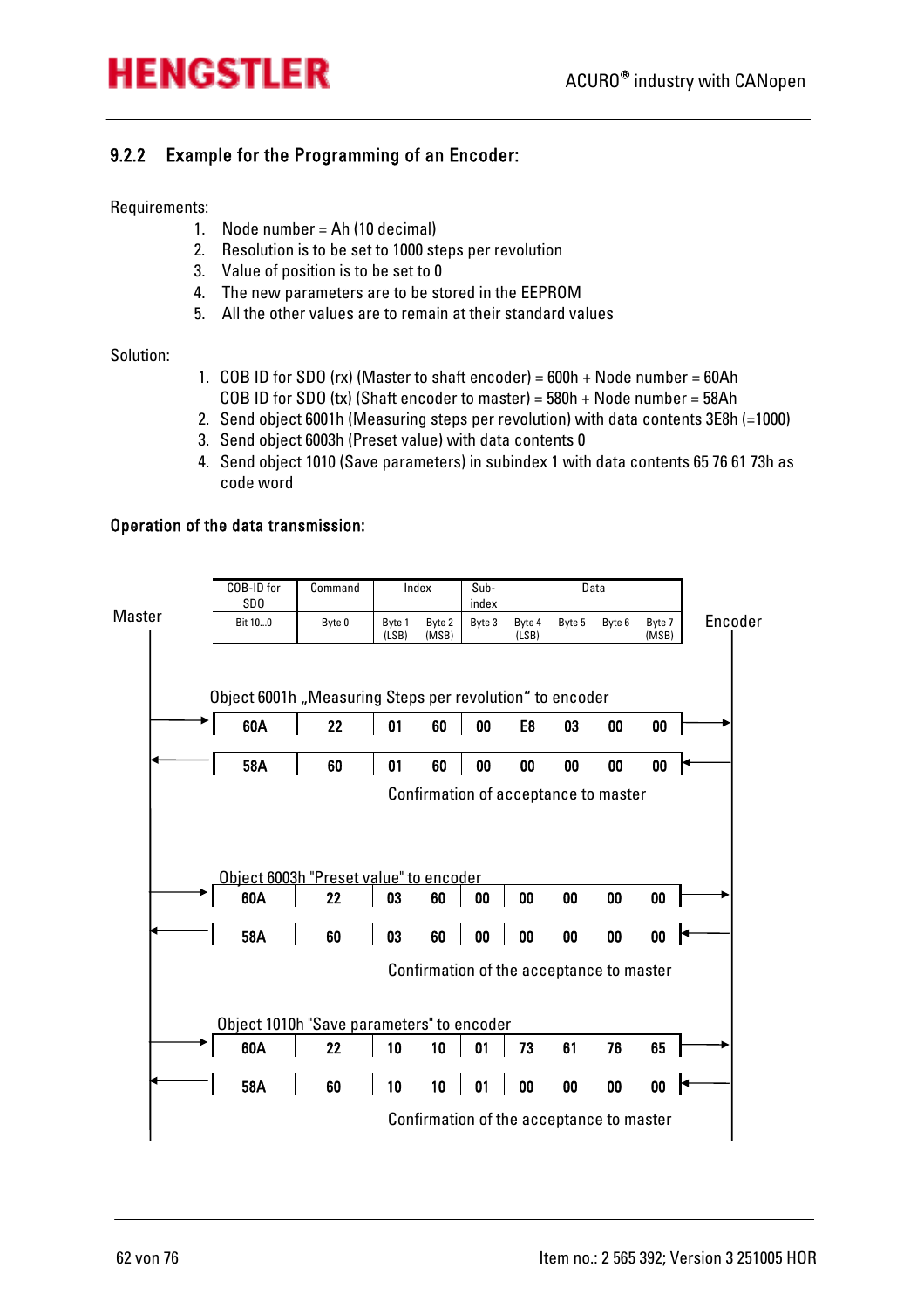## 9.3 Generating the Operating Status

By selecting the NMT command 1: Change to Operational. Either only the encoder can be addressed by using its node number, or all nodes are addressed by node number 00h:

|              | Byte 0 | Byte 1      |
|--------------|--------|-------------|
| $COB-ID = 0$ | 01 h   | Node number |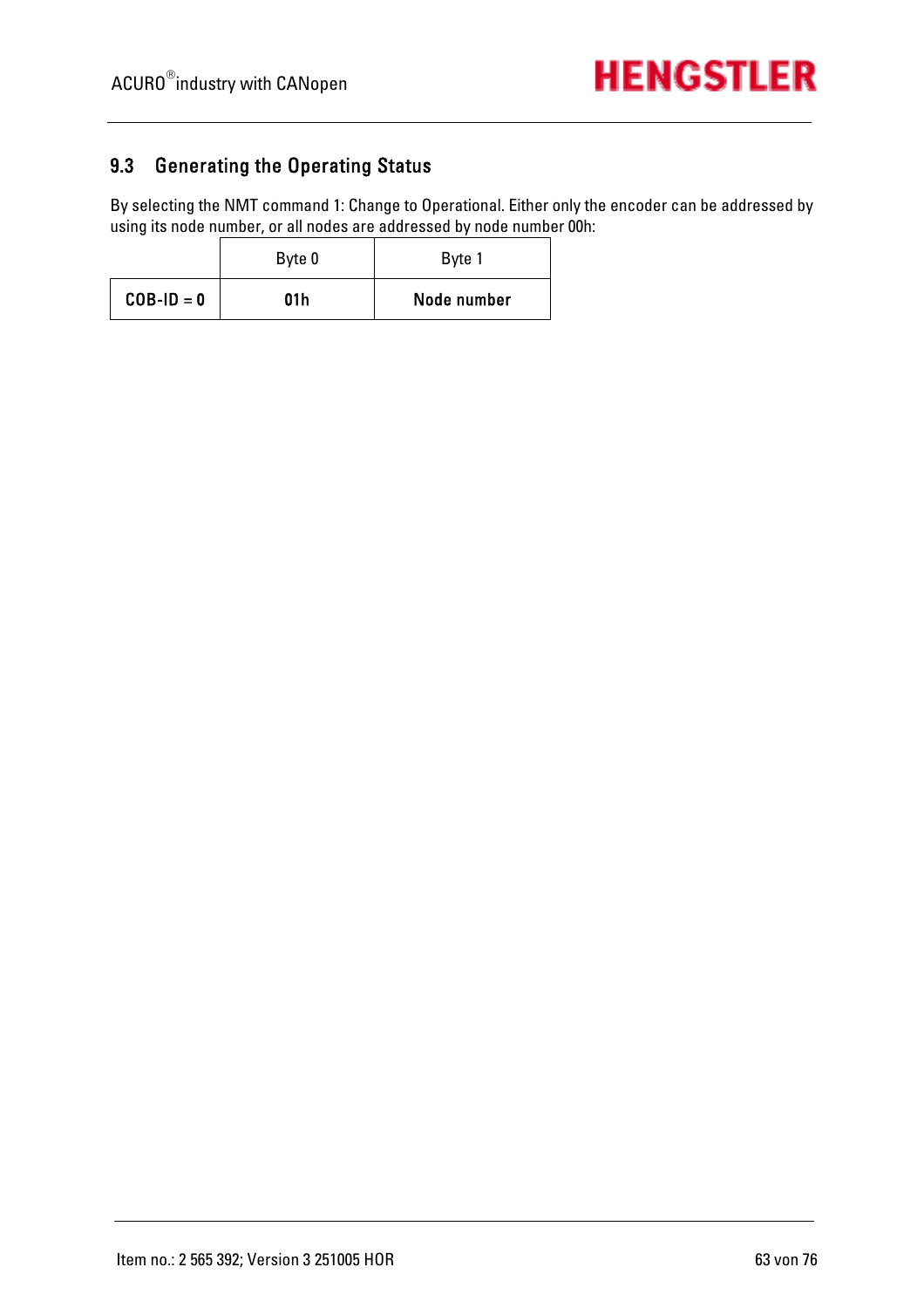## 10 Technical Data

## 10.1 Mechanical

| <b>Housing diameter</b>                                                           | <b>58 mm</b>                                                              |
|-----------------------------------------------------------------------------------|---------------------------------------------------------------------------|
| Protection class shaft input                                                      | IP 64 or IP 67                                                            |
| <b>Protection class housing</b>                                                   | <b>IP 67</b><br><b>Bus cover</b><br>Cable or Conin IP 64 (IP 67 optional) |
| Flange                                                                            | Synchro flange, clamping flange, hubshaft with tether,<br>square flange   |
| <b>Shaft diameter</b>                                                             | Solid shaft 6 mm, 10 mm;<br>Hubshaft 10 mm, 12mm                          |
| Max. speed                                                                        | 12000 $min-1$ (short term),<br>10000 min <sup>-1</sup> (continuous)       |
| <b>Starting torque</b>                                                            | $\leq$ 0,5 Ncm                                                            |
| <b>Moment of inertia</b>                                                          | $3,8$ 10 $^{6}$ kgm <sup>2</sup>                                          |
| Spring tether (hollow shaft)<br><b>Tolerance axial</b><br><b>Tolerance radial</b> | $+1,5$ mm<br>$+0.2$ mm                                                    |
| Max. shaft load                                                                   | axial 40 N, radial 60 N                                                   |
| Vibration resistance (IEC 68-2-6)                                                 | 100 m/s <sup>2</sup> (10 - 500 Hz)                                        |
| Shock resistance (IEC 68-2-27)                                                    | 1000 m/s <sup>2</sup> (6 ms)                                              |
| <b>Operating temperature</b>                                                      | $-40+85$ °C                                                               |
| Storage temperature                                                               | $-40+85$ °C                                                               |
| <b>Material shaft</b>                                                             | Stainless steel                                                           |
| <b>Material housing</b>                                                           | Aluminum                                                                  |
| Weight approx. ST/MT                                                              | 350g/400g                                                                 |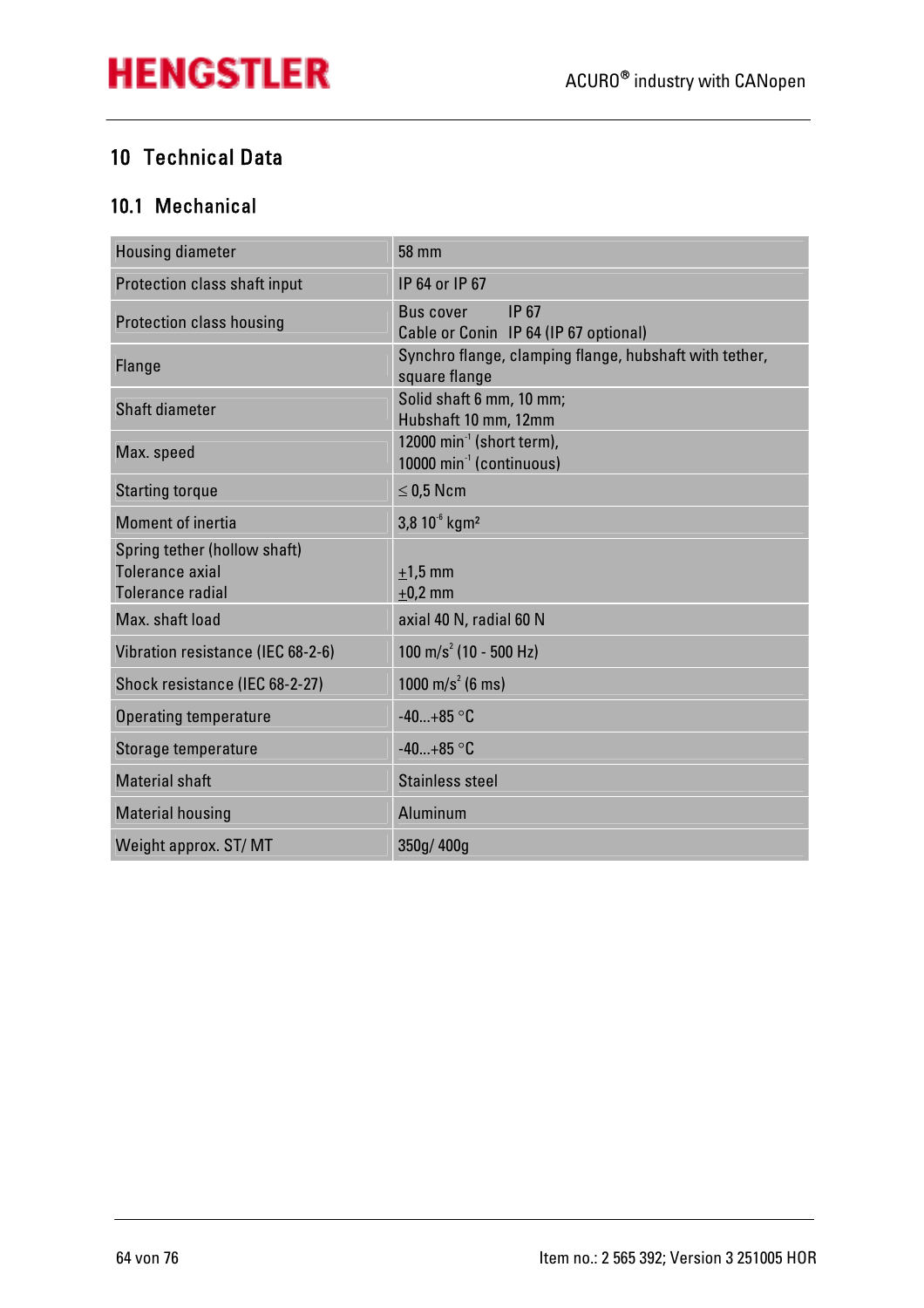## 10.2 Electrical

| Supply voltage                  | DC 10 - 30 V                                                                                                                                   |
|---------------------------------|------------------------------------------------------------------------------------------------------------------------------------------------|
| Max. current w/o load ST/MT     | 220 mA/250 mA                                                                                                                                  |
| <b>EMC</b>                      | Noise emission according to EN 50081-2<br>Immunity to interference according to EN 50082-2                                                     |
| Interface                       | CAN High-Speed according to ISO/ DIS 11898                                                                                                     |
| Protocol                        | CANopen according to DS 301 with profile DSP406,<br>Programmable encoder according class C2                                                    |
| General design                  | As per EN 601010-Teil 1, protection class III,<br>Contamination level 2, over voltage class II                                                 |
| Programmable                    | Resolution, Preset, Offset, Direction                                                                                                          |
| <b>Resolution Singleturn</b>    | 10 to 14 Bit                                                                                                                                   |
| <b>Resolution Multiturn</b>     | 12 Bit                                                                                                                                         |
| Linearity                       | ± ½ LSB (± 1 LSB for resolution 13, 14, 25, 26 Bit)                                                                                            |
| Output code                     | <b>Binary</b>                                                                                                                                  |
| Integrated special functions    | Speed, acceleration, round axis, limit values                                                                                                  |
| <b>Updating of values</b>       | Every millisecond (adjustable), on request                                                                                                     |
| Node number                     | Set via DIP switches                                                                                                                           |
| <b>Baud rate</b>                | Set via DIP switches                                                                                                                           |
| <b>Bus termination resistor</b> | Set via DIP switches                                                                                                                           |
| Connection                      | Cable radial or axial<br>Conin radial or axial, cw or ccw<br><b>Bus cover with</b><br>3 sealed cable exits<br>double conin, 9 pole, cw, radial |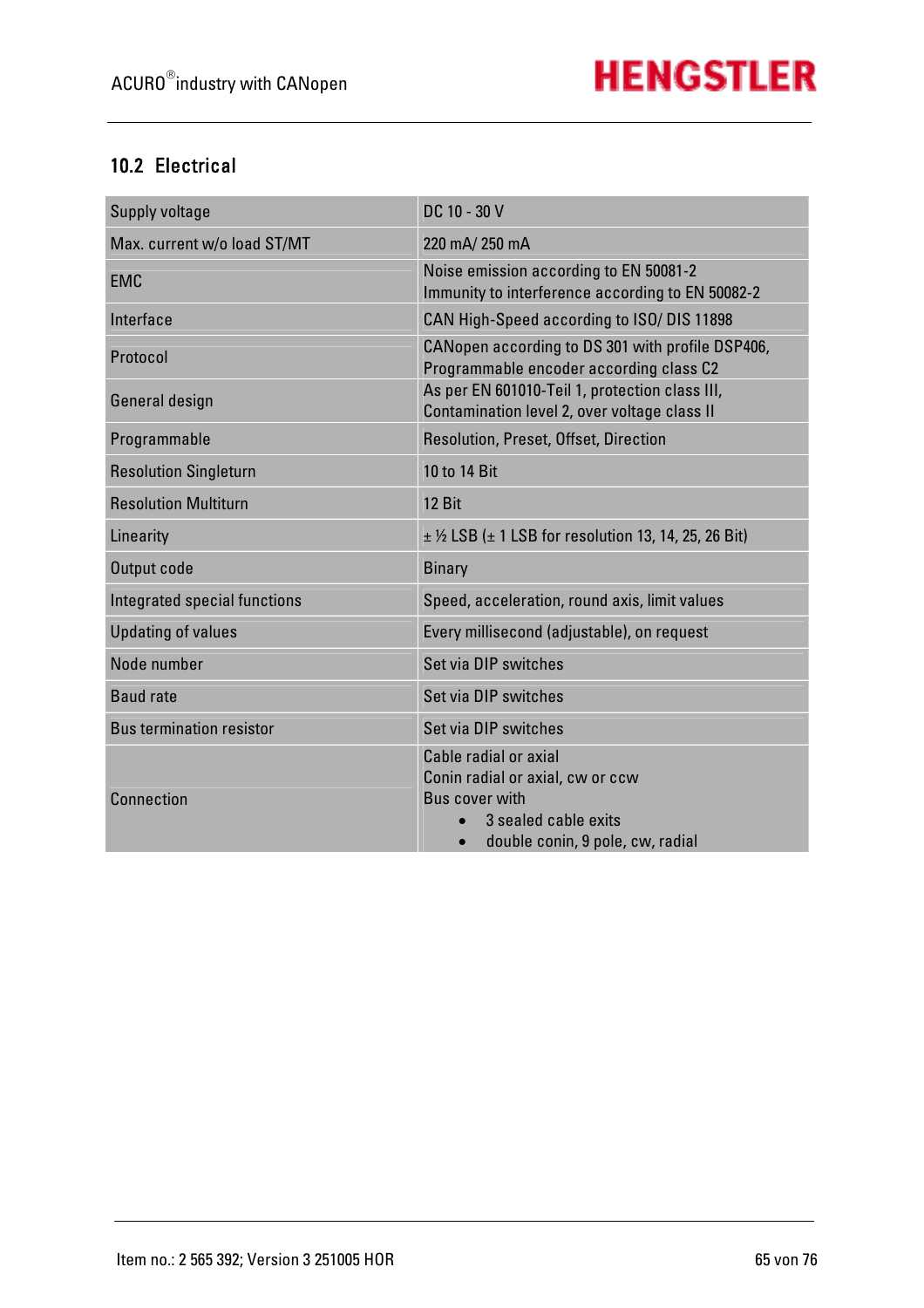## 11 Dimensioned drawings

## 11.1 Synchro flange

### 11.1.1 Connection for bus cover

- I Bus cover with double conin, 9 pole, cw, radial
- Z Bus cover with 3 sealed cable exits



- The sealed cable exits require cable diameters in a range from: Г 7.0 ... 7.4 mm;
- Bus cables with a diameter of 7.9 ... 8.7 mm can be used, if the standard sealing are replaced by ı the enclosed sealing, which have a larger diameter.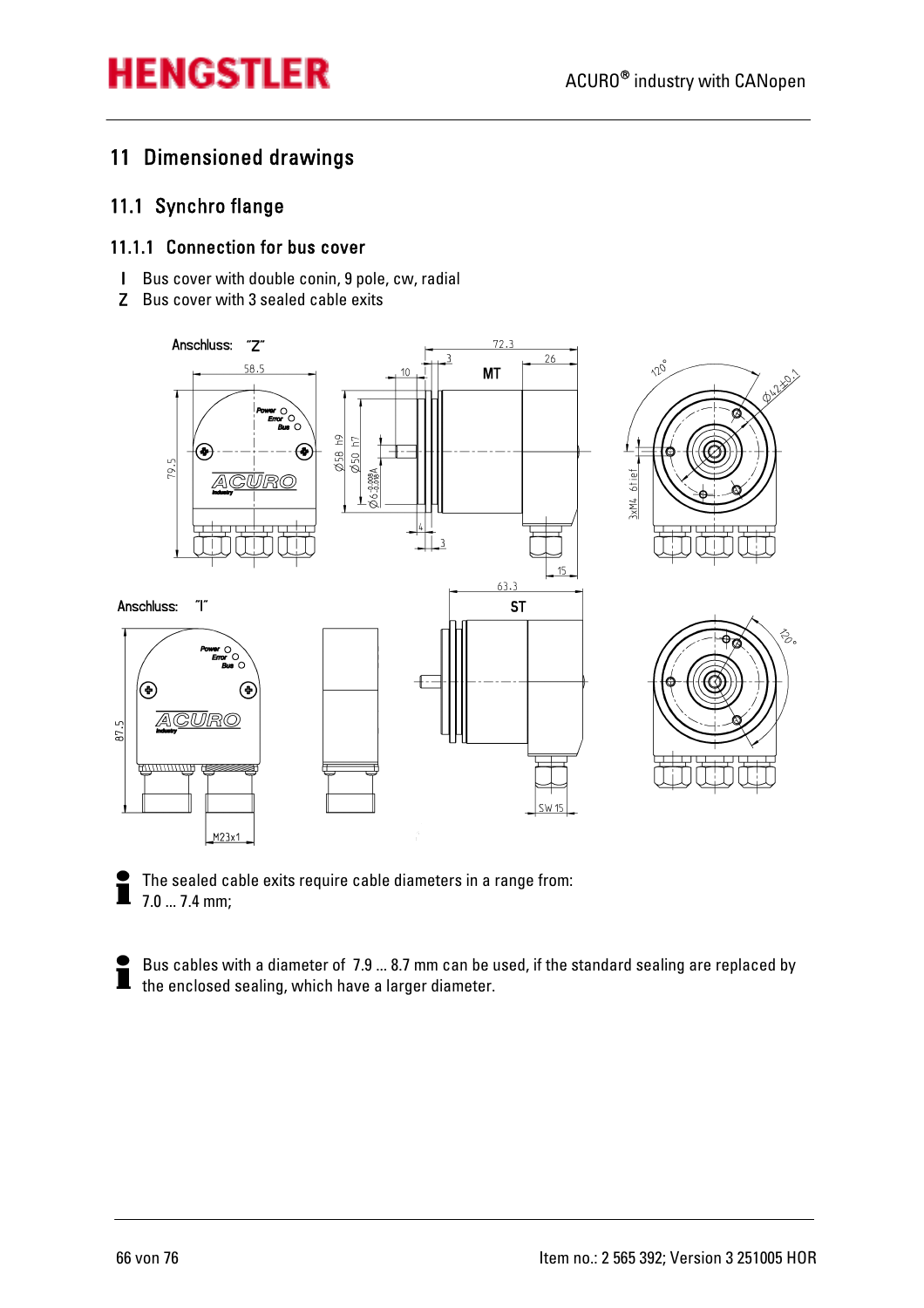## 11.1.2 Connection with cable or conin

- A Cable, axial
- B Cable, radial
- C Conin, 12 pole, axial, cw
- D Conin, 12 pole, radial, cw
- G Conin, 12 pole, axial, ccw
- H Conin, 12 pole, radial, ccw

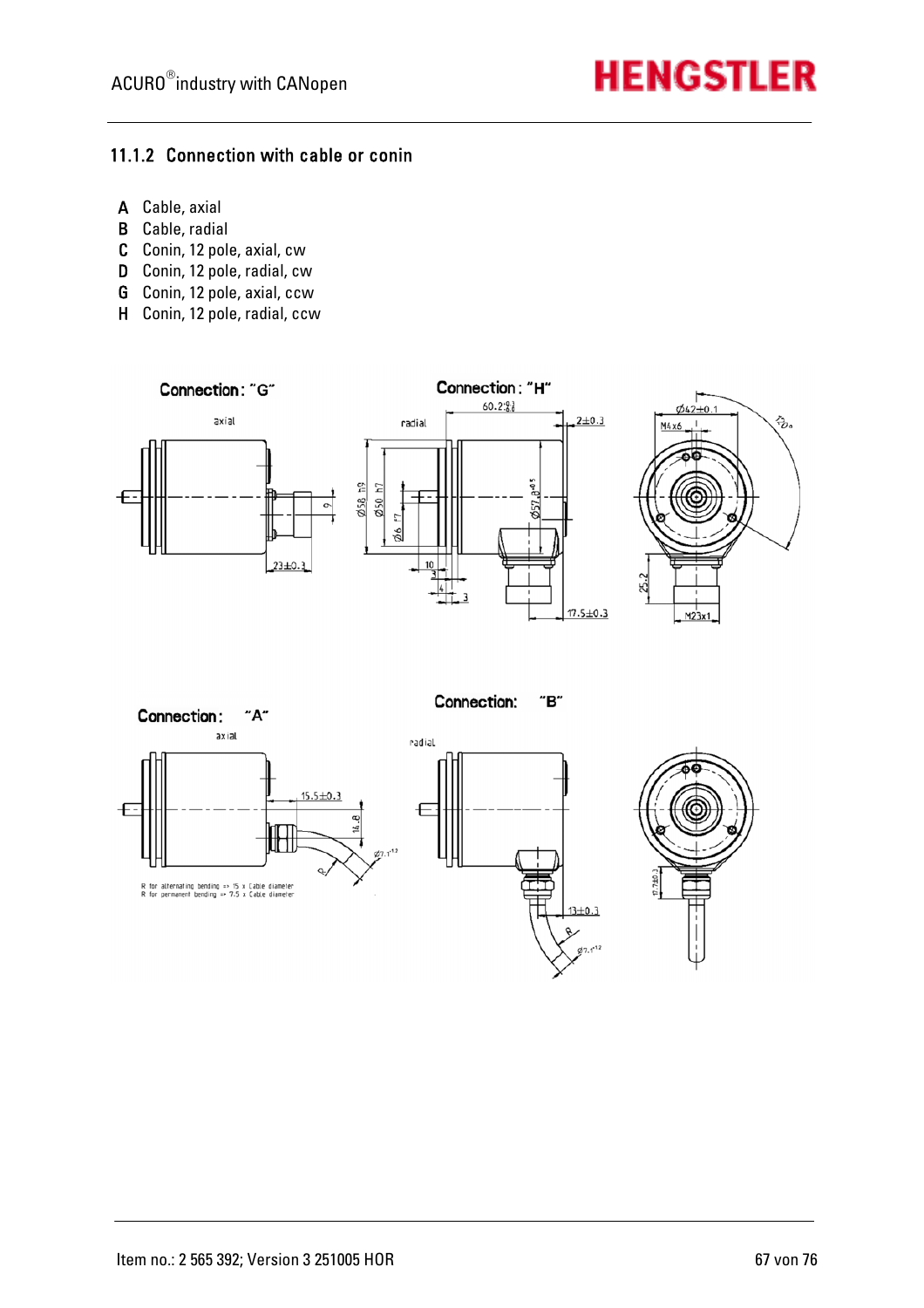## 11.2 Clamping flange

## 11.2.1 Connection for bus cover

- I Bus cover with double conin, 9 pole, cw, radial
- Z Bus cover with 3 sealed cable exits



- The sealed cable exits require cable diameters in a range from: 7.0 ... 7.4 mm;
- Bus cables with a diameter of 7.9 ... 8.7 mm can be used, if the standard sealing are replaced by the enclosed sealing, which have a larger diameter.

T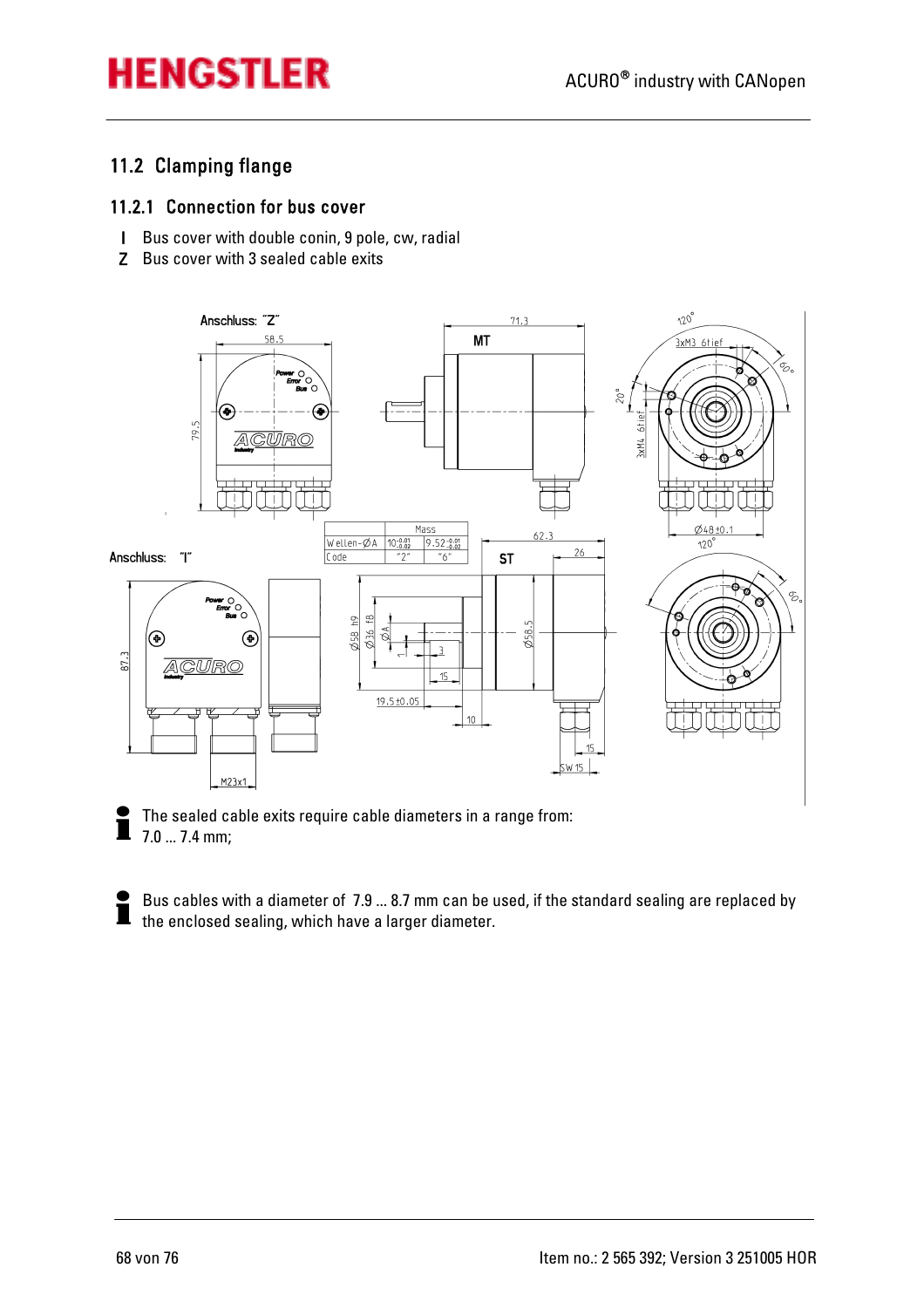## 11.2.2 Connection with cable or conin

- A Cable, axial
- B Cable, radial
- C Conin, 12 pole, axial, cw
- D Conin, 12 pole, radial, cw
- G Conin, 12 pole, axial, ccw
- H Conin, 12 pole, radial, ccw



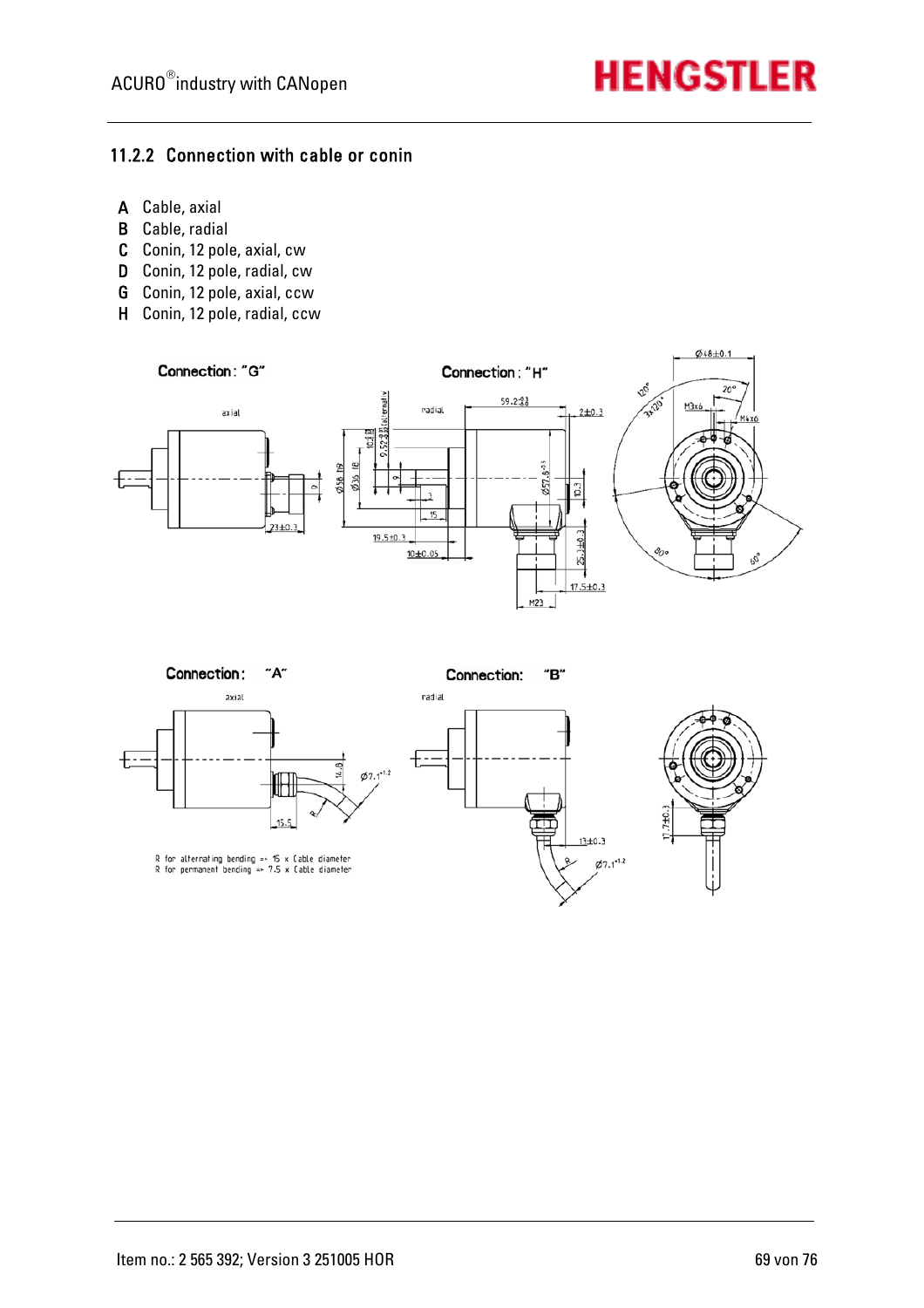## 11.3 Hubshaft with spring tether

## 11.3.1 Connection for bus cover

- I Bus cover with double conin, 9 pole, cw, radial
- Z Bus cover with 3 sealed cable exits



- The sealed cable exits require cable diameters in a range from: L 7.0 ... 7.4 mm;
- Bus cables with a diameter of 7.9 ... 8.7 mm can be used, if the standard sealing are replaced by the enclosed sealing, which have a larger diameter.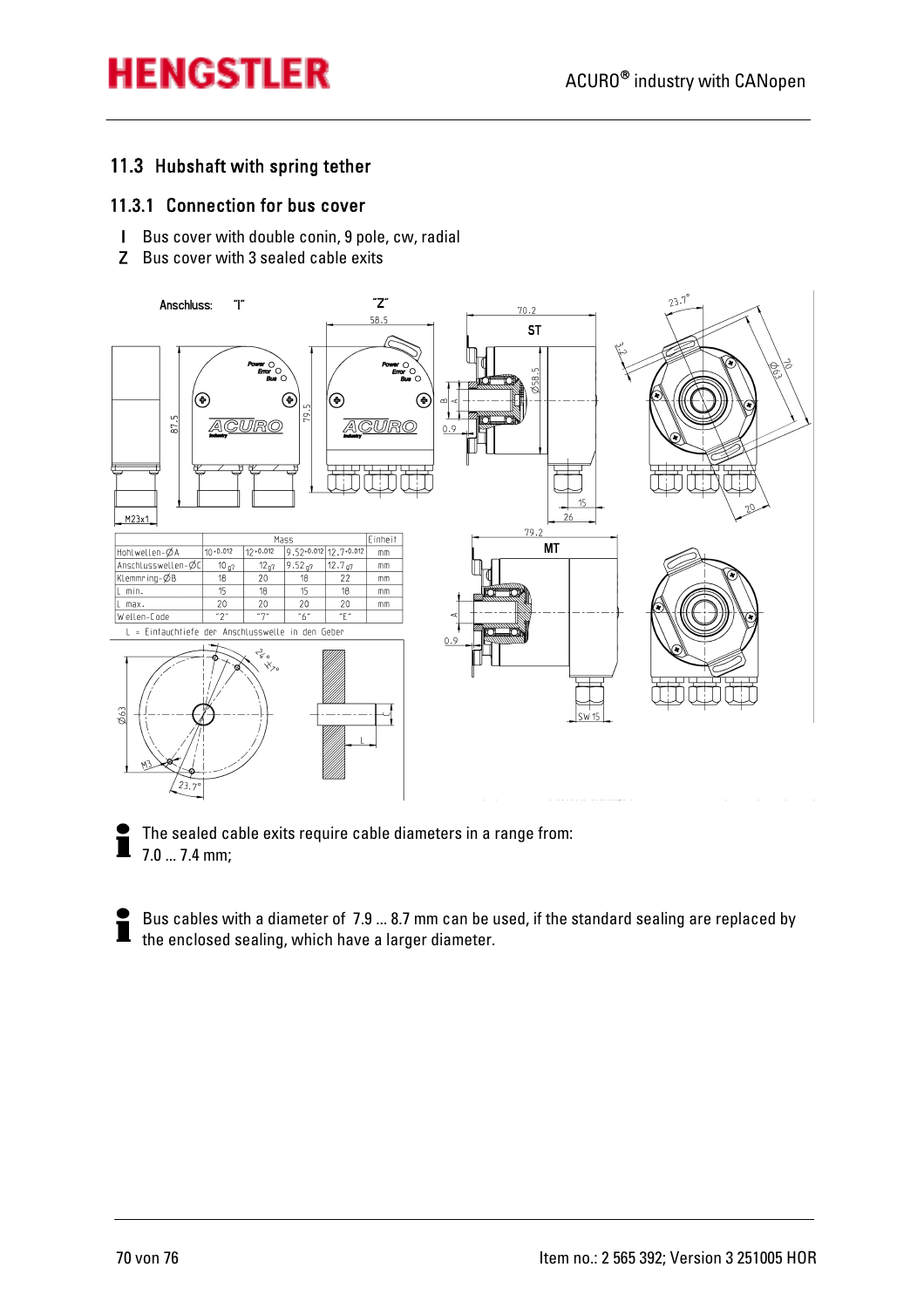## 11.3.2 Connection with cable or conin

- A Cable, axial
- B Cable, radial
- C Conin, 12 pole, axial, cw
- D Conin, 12 pole, radial, cw
- G Conin, 12 pole, axial, ccw
- H Conin, 12 pole, radial, ccw

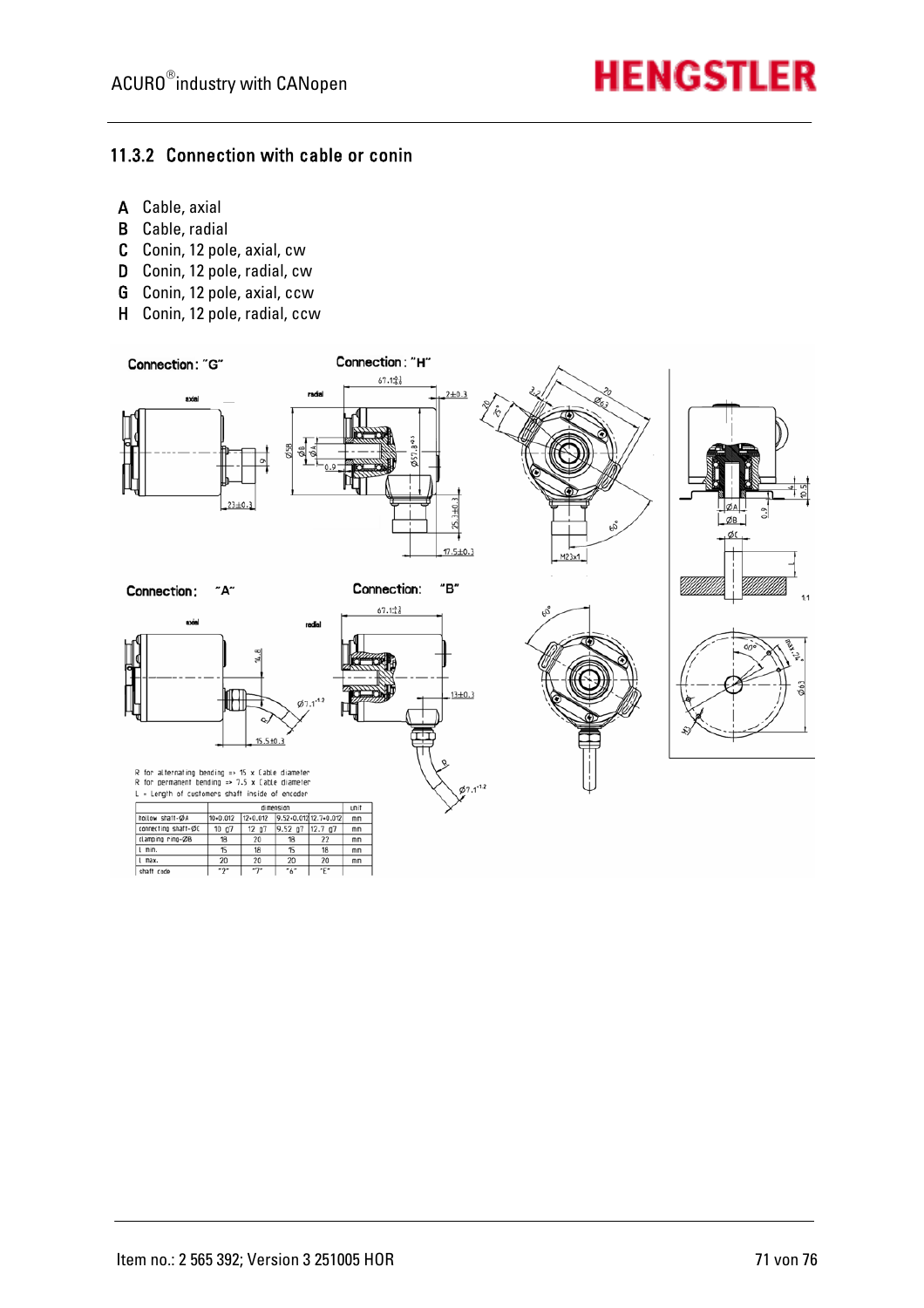## ACURO® industry with CANopen

## **HENGSTLER**

## 11.4 Square flange

## 11.4.1 Connection for bus cover

- I Bus cover with double conin, 9 pole, cw, radial
- Z Bus cover with 3 sealed cable exits



The sealed cable exits require cable diameters in a range from: I 7.0 ... 7.4 mm;

Bus cables with a diameter of 7.9 ... 8.7 mm can be used, if the standard sealing are replaced by the enclosed sealing, which have a larger diameter.

J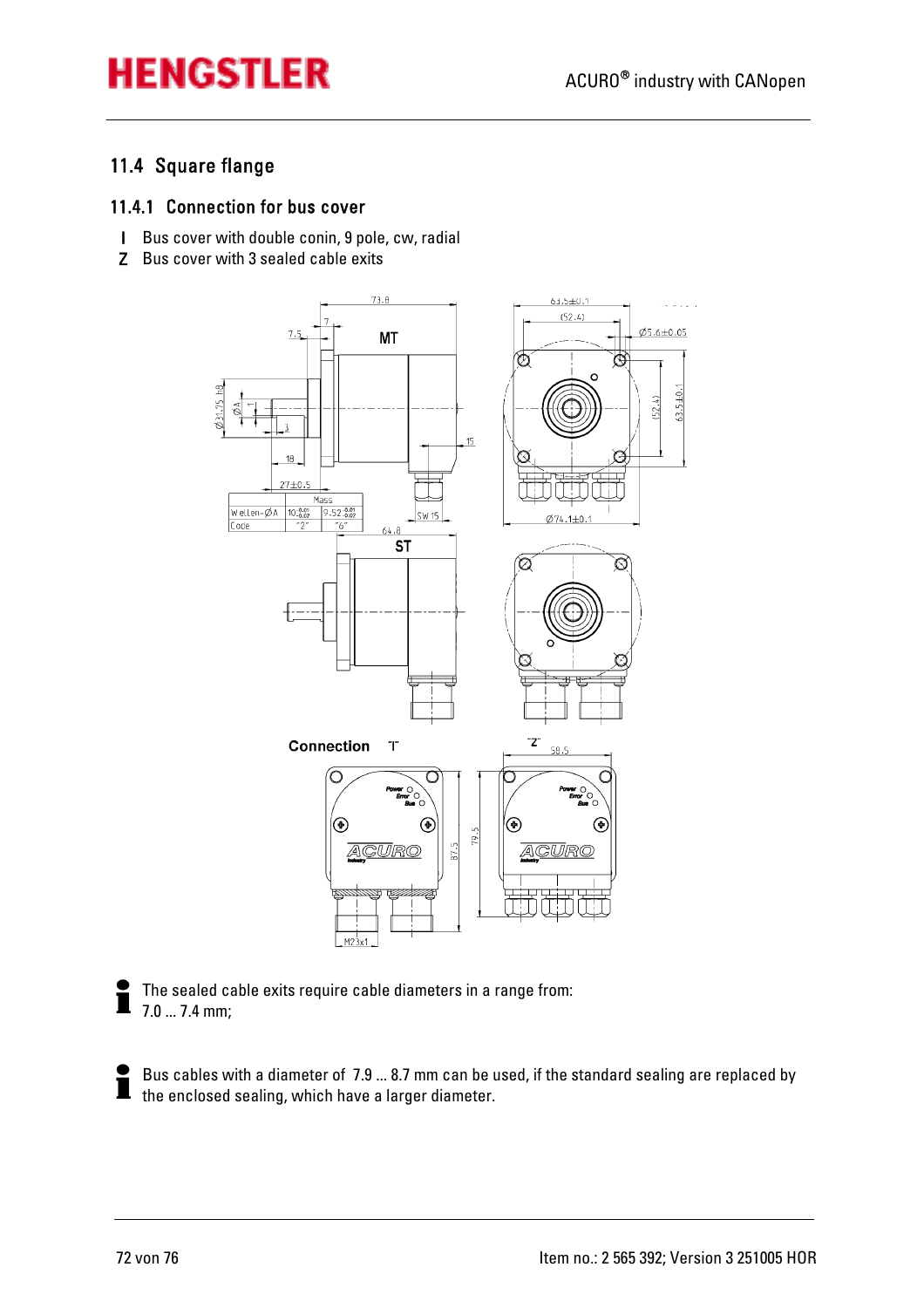# **HENGSTLER**

### 11.4.2 Connection with cable or conin

- A Cable, axial
- **B** Cable, radial
- C Conin, 12 pole, axial, cw
- D Conin, 12 pole, radial, cw
- G Conin, 12 pole, axial, ccw
- H Conin, 12 pole, radial, ccw

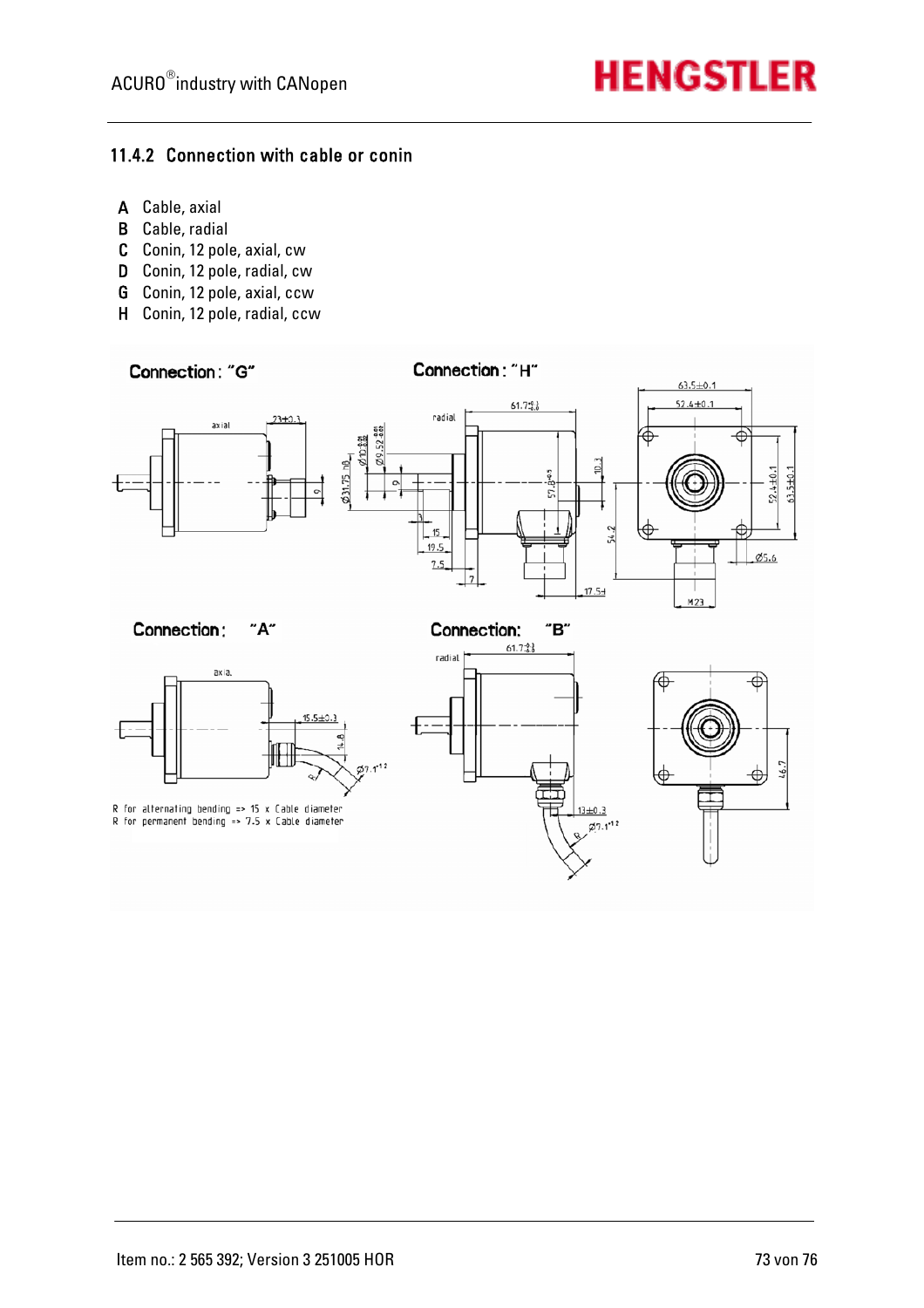## **HENGSTLER**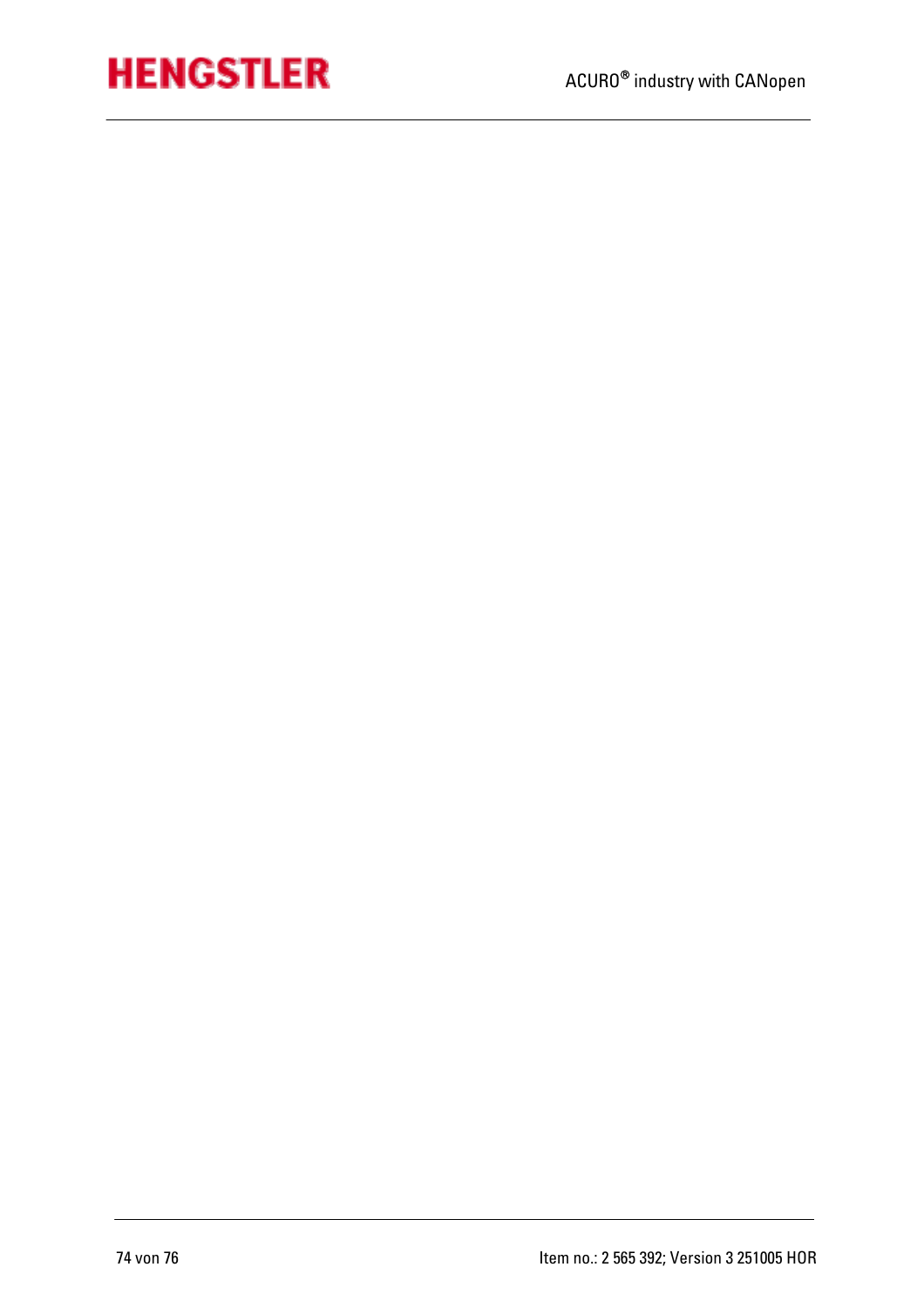## **HENGSTLER**